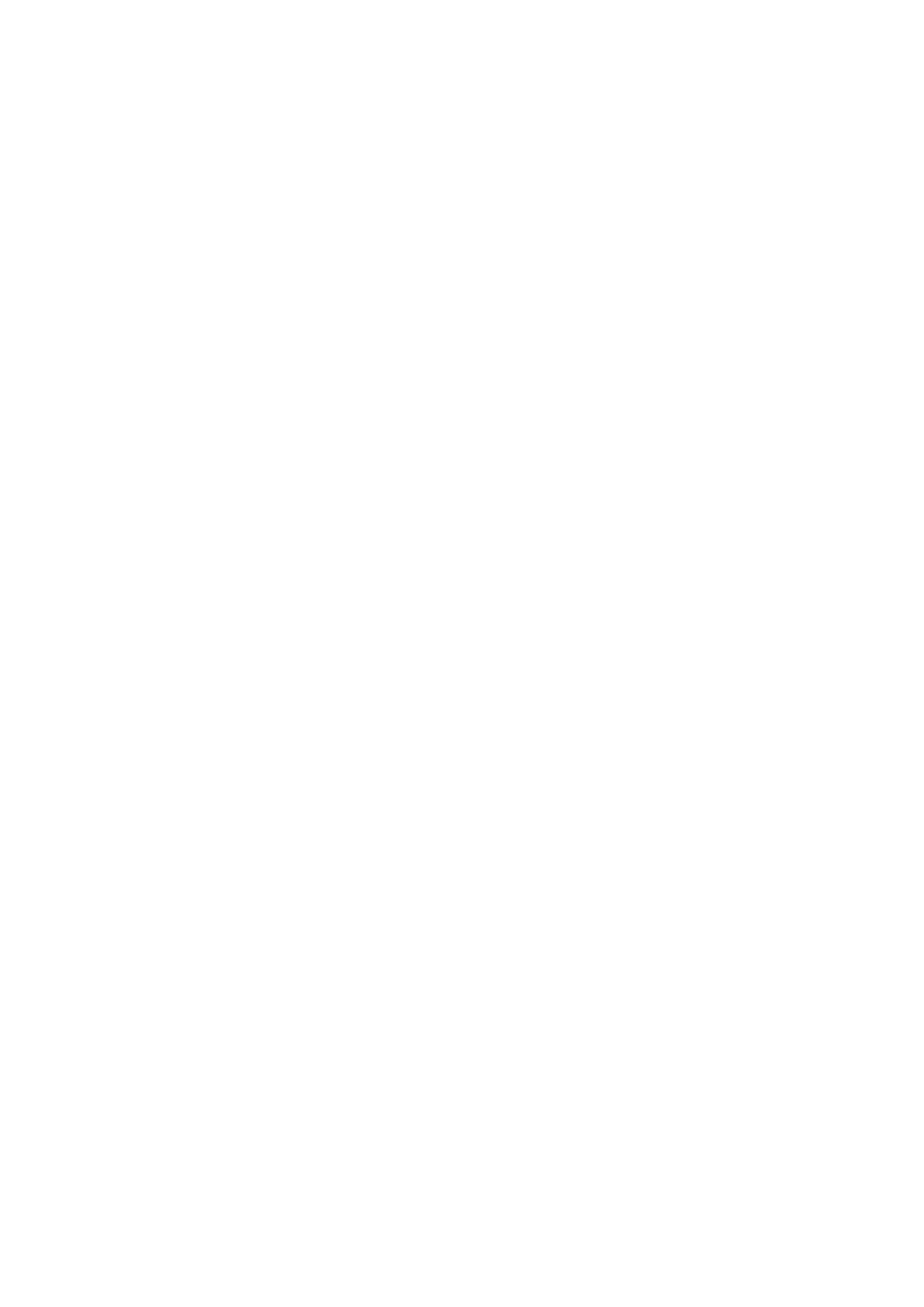## **SCANNER WMI DRIVER DEVELOPER'S GUIDE**

72E-149785-04

Revision A

April 2019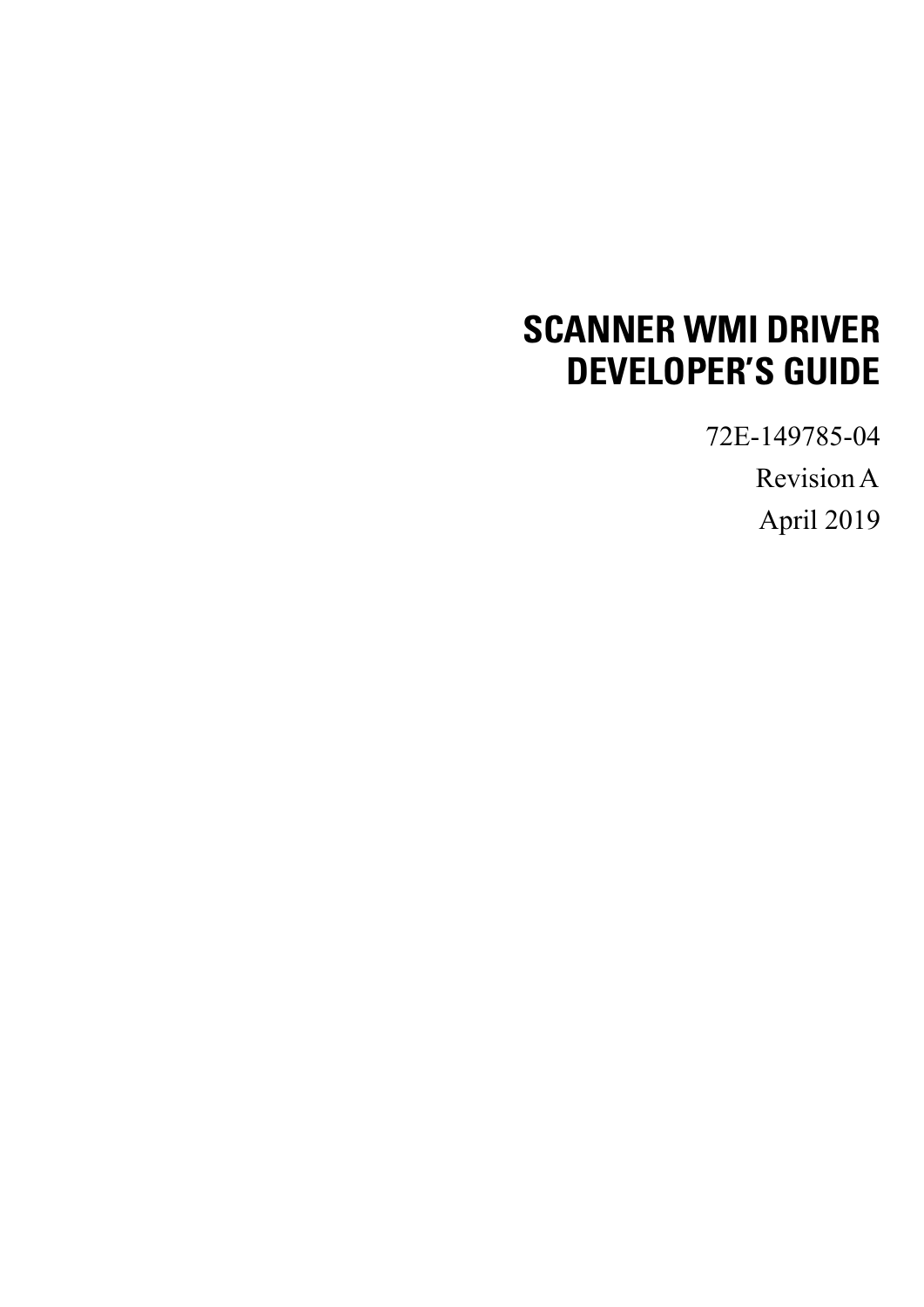No part of this publication may be reproduced or used in any form, or by any electrical or mechanical means, without permission in writing from Zebra. This includes electronic or mechanical means, such as photocopying, recording, or information storage and retrieval systems. The material in this manual is subject to change without notice.

The software is provided strictly on an "as is" basis. All software, including firmware, furnished to the user is on a licensed basis. Zebra grants to the user a non-transferable and non-exclusive license to use each software or firmware program delivered hereunder (licensed program). Except as noted below, such license may not be assigned, sublicensed, or otherwise transferred by the user without prior written consent of Zebra. No right to copy a licensed program in whole or in part is granted, except as permitted under copyright law. The user shall not modify, merge, or incorporate any form or portion of a licensed program with other program material, create a derivative work from a licensed program, or use a licensed program in a network without written permission from Zebra. The user agrees to maintain Zebra's copyright notice on the licensed programs delivered hereunder, and to include the same on any authorized copies it makes, in whole or in part. The user agrees not to decompile, disassemble, decode, or reverse engineer any licensed program delivered to the user or any portion thereof.

Zebra reserves the right to make changes to any software or product to improve reliability, function, or design.

Zebra does not assume any product liability arising out of, or in connection with, the application or use of any product, circuit, or application described herein.

No license is granted, either expressly or by implication, estoppel, or otherwise under any Zebra Technologies Corporation, intellectual property rights. An implied license only exists for equipment, circuits, and subsystems contained in Zebra products.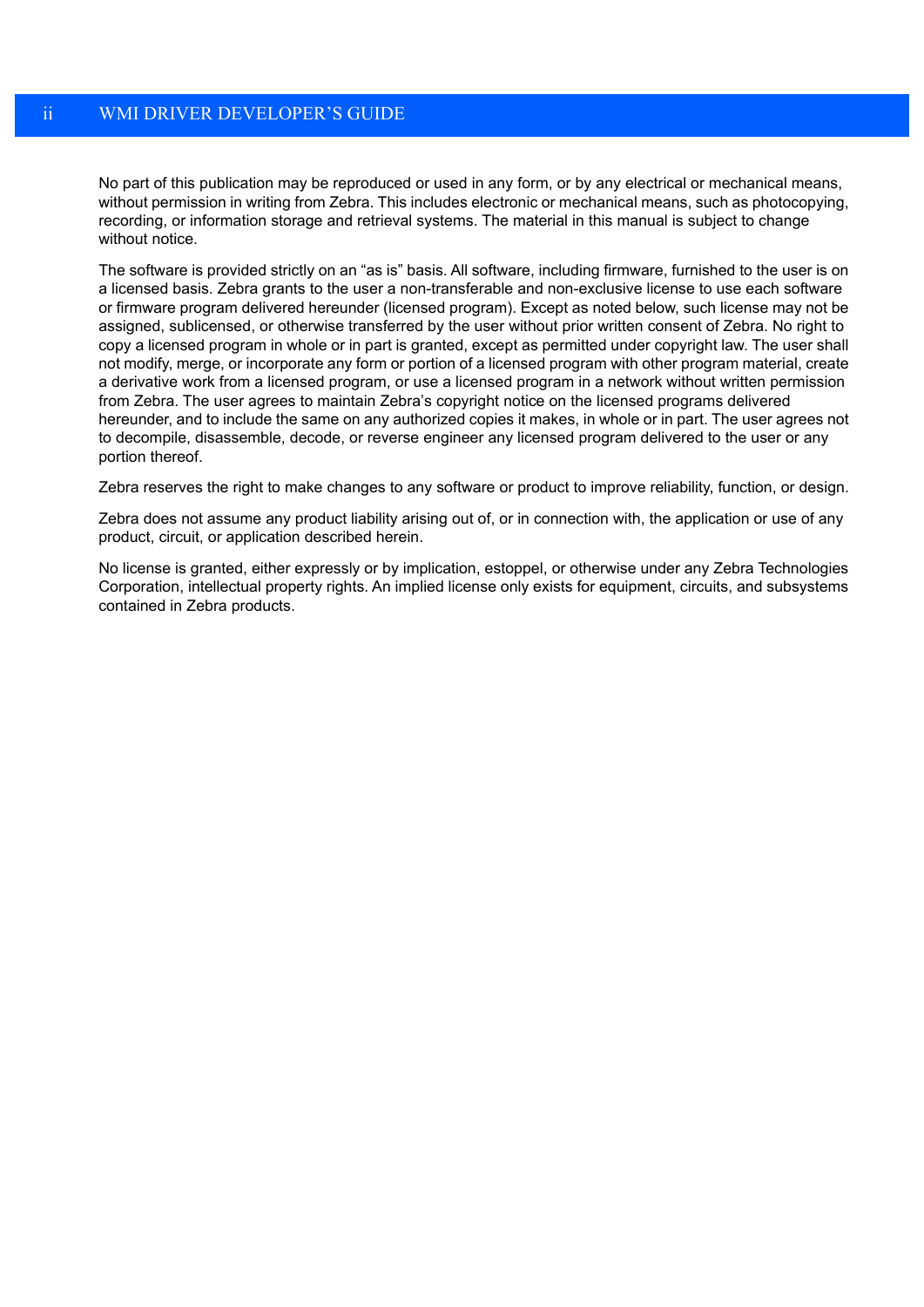## <span id="page-4-0"></span>**Revision History**

Changes to the original guide are listed below:

| <b>Change</b> | <b>Date</b> | <b>Description</b>                                                                                  |
|---------------|-------------|-----------------------------------------------------------------------------------------------------|
| $-01$ Rev A   | 5/2011      | Initial Release.                                                                                    |
| $-02$ Rev A   | 3/2012      | Updates for 64-bit.                                                                                 |
| $-03$ Rev A   | 4/2015      | Zebra Rebranding.                                                                                   |
| $-04$ Rev A   | 4/2019      | Updated:<br>- File directory on pg 3-1, 3-8, 4-2 and 4-5<br>- Copyright statement on the last page. |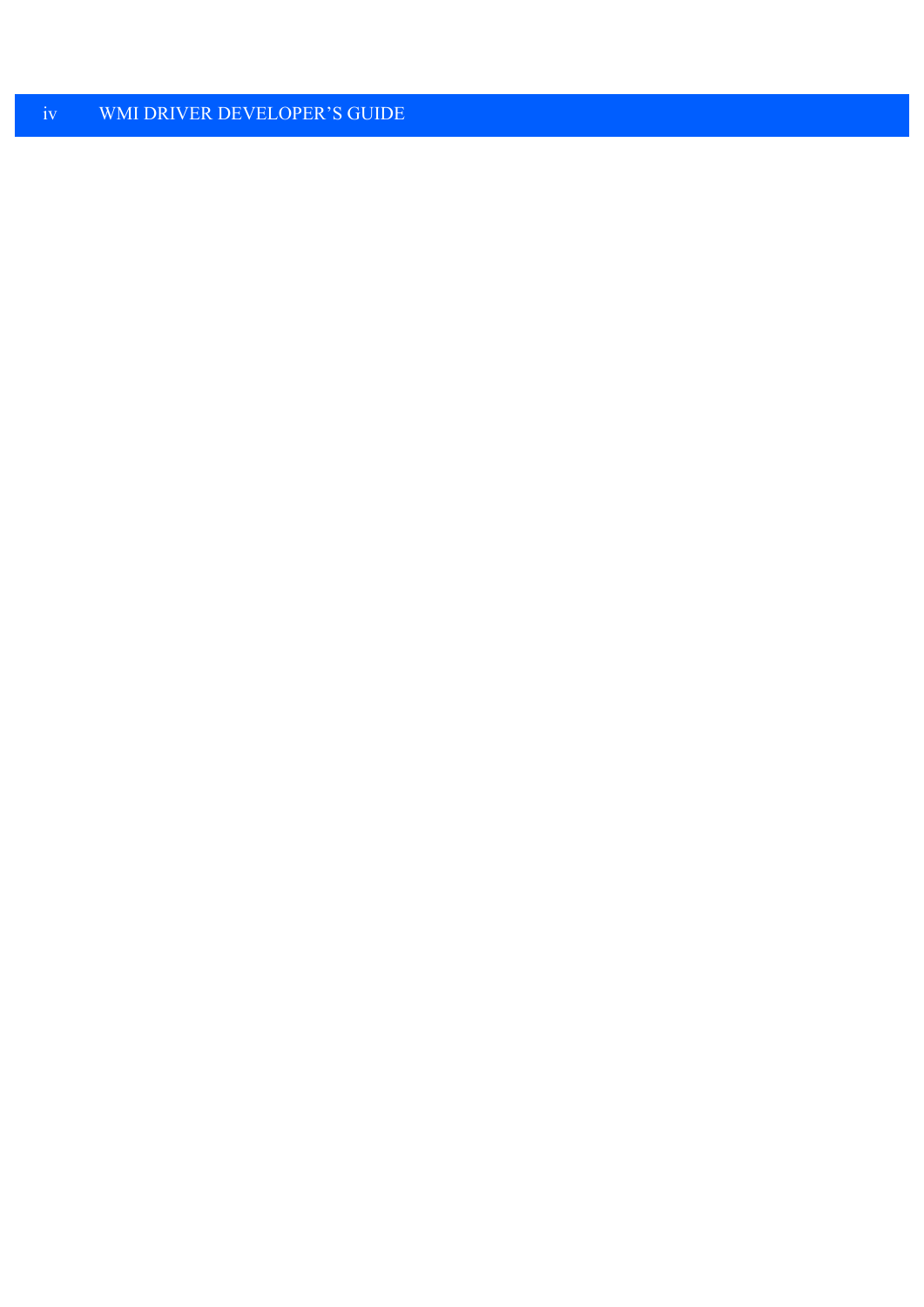# **TABLE OF CONTENTS**

## Chapter 1: INTRODUCTION TO THE ZEBRA SCANNER WMI DRIVER

#### **Chapter 2: INSTALLATION INSTRUCTIONS**

#### Chapter 3: ZEBRA WMI PROVIDER SCHEMA IN COMMON INFORMATION MODEL (CIM)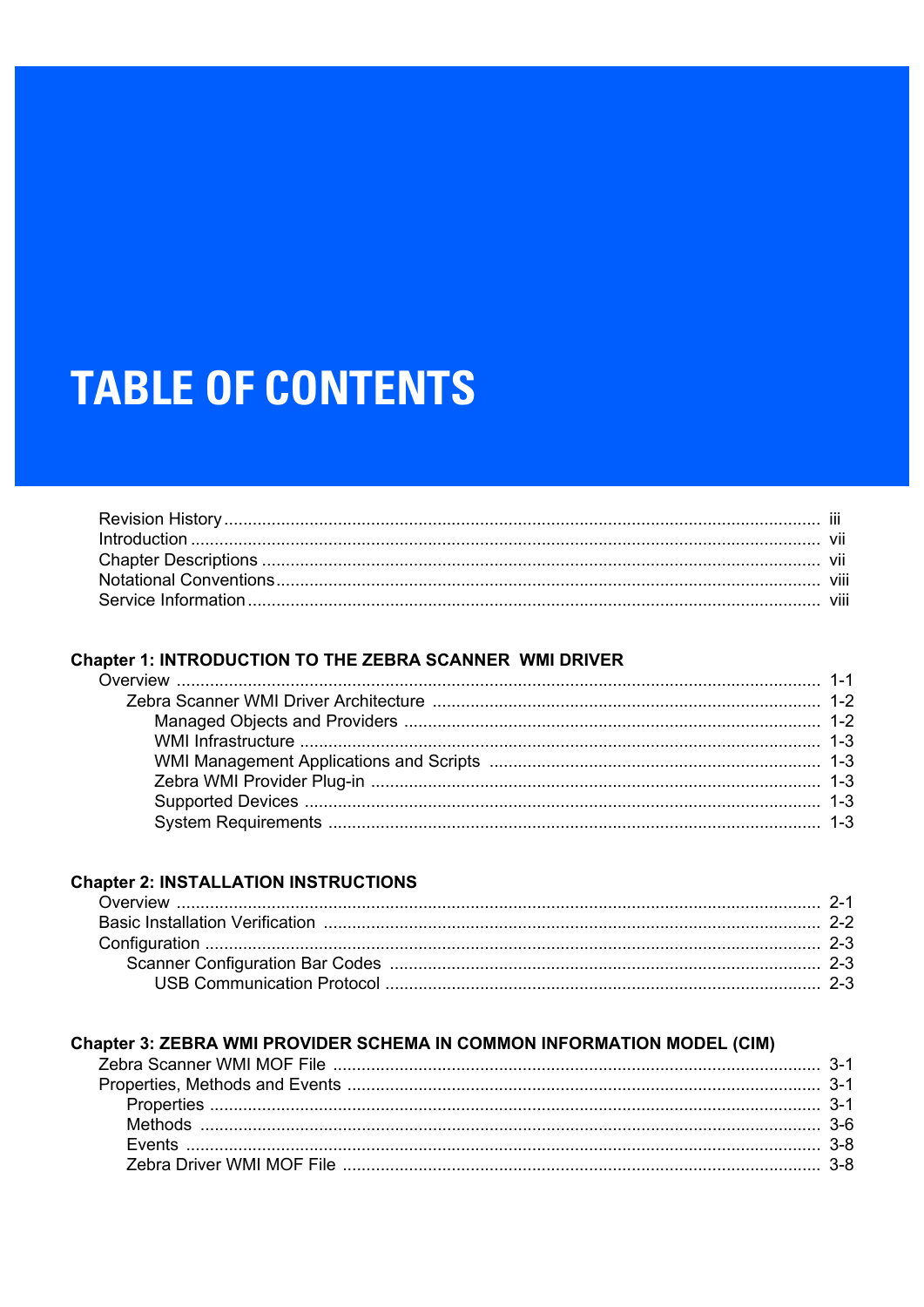## **Chapter 4: TEST UTILITIES AND SOURCE CODE**

## Appendix A: XML SCHEMAS

#### Index

Glossary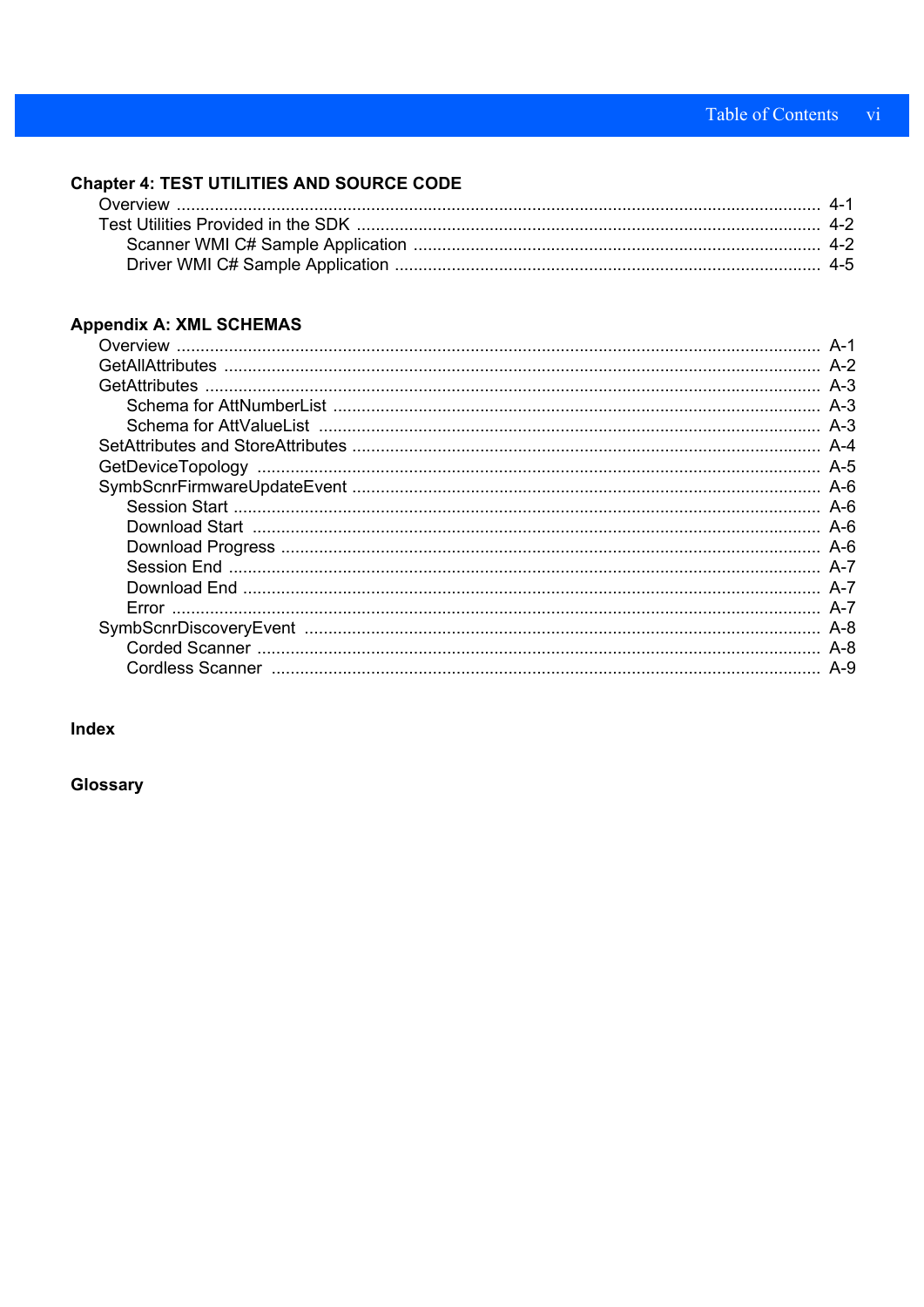# **ABOUT THIS GUIDE**

### <span id="page-8-0"></span>**[Introduction](#page-8-0)**

This guide provides information about Windows Management Instrumentation (WMI), a free component of the Microsoft Windows® operating system, that provides a scalable system management infrastructure.

## <span id="page-8-1"></span>**Chapter Descriptions**

Topics covered in this guide are as follows:

- **•** *[Chapter 1, INTRODUCTION TO THE ZEBRA SCANNER WMI DRIVER](#page-10-2)* provides an overview of Windows Management Instrumentation (WMI) and the Zebra Scanner Driver Architecture.
- **•** *[Chapter 2, INSTALLATION INSTRUCTIONS](#page-14-2)* describes how to verify successful installation of the Zebra WMI provider and provides configuration bar codes.
- **•** *[Chapter 3, ZEBRA WMI PROVIDER SCHEMA IN COMMON INFORMATION MODEL \(CIM\)](#page-18-4)* provides information about the Zebra scanner WMI schema, Managed Object Format (symbscnr.mof) file, and the properties, methods, and events exposed by the instance/method provider.
- **•** *[Chapter 4, TEST UTILITIES AND SOURCE CODE](#page-28-2)* provides information about the sample applications which demonstrate subscription for scanner discovery events and firmware update events.
- **•** *[Appendix A, XML SCHEMAS](#page-34-2)* provides the XML schemas to communicate with an RSM-ready scanner.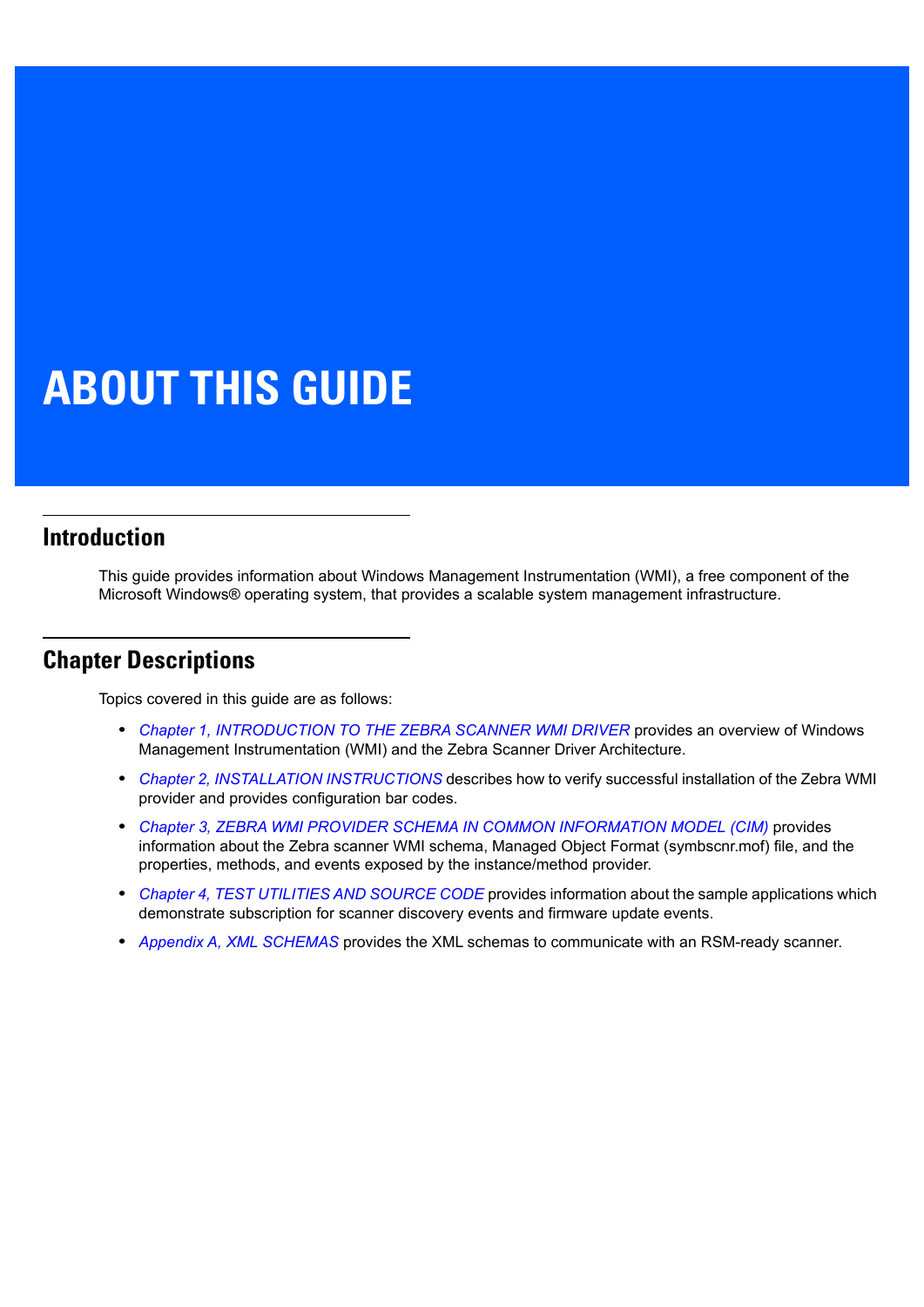## <span id="page-9-0"></span>**Notational Conventions**

<span id="page-9-4"></span>The following conventions are used in this document:

- <span id="page-9-7"></span><span id="page-9-5"></span>**•** Courier New font is used for code segments.
- **•** *Italics* are used to highlight:
	- **•** Chapters and sections in this and related documents
	- **•** Dialog box, window and screen names
	- **•** Drop-down list and list box names
	- **•** Screen field names
	- **•** Check box and radio button names
	- **•** File names
	- **•** Directory names.
- <span id="page-9-2"></span>**• Bold** text is used to highlight:
	- **•** Parameter and option names
	- **•** Icons on a screen
	- **•** Key names on a keypad
	- **•** Button names on a screen.
- <span id="page-9-3"></span>**•** bullets (•) indicate:
	- **•** Action items
	- **•** Lists of alternatives
	- **•** Lists of required steps that are not necessarily sequential.
- **•** Sequential lists (e.g., those that describe step-by-step procedures) appear as numbered lists.
- **•** Notes, caution and warning statements appear as follows:



*NOTE* This symbol indicates something of special interest or importance to the reader. Failure to read the note will not result in physical harm to the reader, equipment or data.



*CAUTION* This symbol indicates that if this information is ignored, the possibility of data or material damage may occur.

<span id="page-9-6"></span>

*WARNING!* **This symbol indicates that if this information is ignored the possibility that serious personal injury may occur.**

## <span id="page-9-1"></span>**Service Information**

[If you have a problem using the equipment, contact your facility's technical or systems support. If there is a](www.zebra.com/support)  problem with the equipment, they will contact the Global Customer Support Center at: www.zebra.com/support.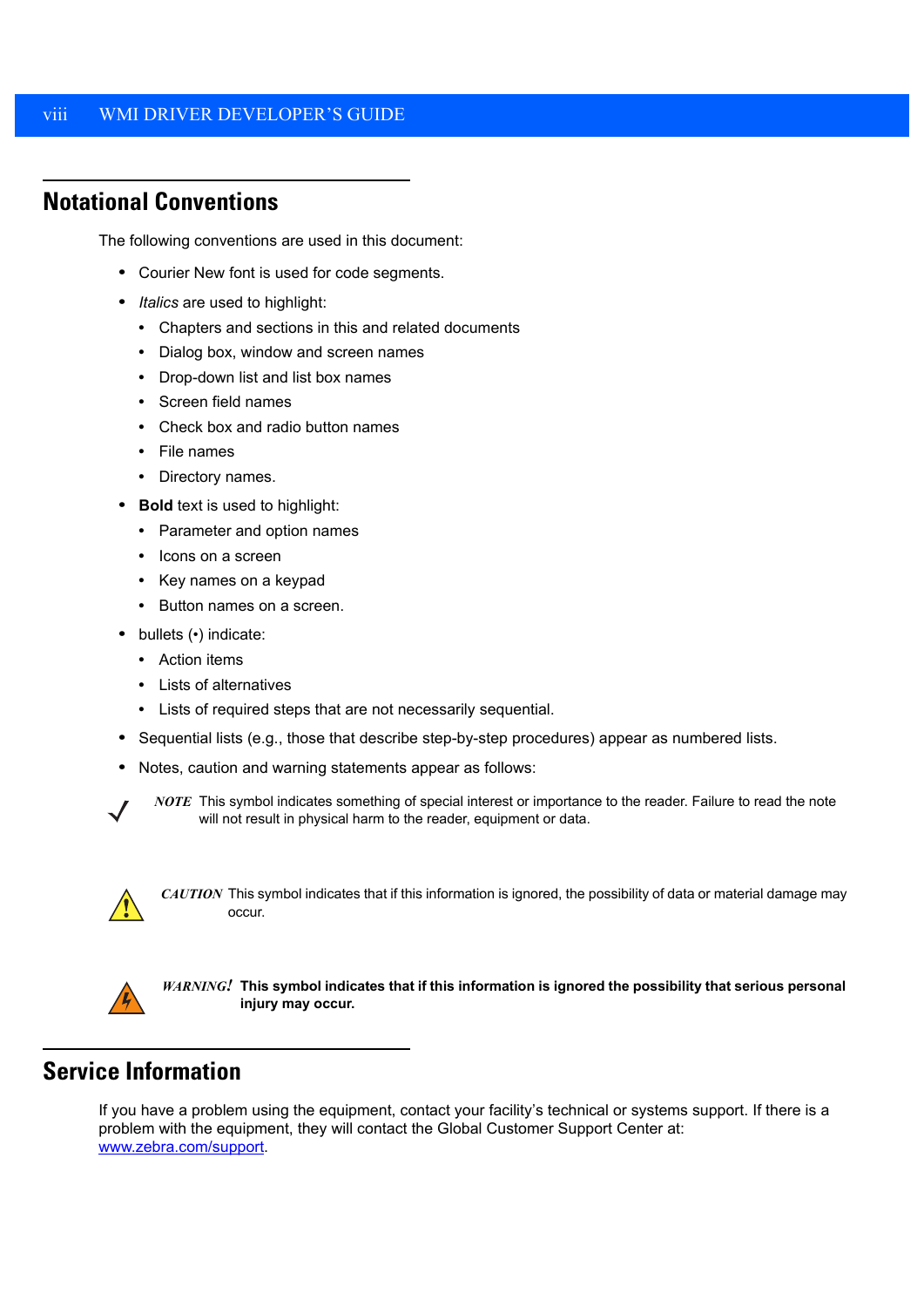## <span id="page-10-2"></span><span id="page-10-0"></span>**CHAPTER 1 INTRODUCTION TO THE ZEBRA SCANNER WMI DRIVER**

## <span id="page-10-1"></span>**Overview**

<span id="page-10-3"></span>Windows Management Instrumentation (WMI) is a free component of the Microsoft Windows® operating system that provides a scalable system management infrastructure. Using a free provider plug-in from Zebra, WMI enables local and network remote management of a scanner. System administrators can leverage WMI to query and set information on desktop systems, applications, networks, components, and accessories, such as a scanner. Developers can use the underlying WMI Application Programmers Interfaces (APIs) to create system management applications/tools that organize system information for the purposes of asset management or other enterprise level activities. The WMI API supports the use of several high level languages such as C++, C#, VB, VBScript, and Jscript.

For more information, search for WMI on [http://msdn.microsoft.com.](http://msdn.microsoft.com)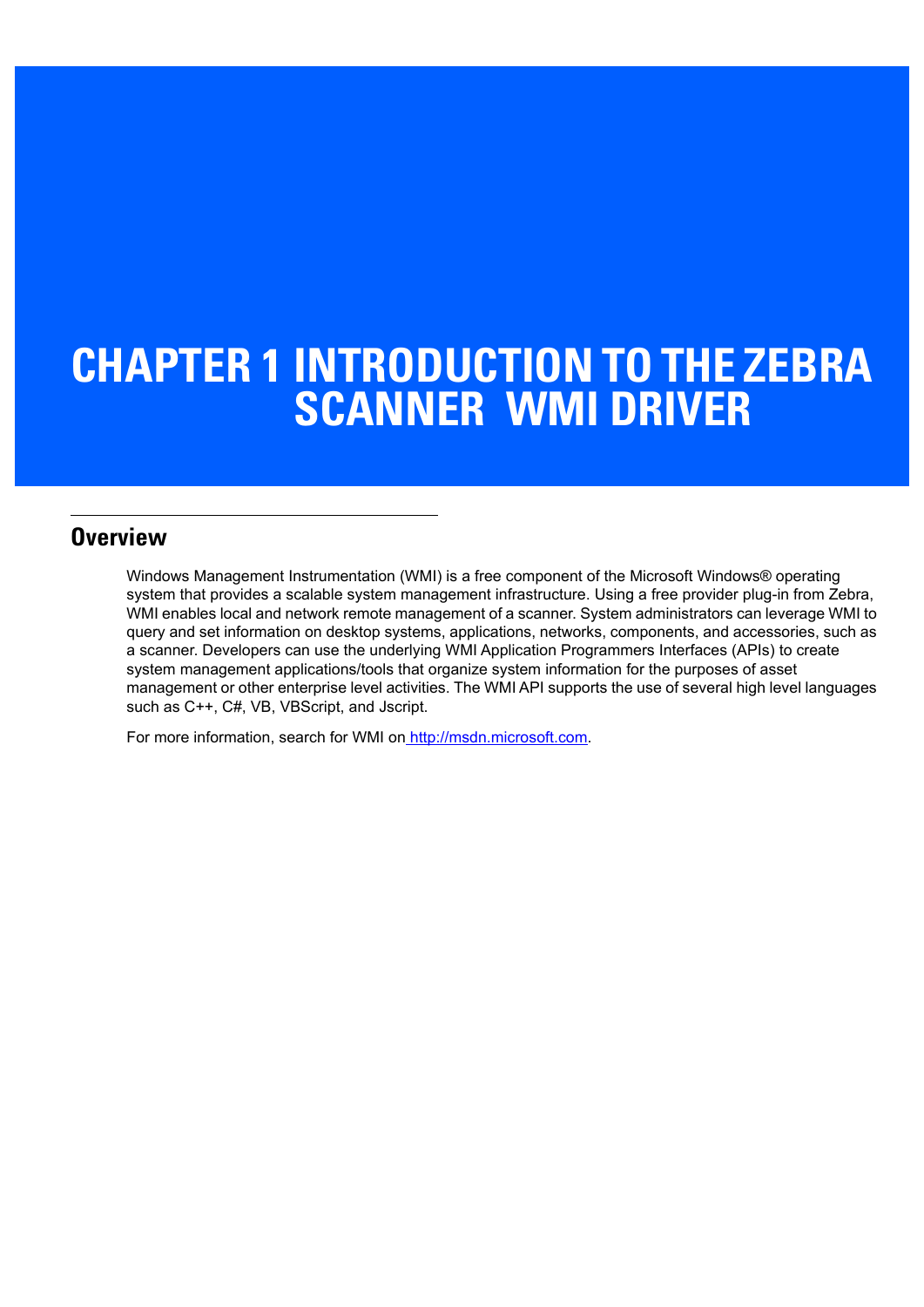#### <span id="page-11-0"></span>**Zebra Scanner WMI Driver Architecture**

<span id="page-11-2"></span>

**Figure 1-1** *Zebra Scanner WMI Driver Architecture*

#### <span id="page-11-1"></span>**Managed Objects and Providers**

A provider is a COM object that monitors one or more managed objects for WMI. Similar to a driver, a provider supplies WMI with data from a managed object. A provider also handles messages from WMI to the managed object.

A managed object is a logical or physical enterprise component, such as a hard drive, network adapter, database system, operating system, process, or service. A managed object communicates with WMI through a WMI provider that calls methods in the COM API for WMI.

For example, the Platform SDK ships with the Registry provider, which accesses data in the system registry. WMI passes information from the providers to the WMI infrastructure when client applications and scripts request registry data. The Registry provider has one WMI class, StdRegProv, with many methods but no properties. Other providers, such as the Win32 provider, usually have classes with many properties but few methods, such as Win32\_Process or Win32\_LogicalDisk.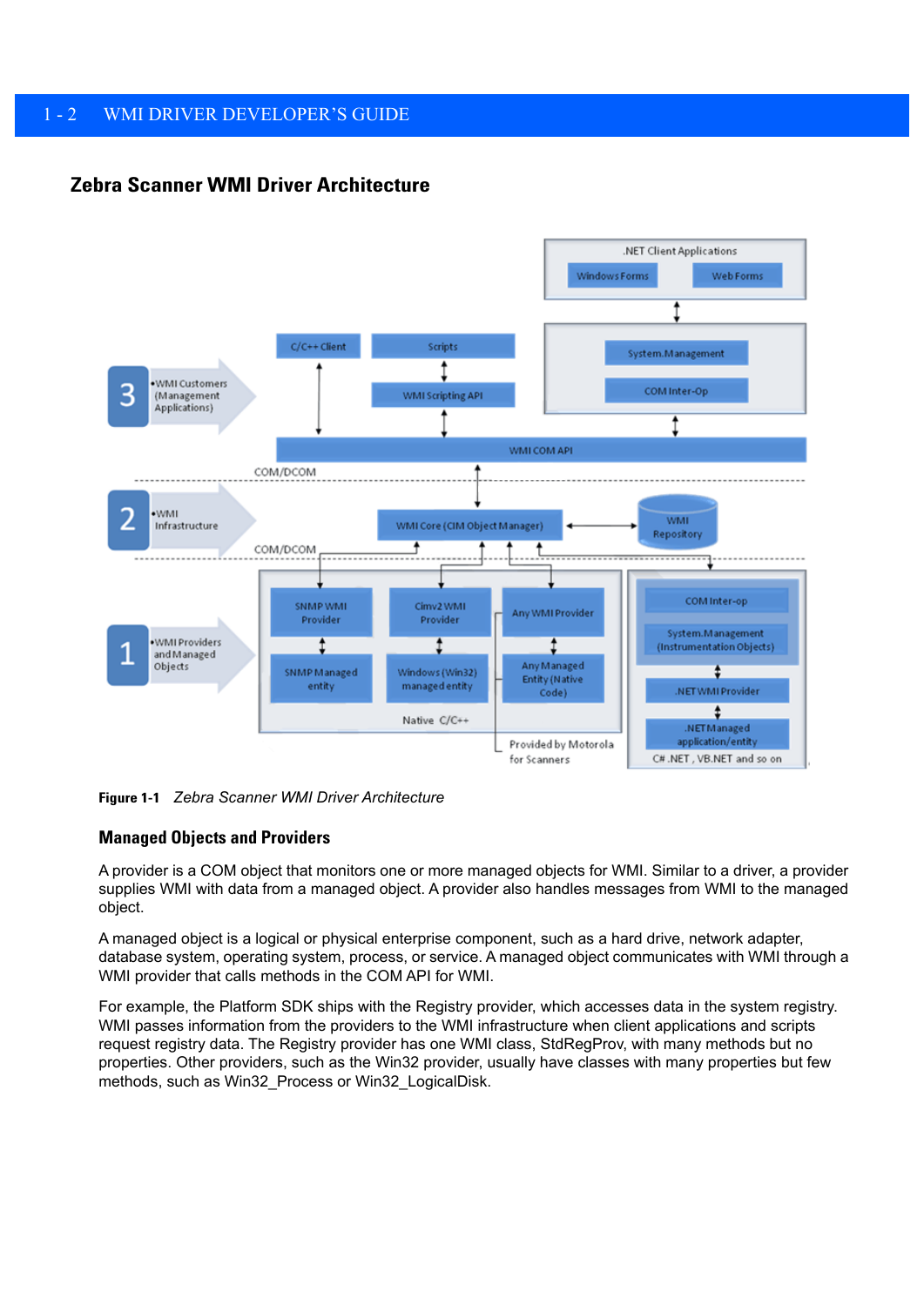#### <span id="page-12-8"></span><span id="page-12-0"></span>**WMI Infrastructure**

<span id="page-12-9"></span><span id="page-12-7"></span>The WMI infrastructure is a Microsoft Windows operating system component comprised of two components: the Windows Management service, including the WMI Core, and the WMI repository. The Windows Management service acts as an intermediary between the providers, management applications, and the WMI repository. The repository contains only static data about objects, such as the classes defined by providers. WMI obtains most data dynamically from the provider when a client requests it.

Most provider classes, such as Win32\_LogicalDisk, are defined in Managed Object Format (MOF) files, are then compiled into the WMI repository by mofcomp.exe. A provider also has a DLL file which contains the code that implements the classes.

#### <span id="page-12-1"></span>**WMI Management Applications and Scripts**

A management application or script is an application that interacts with the WMI infrastructure. A management application can query or enumerate management data by calling either the COM API for WMI or the Scripting API for WMI. Management applications can call methods in either API to send instructions or reconfigure a managed object. The only data or actions available for a managed object such as a disk drive or a service are those that a provider supplies.

#### <span id="page-12-6"></span><span id="page-12-2"></span>**Zebra WMI Provider Plug-in**

Zebra's driver provides a WMI interface with a mechanism to view and program scanner settings. It also enables an administrator to perform actions such as firmware updates, event reporting on the progress of a firmware update and the discovery of scanners, as defined in the Symbol Scanner Managed Object Format (MOF) file. By leveraging the WMI infrastructure built into the Windows Operating System, an application developer can write a management application to perform the following enterprise level activities:

- <span id="page-12-5"></span>**•** Discovery (asset management)
- **•** Configuration deployment
- **•** In system firmware update.

#### <span id="page-12-3"></span>**Supported Devices**

- **•** Any RSM-ready Zebra scanner
- **•** Supported Scanner Communication Modes
- **•** IBM Hand-held USB.

#### <span id="page-12-4"></span>**System Requirements**

For system requirements, refer to the Scanner SDK Developer's Guide.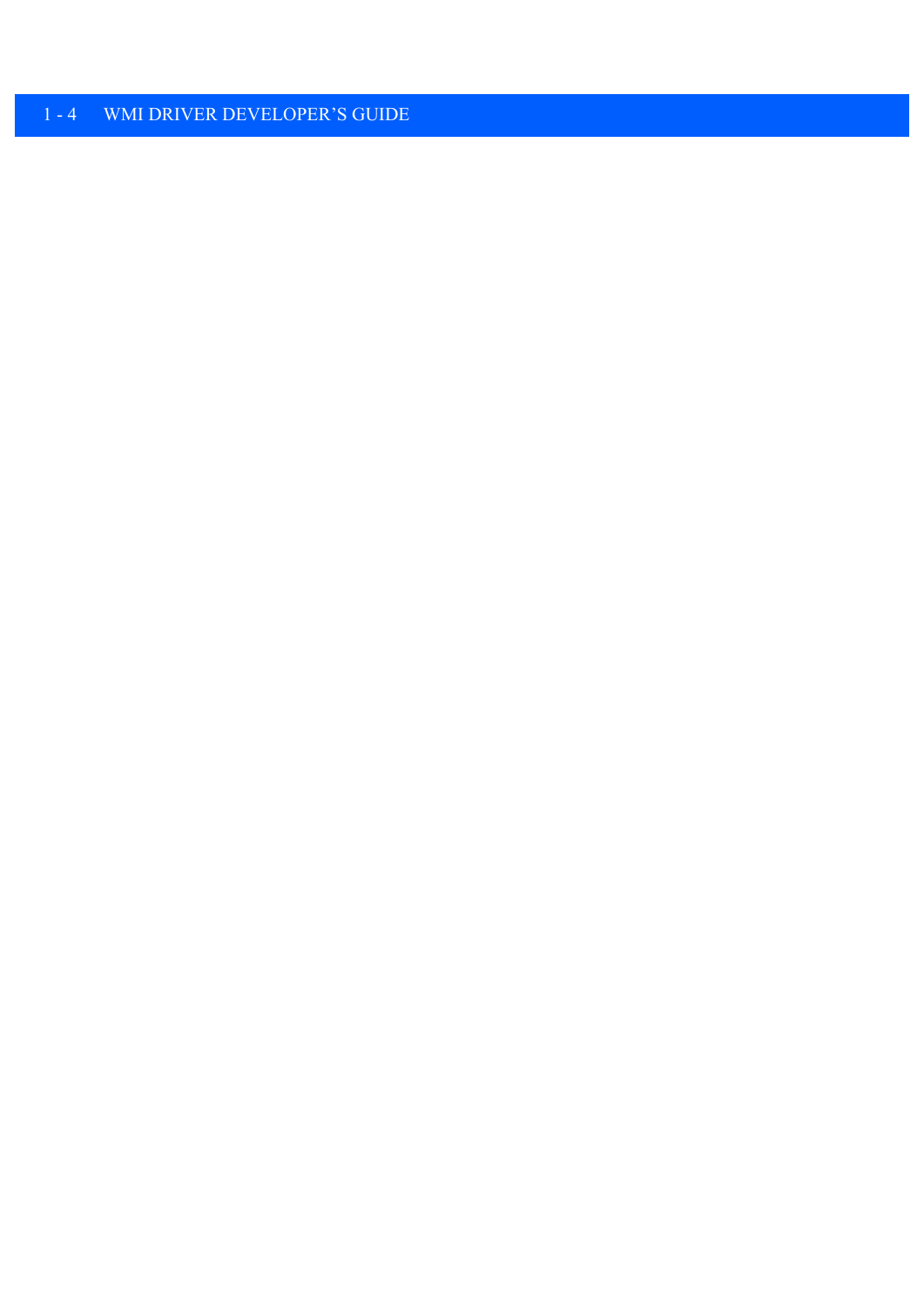## <span id="page-14-2"></span><span id="page-14-0"></span>**CHAPTER 2 INSTALLATION INSTRUCTIONS**

## <span id="page-14-1"></span>**Overview**

<span id="page-14-9"></span><span id="page-14-8"></span><span id="page-14-3"></span>The Zebra WMI providers are installed as part of the Zebra Scanner SDK Installshield® package. There are two WMI providers: Scanner WMI provider; and, Driver WMI provider. Two Windows services (Symbol Scanner Management and RSM Driver Provider Service) are installed and start automatically. These two services are called Zebra's WMI provider, also called the WMI plug-in.

For general installation instructions to install the Zebra Scanner SDK, refer to the installation instructions in the Zebra Scanner SDK Programmer's Guide.



<span id="page-14-7"></span><span id="page-14-6"></span><span id="page-14-5"></span><span id="page-14-4"></span>*NOTE* The Zebra CoreScanner Driver is a prerequisite for the Zebra WMI provider. The Zebra Scanner SDK Installshield® package automatically installs the CoreScanner Driver if it is not already on the system. A complete installation of the SDK installs the Zebra WMI provider. If you select the custom installation, you must select the Scanner WMI provider and Driver WMI provider components.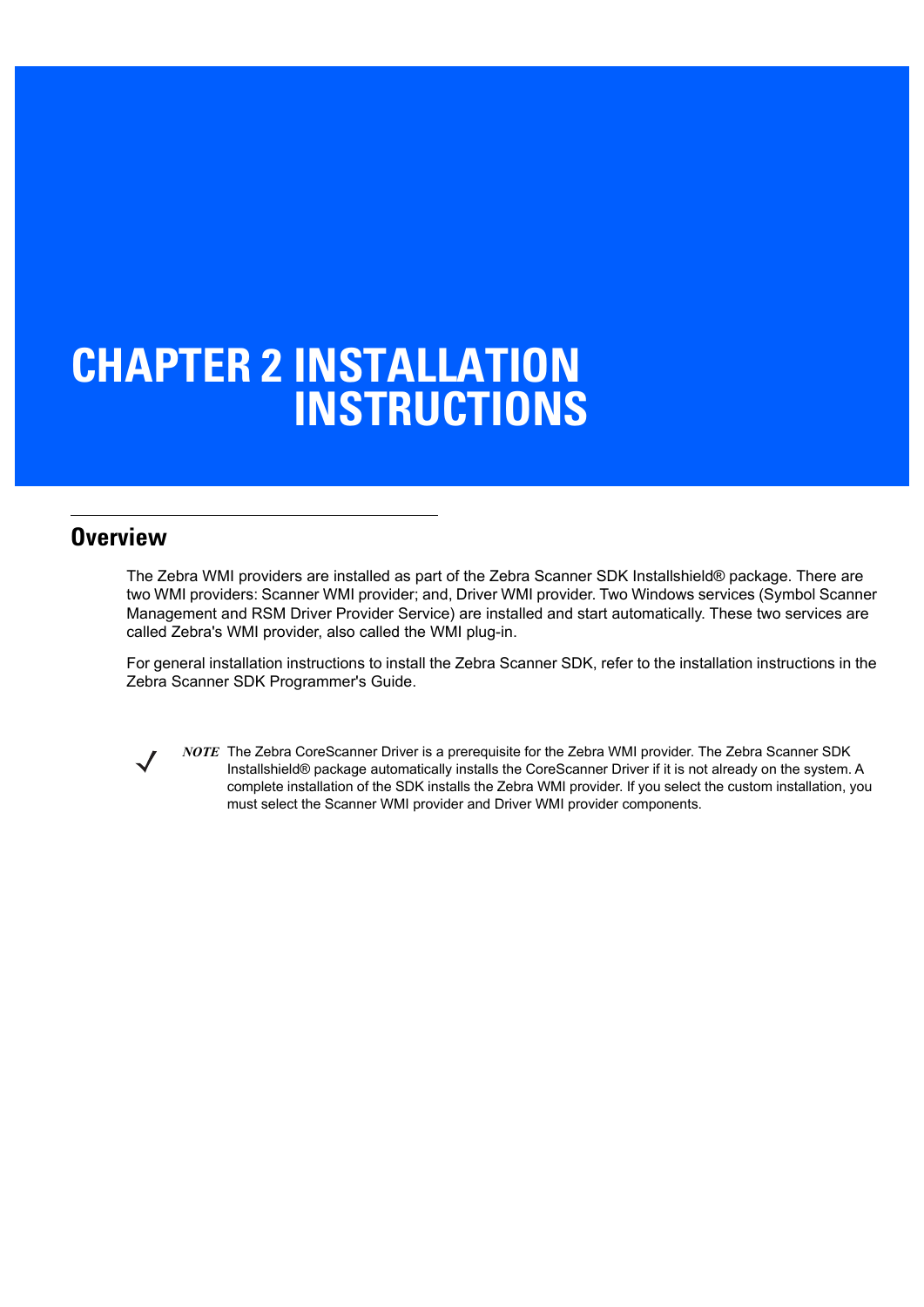## <span id="page-15-0"></span>**Basic Installation Verification**

<span id="page-15-1"></span>You can perform a basic inspection on your system process list to verify a successful installation of the Zebra WMI provider.

To do a simple check of the Zebra WMI provider's operation:

**1.** Right click on the *Windows Task Bar* and select *Task Manager*.

| Open Folder                                                                                 |
|---------------------------------------------------------------------------------------------|
| <b>Toolbars</b>                                                                             |
| Cascade Windows<br>Tile Windows Horizontally<br>Tile Windows Vertically<br>Show the Desktop |
| <b>Task Manager</b>                                                                         |
| ✔ Lock the Taskbar<br>Properties                                                            |

**Figure 2-1** *Task Bar Menu - Task Manger*

**2.** Select the *Processes* tab.

| <b>E</b> Windows Task Manager   |                           |                   |            |
|---------------------------------|---------------------------|-------------------|------------|
| File<br>Options<br>View<br>Help |                           |                   |            |
| Processes<br>Applications       | Performance<br>Networking |                   |            |
| Image Name                      | <b>User Name</b>          | Mem Usage<br>CPU. | Peak Mem ^ |
| RSMDriverProviderService.exe    | <b>SYSTEM</b>             | 4,436K<br>OO.     |            |
| ScannerService.exe              | <b>SYSTEM</b>             | 7,464K<br>00      |            |

**Figure 2-2** *Task Manager - Processes*

**3.** In the *Image Name* list, find *RSMDriverProviderService.exe* and *ScannerService.exe*. The presence of these two processes in the list indicates a successful installation.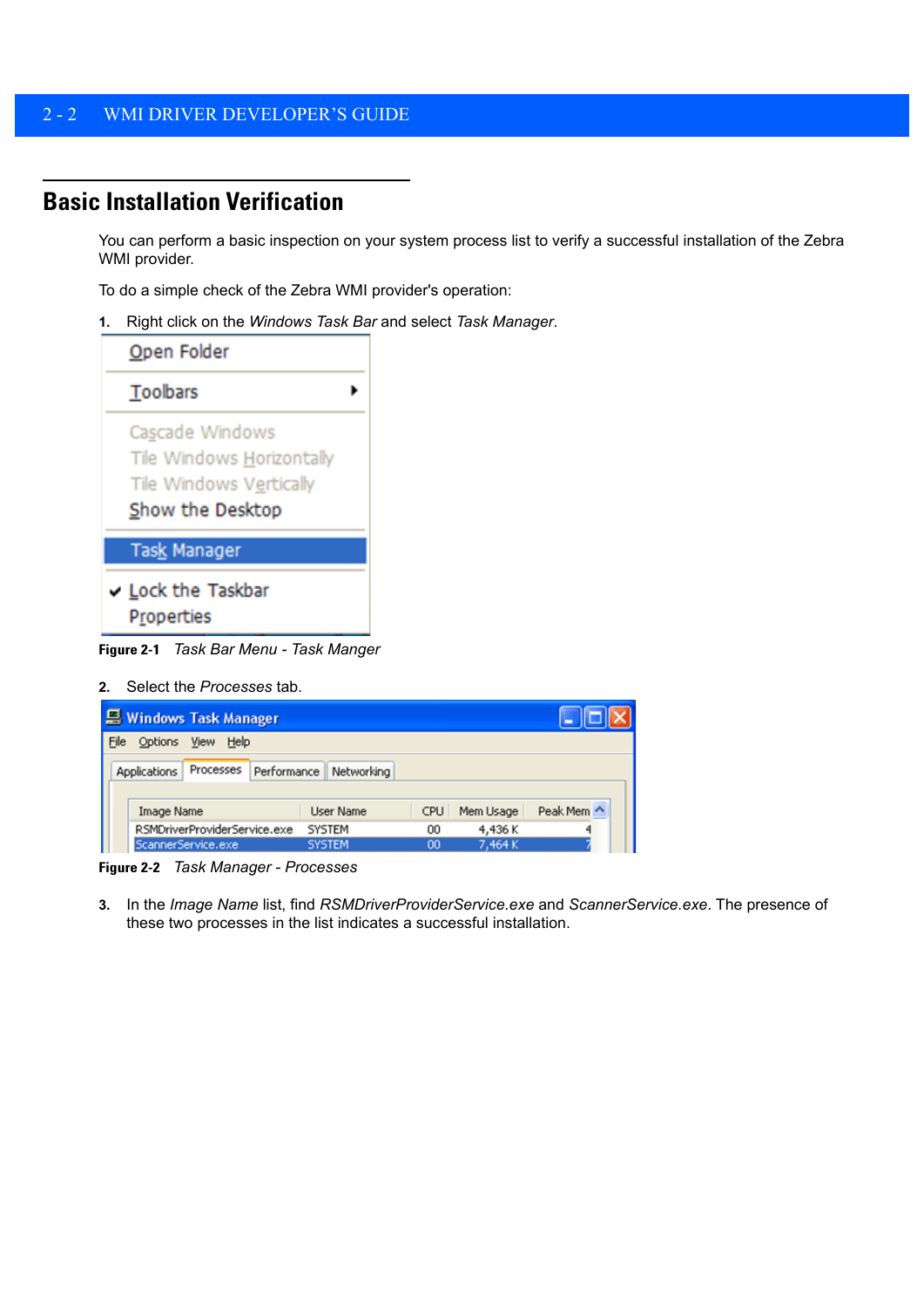## <span id="page-16-0"></span>**Configuration**

### <span id="page-16-1"></span>**Scanner Configuration Bar Codes**

Scan the **Set All Defaults** bar code below to return all parameters to the scanner's default values. Refer to the scanner's Product Reference Guide for default values.



#### **Set All Defaults**

Scan the bar code below to configure the scanner for the IBM Hand-held USB communication protocol.

#### <span id="page-16-2"></span>**USB Communication Protocol**



**USB (OPOS Hand-held)**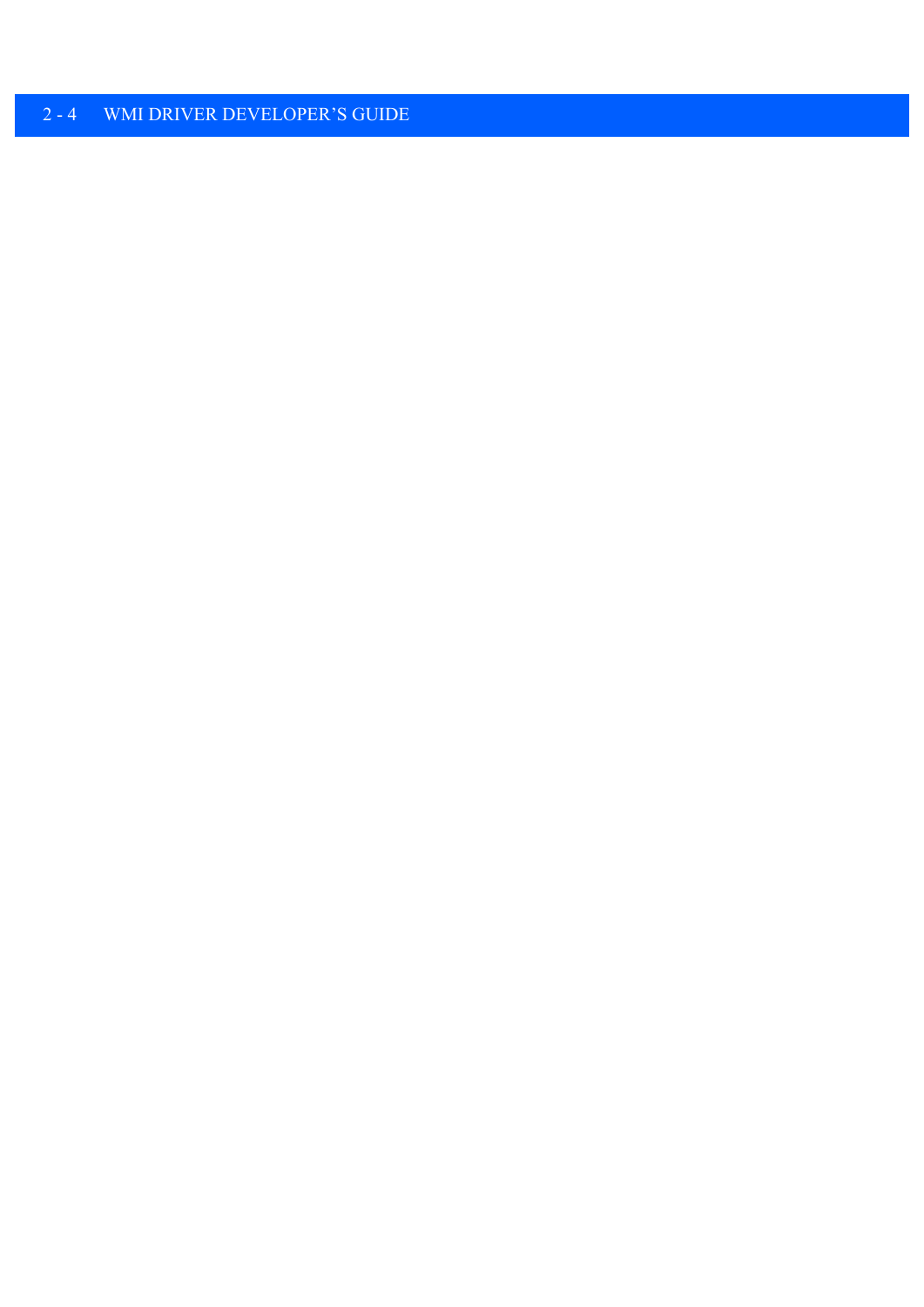## <span id="page-18-4"></span><span id="page-18-0"></span>**CHAPTER 3 ZEBRA WMI PROVIDER SCHEMA IN COMMON INFORMATION MODEL (CIM)**

## <span id="page-18-1"></span>**Zebra Scanner WMI MOF File**

<span id="page-18-7"></span>The Zebra scanner WMI schema is defined using Managed Object Format (MOF) in *symbscnr.mof*. This file is located in the directory *\Zebra Technologies\Barcode Scanners\Common*. The *symbscnr.mof* describes and lists the properties, methods, and events exposed by the instance/method provider. If a specific device or class of device does not support a property, its property value is defined as null.

## <span id="page-18-2"></span>**Properties, Methods and Events**

### <span id="page-18-3"></span>**Properties**

**Table 3-1** *Properties Descriptions*

<span id="page-18-9"></span><span id="page-18-8"></span><span id="page-18-6"></span><span id="page-18-5"></span>

| <b>Name</b>              | <b>Type</b> | <b>Access</b><br><b>Allowed</b> | <b>Description</b>                                                                                                                               | <b>Valid Values</b>                              |
|--------------------------|-------------|---------------------------------|--------------------------------------------------------------------------------------------------------------------------------------------------|--------------------------------------------------|
| PartNumber               | String      | $R$ (key)                       | Part number (model number)<br>on the label (P/N) attached to<br>the device. This is an 18 digit<br>number but comes from the<br>COM API trimmed. | Matches exactly against<br>the label on the tag. |
| SerialNumber             | String      | $R$ (key)                       | Serial Number (S/N) on the<br>label attached to the device.<br>This is a 16 digit number but<br>comes from the COM API<br>trimmed.               | Matches exactly against<br>the label on the tag. |
| <b>DateOfManufacture</b> | String      | R                               | Manufacturing date of the<br>device. Format DDMMMYY.                                                                                             |                                                  |
| DateOfService            | String      | R                               | Date of last repair within a<br>Zebra Authorized repair facility.<br>Format DDMMMYY.                                                             |                                                  |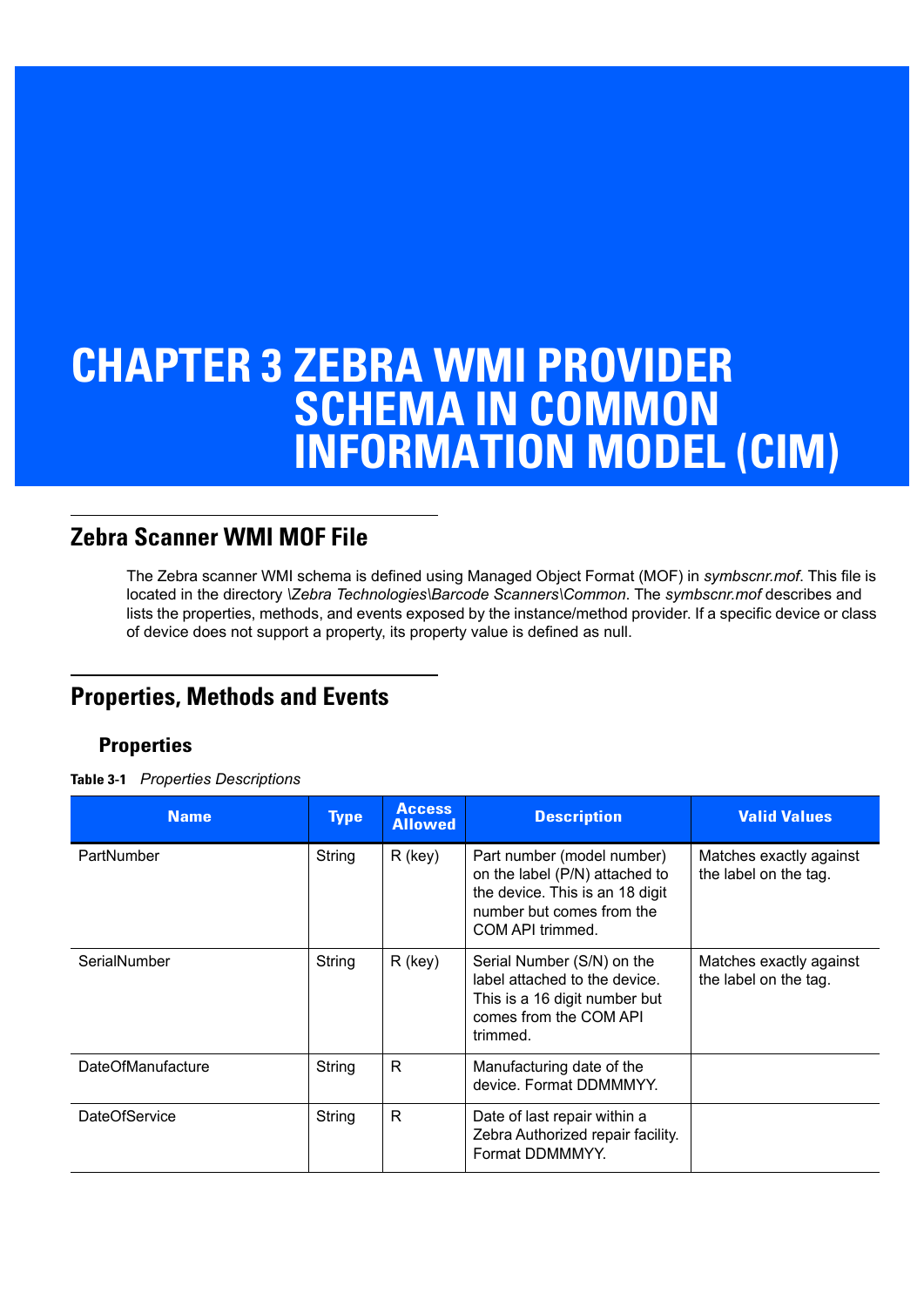#### **Table 3-1** *Properties Descriptions (Continued)*

<span id="page-19-9"></span><span id="page-19-8"></span><span id="page-19-7"></span><span id="page-19-6"></span><span id="page-19-5"></span><span id="page-19-4"></span><span id="page-19-3"></span><span id="page-19-2"></span><span id="page-19-1"></span><span id="page-19-0"></span>

| <b>Name</b>                | <b>Type</b> | <b>Access</b><br><b>Allowed</b> | <b>Description</b>                                                                                                                                                                                                                              | <b>Valid Values</b>                                                                                                                                                                   |
|----------------------------|-------------|---------------------------------|-------------------------------------------------------------------------------------------------------------------------------------------------------------------------------------------------------------------------------------------------|---------------------------------------------------------------------------------------------------------------------------------------------------------------------------------------|
| <b>DeviceClass</b>         | String      | $\mathsf{R}$                    | Description of the device's<br>hardware.                                                                                                                                                                                                        | "1D Laser"<br>"2D Laser"<br>"Imager"<br>"Cordless 1D Laser"<br>"Cordless 2D Laser"<br>"Cordless Imager"<br>"Cordless Base Station"                                                    |
| Caption                    | String      | $\mathsf{R}$                    | This property is identical to<br>PartNumber                                                                                                                                                                                                     |                                                                                                                                                                                       |
| Description                | String      | $\mathsf R$                     | This property is identical to<br>PartNumber                                                                                                                                                                                                     |                                                                                                                                                                                       |
| FirmwareVersion            | String      | $\mathsf{R}$                    | Version of firmware in the<br>scanner.                                                                                                                                                                                                          |                                                                                                                                                                                       |
| FirmwareUpdateStatus       | String      | $\mathsf{R}$                    | Status of the last firmware<br>update operation.                                                                                                                                                                                                |                                                                                                                                                                                       |
| FirmwareUpdateBlockCount   | Integer     | $\mathsf R$                     | Count of firmware blocks<br>downloaded to scanner in the<br>current firmware update<br>operation.                                                                                                                                               |                                                                                                                                                                                       |
| FirmwareUpdateTotalBlocks  | Integer     | $\mathsf{R}$                    | Total number of blocks the<br>firmware file used in current<br>update operation.                                                                                                                                                                |                                                                                                                                                                                       |
| FirmwareUpdateStatusCode   | Integer     | $\mathsf{R}$                    | Status code of the last<br>completed stage of the<br>firmware update operation.                                                                                                                                                                 | $\mathbf 0$<br>- Success<br>106 - Invalid file path<br>107 - Management<br>failure<br>108 - Firmware update<br>failure<br>109 - Invalid DAT file<br>118 - Firmware update<br>underway |
| FirmwareUpdateStatusCodeEx | Integer     | $\mathsf{R}$                    | Download status of software<br>component contained in the<br>firmware file. Zero indicates at<br>least one component<br>successfully downloaded.<br>Non-zero value indicates no<br>software component was<br>downloaded, and the reason<br>why. | - Success<br>$\mathbf{0}$<br>110 - Firmware resident                                                                                                                                  |
| MiddlewareDriverVersion    | String      | $\mathsf{R}$                    | Indicates the version of the<br>Management Suite.                                                                                                                                                                                               |                                                                                                                                                                                       |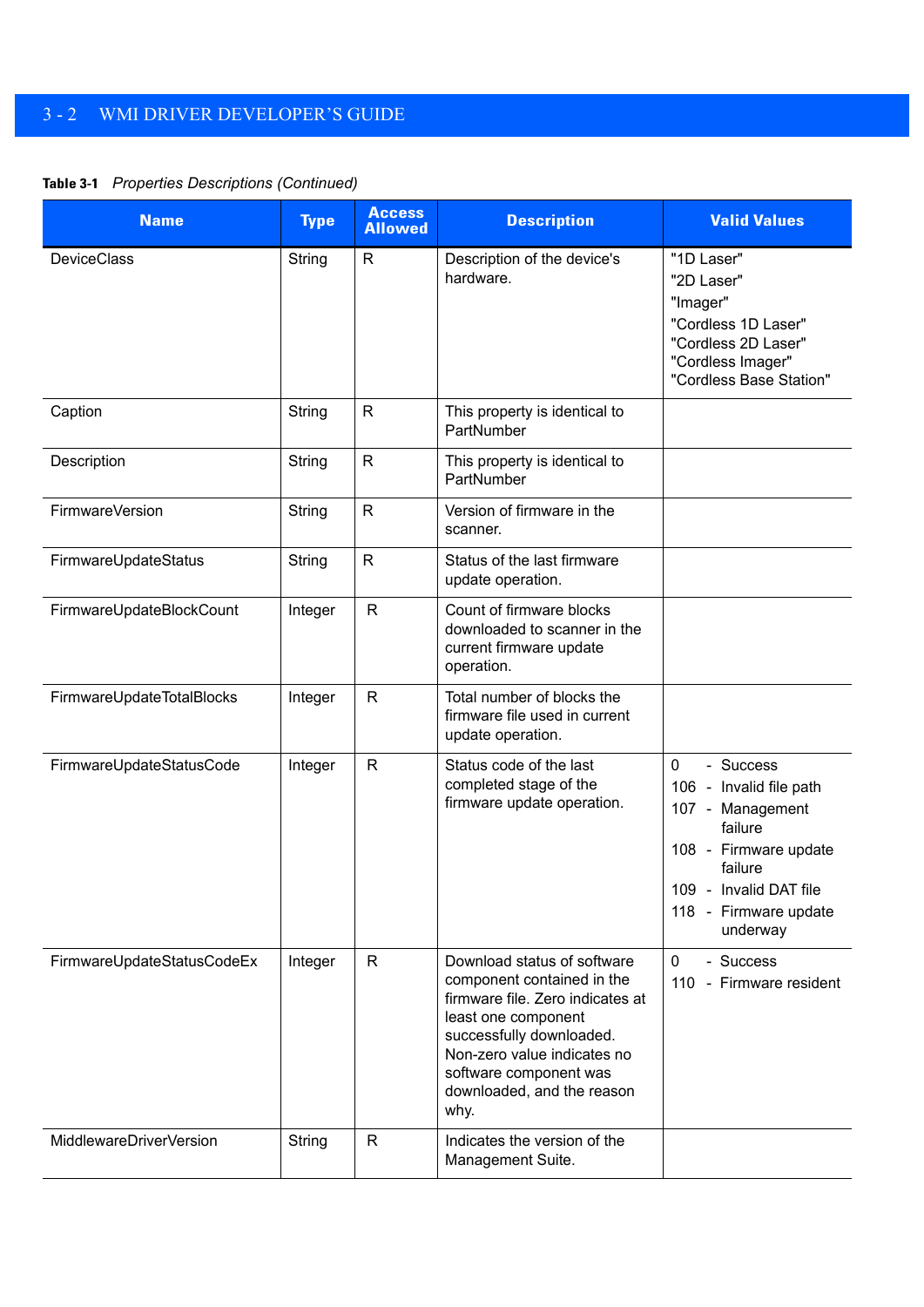**Table 3-1** *Properties Descriptions (Continued)*

<span id="page-20-17"></span><span id="page-20-16"></span><span id="page-20-15"></span><span id="page-20-14"></span><span id="page-20-13"></span><span id="page-20-12"></span><span id="page-20-11"></span><span id="page-20-10"></span><span id="page-20-9"></span><span id="page-20-8"></span><span id="page-20-7"></span><span id="page-20-6"></span><span id="page-20-5"></span><span id="page-20-4"></span><span id="page-20-3"></span><span id="page-20-2"></span><span id="page-20-1"></span><span id="page-20-0"></span>

| <b>Name</b>             | <b>Type</b> | <b>Access</b><br><b>Allowed</b> | <b>Description</b>                                                                                                                                                                                            | <b>Valid Values</b> |
|-------------------------|-------------|---------------------------------|---------------------------------------------------------------------------------------------------------------------------------------------------------------------------------------------------------------|---------------------|
| LastDecodeData          | String      | R                               | Identifies the last successfully<br>decoded bar code information.<br>The scanner can scan the bar<br>code if it supports its<br>symbology and the symbology<br>is enabled.                                    |                     |
| <b>TotalDecodes</b>     | Integer     | R                               | Total bar codes the scanner<br>decoded. The values reset to 0<br>when the WMI service stops.                                                                                                                  |                     |
| <b>TotalGoodDecodes</b> | Integer     | $\mathsf{R}$                    | Total successful bar codes the<br>scanner decoded. The values<br>reset to 0 when the WMI<br>service stops.                                                                                                    |                     |
| LowPowerMode            | Boolean     | R/W                             | Determines whether power<br>remains on after a decode<br>attempt. In low power mode,<br>the scanner enters into a<br>reduced power consumption<br>mode to preserve battery life<br>after each decode attempt. | TRUE, FALSE         |
| RasterMode              | <b>Byte</b> | R/W                             | Sets the raster mode of the<br>scanner.                                                                                                                                                                       | 0, 1, 2             |
| InCradle                | Boolean     | $\mathsf{R}$                    | Reports if the cordless scanner<br>is in a charging cradle (applies<br>to cordless only).                                                                                                                     | TRUE, FALSE         |
| OperationMode           | <b>Byte</b> | $\mathsf{R}$                    | Reports if the scanner is being<br>used in Hand-held Mode or<br>Hands-Free Mode.                                                                                                                              | 0, 1                |
| <b>UPCA</b>             | Boolean     | R/W                             | Enable/Disable this symbology.                                                                                                                                                                                | TRUE, FALSE         |
| <b>UPCE</b>             | Boolean     | R/W                             | Enable/Disable this symbology.                                                                                                                                                                                | TRUE, FALSE         |
| UPCE1                   | Boolean     | R/W                             | Enable/Disable this symbology.                                                                                                                                                                                | TRUE, FALSE         |
| EAN <sub>8</sub>        | Boolean     | R/W                             | Enable/Disable this symbology.                                                                                                                                                                                | TRUE, FALSE         |
| <b>EAN13</b>            | Boolean     | R/W                             | Enable/Disable this symbology.                                                                                                                                                                                | TRUE, FALSE         |
| ConvertUPCEtoA          | Boolean     | R/W                             | Enable/Disable this symbology.                                                                                                                                                                                | TRUE, FALSE         |
| ConvertUPCE1toA         | Boolean     | R/W                             | Enable/Disable this symbology.                                                                                                                                                                                | TRUE, FALSE         |
| UCCCouponExtendedCode   | Boolean     | R/W                             | Enable/Disable this symbology.                                                                                                                                                                                | TRUE, FALSE         |
| Code 128                | Boolean     | R/W                             | Enable/Disable this symbology.                                                                                                                                                                                | TRUE, FALSE         |
| UCCEAN128               | Boolean     | R/W                             | Enable/Disable this symbology.                                                                                                                                                                                | TRUE, FALSE         |
| Code39                  | Boolean     | R/W                             | Enable/Disable this symbology.                                                                                                                                                                                | TRUE, FALSE         |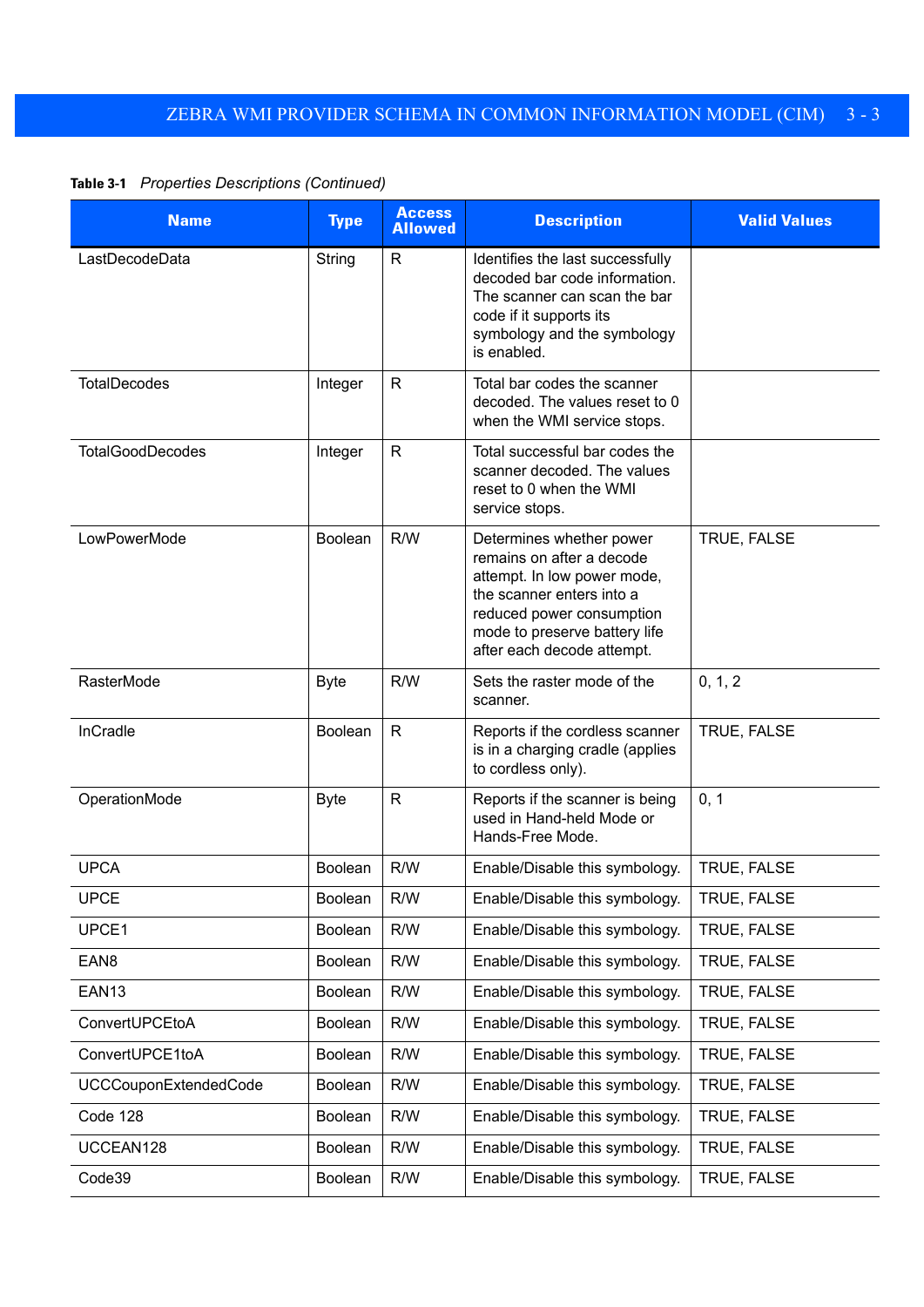<span id="page-21-9"></span><span id="page-21-8"></span><span id="page-21-7"></span><span id="page-21-6"></span><span id="page-21-5"></span><span id="page-21-4"></span><span id="page-21-3"></span><span id="page-21-2"></span><span id="page-21-1"></span><span id="page-21-0"></span>

| <b>Name</b>     | <b>Type</b>    | <b>Access</b><br><b>Allowed</b> | <b>Description</b>                                                                                                                                                                                                                                                              | <b>Valid Values</b> |
|-----------------|----------------|---------------------------------|---------------------------------------------------------------------------------------------------------------------------------------------------------------------------------------------------------------------------------------------------------------------------------|---------------------|
| TriopticCode39  | <b>Boolean</b> | R/W                             | Enable/Disable this symbology.                                                                                                                                                                                                                                                  | TRUE, FALSE         |
| Code93          | Boolean        | R/W                             | Enable/Disable this symbology.                                                                                                                                                                                                                                                  | TRUE, FALSE         |
| Code11          | <b>Boolean</b> | R/W                             | Enable/Disable this symbology.                                                                                                                                                                                                                                                  | TRUE, FALSE         |
| RedundancyLevel | Integer        | R/W                             | Sets the scanner's decode<br>redundancy level. There are<br>four levels. Select higher levels<br>for decreasing levels of bar<br>code quality. As redundancy<br>levels increase, the scanner's<br>aggressiveness decreases.<br>Refer to the scanner Product<br>Reference Guide. | 0, 1, 2, 3          |
| Code11Length1   | <b>Byte</b>    | R/W                             | Defines the allowable lengths<br>for the symbology.<br>Range: L1 < L2; Two Lengths:<br>$L2 > L1$ ; One Length: $L1 = len$ ;<br>L2=0; Any Length: L1=0; L2=0                                                                                                                     |                     |
| Code11Length2   | <b>Byte</b>    | R/W                             | Defines the allowable lengths<br>for the symbology.<br>Range: L1 < L2Two Lengths: L2<br>> L1One Length:L1 = len;<br>L2=0Any Length:L1=0; L2=0                                                                                                                                   |                     |
| Code39Length1   | <b>Byte</b>    | R/W                             | Defines the allowable lengths<br>for the symbology.<br>Range:L1 < L2Two Lengths:L2<br>> L1One Length:L1 = len;<br>L2=0Any Length:L1=0; L2=0                                                                                                                                     |                     |
| Code39Length2   | <b>Byte</b>    | R/W                             | Defines the allowable lengths<br>for the symbology.<br>Range: L1 < L2Two Lengths: L2<br>> L1One Length:L1 = len;<br>L2=0Any Length:L1=0; L2=0                                                                                                                                   |                     |
| Code93Length1   | <b>Byte</b>    | R/W                             | Defines the allowable lengths<br>for the symbology.<br>Range: L1 < L2Two Lengths: L2<br>> L1One Length:L1 = len;<br>L2=0Any Length:L1=0; L2=0                                                                                                                                   |                     |
| Code93Length2   | <b>Byte</b>    | R/W                             | Defines the allowable lengths<br>for the symbology.<br>Range:L1 < L2Two Lengths:L2<br>> L1One Length:L1 = len;<br>L2=0Any Length:L1=0; L2=0                                                                                                                                     |                     |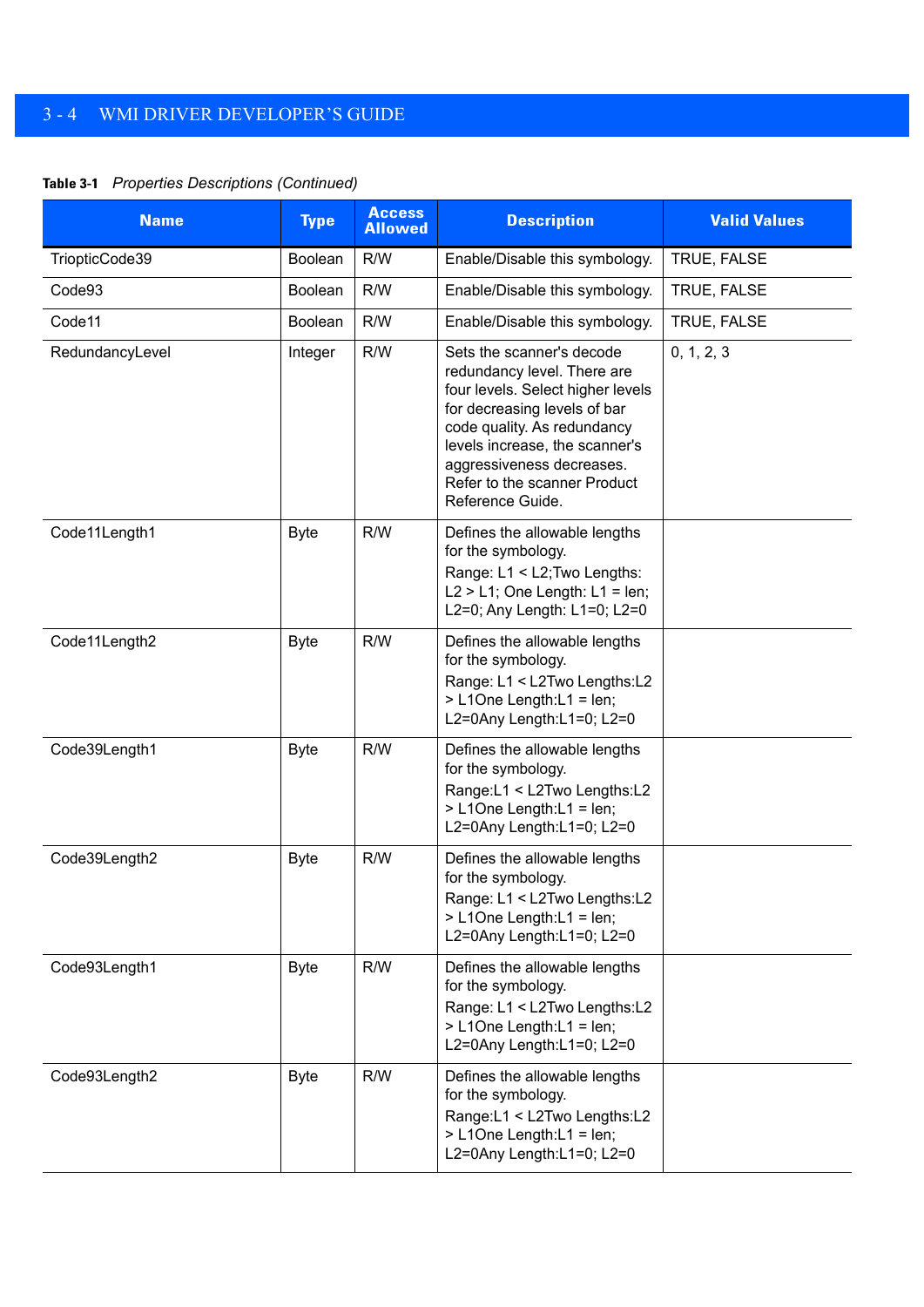**Table 3-1** *Properties Descriptions (Continued)*

<span id="page-22-3"></span><span id="page-22-2"></span><span id="page-22-1"></span><span id="page-22-0"></span>

| <b>Name</b>       | <b>Type</b> | <b>Access</b><br><b>Allowed</b> | <b>Description</b>                                                                                                                                                                                                                                                                                                                                         | <b>Valid Values</b>                                                                           |
|-------------------|-------------|---------------------------------|------------------------------------------------------------------------------------------------------------------------------------------------------------------------------------------------------------------------------------------------------------------------------------------------------------------------------------------------------------|-----------------------------------------------------------------------------------------------|
| LaserOnTime       | <b>Byte</b> | R/W                             | Defines the maximum time<br>decode processing continues<br>during a scan attempt.                                                                                                                                                                                                                                                                          | $"99" = 9.9$ seconds"                                                                         |
| SecurityLevel     | <b>Byte</b> | R/W                             | Sets decode security for delta<br>bar codes, which include the<br>Code 128 family, UPC/EAN,<br>and Code 93. There are four<br>levels. Select increasing levels<br>of security for decreasing levels<br>of bar code quality. As security<br>levels increase, the scanner's<br>aggressiveness decreases.<br>Refer to the scanner Product<br>Reference Guide. | 0, 1, 2, 3                                                                                    |
| <b>BeeperFreq</b> | <b>Byte</b> | R/W                             | Gets/sets the Beeper Tone<br>$(Low = 2, Med = 1, High = 0)$<br>Valid values range from 0 to 2<br>for LS4208. May vary for other<br>scanners.                                                                                                                                                                                                               | Supports values from 0 to<br>127; which values within<br>this range depend on the<br>scanner. |
| BeeperVolume      | <b>Byte</b> | R/W                             | Gets/sets the Beeper Volume<br>$(Low = 2, Med = 1, High = 0)$<br>Valid values range from 0 to 2<br>for LS4208. May vary for other<br>scanners.                                                                                                                                                                                                             | Supports values from 0 to<br>127; which values within<br>this range depend on the<br>scanner. |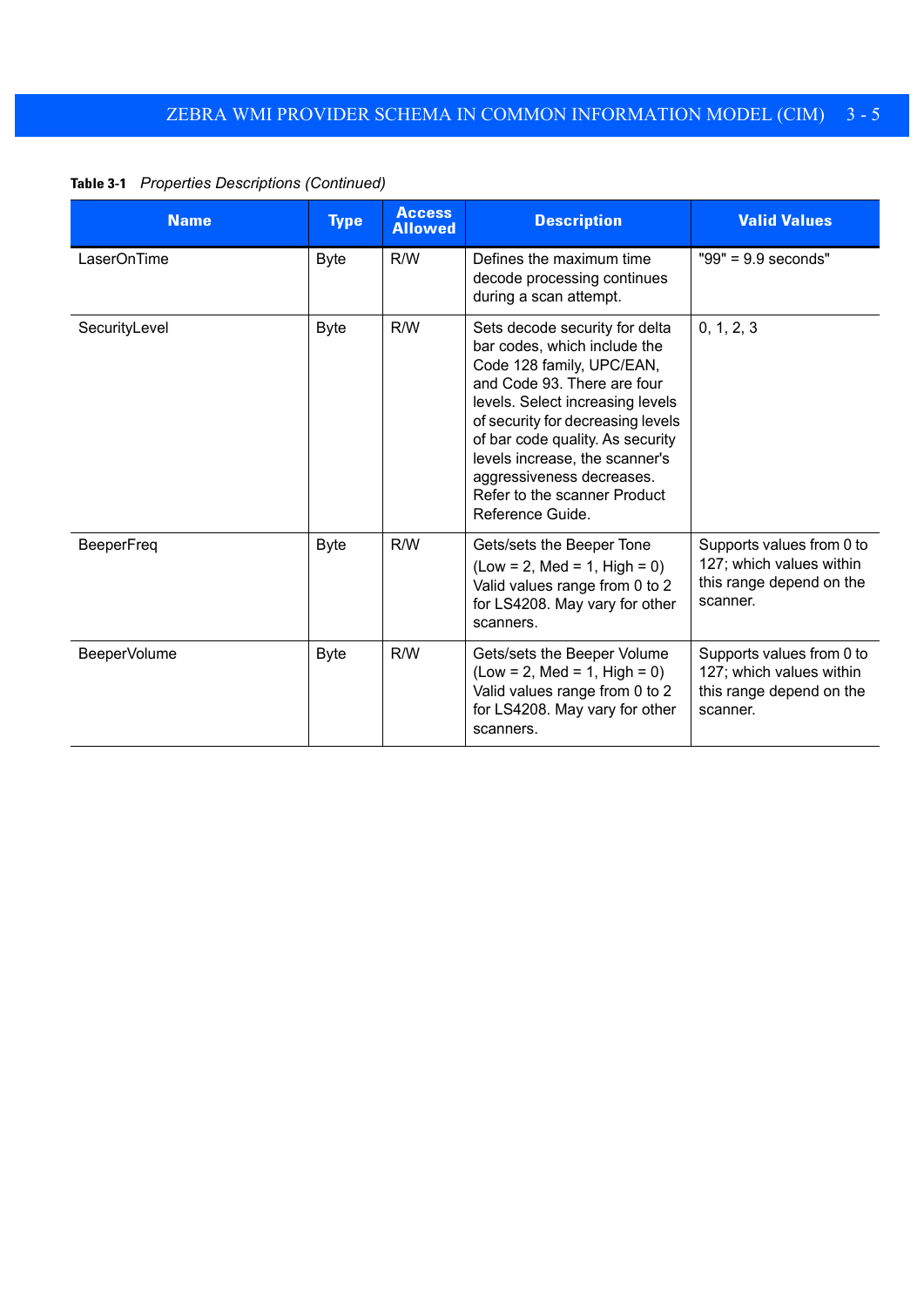#### <span id="page-23-0"></span>**Methods**

The methods in *[Table 3-2](#page-23-1)* are counterparts of the functions defined in the Scanner SDK driver COM API. See *[Appendix A, XML SCHEMAS](#page-34-2)* for the XML schema, which is shared with the Scanner SDK driver COM API.

<span id="page-23-1"></span>

| Table 3-2 | <b>Methods Descriptions</b> |
|-----------|-----------------------------|
|-----------|-----------------------------|

<span id="page-23-7"></span><span id="page-23-6"></span><span id="page-23-5"></span><span id="page-23-4"></span><span id="page-23-3"></span><span id="page-23-2"></span>

| <b>Name</b>             | <b>Parameters</b>                                            | <b>Return Values</b>                            | <b>Description</b>                                                                                                                                                                                                                                                                                                                                                                                                                                                                                                                |
|-------------------------|--------------------------------------------------------------|-------------------------------------------------|-----------------------------------------------------------------------------------------------------------------------------------------------------------------------------------------------------------------------------------------------------------------------------------------------------------------------------------------------------------------------------------------------------------------------------------------------------------------------------------------------------------------------------------|
| <b>GetAllAttributes</b> | [OUT] string<br>attributes                                   | Integer<br>= Success<br>0<br>Non-zero=Failure   | Returns all supported attributes of the selected<br>scanner as an xml through the Attributes<br>parameter.<br>The attributes returned as an out value in the<br>Attributes parameter must match the schema on<br>page A-2.<br>This function is an exact mapping of the<br>ATTR_GET method in the Scanner SDK.                                                                                                                                                                                                                     |
| GetAttributes           | [IN] string<br>attNumberList<br>[OUT] string<br>attValueList | Integer<br>0<br>$=$ Success<br>Non-zero=Failure | Retrieves values of specific attribute numbers.<br>Use this to query values of one or more attributes<br>numbers.<br>attrNumberList [in]: The attribute numbers whose<br>values must be queried. These attribute numbers<br>should be comma separated. See page A-3 for<br>the schema for the attribute numbers.<br>attrValueList [out]: The attribute values returned<br>as output. See page A-3 for the schema for the<br>attribute numbers.<br>This function is an exact mapping of the<br>ATTR_GET method in the Scanner SDK. |
| SetAttributes           | [OUT] string<br>attributeSettings                            | Integer<br>0<br>= Success<br>Non-zero=Failure   | Changes the value of writable attributes in the<br>scanner. See page A-4 for the schema for<br>attributeSettings.<br>This function is an exact mapping of the<br>ATTR_GET method in the Scanner SDK.                                                                                                                                                                                                                                                                                                                              |
| <b>StoreAttributes</b>  | [OUT] string<br>attributeSettings                            | Integer<br>= Success<br>0<br>Non-zero=Failure   | Changes the value of writable attributes in the<br>scanner. See page A-4 for the schema for<br>attributeSettings.<br>This function is an exact mapping of the<br>ATTR_GET method in the Scanner SDK.                                                                                                                                                                                                                                                                                                                              |
| UpdateFirmware          | [OUT] string filePath                                        | Integer<br>0<br>= Success<br>Non-zero=Failure   | Update firmware on scanner devices.<br>The firmware file must reside on the computer to<br>which the scanner is connected, and the file path<br>must be fully qualified.<br>This function supports concurrent firmware<br>update of multiple scanner devices.<br>A return value of 0 indicates the successful start<br>of the firmware update, but does not guarantee<br>overall firmware update success.                                                                                                                         |
| <b>StartNewFirmware</b> |                                                              | Integer<br>= Success<br>0<br>Non-zero=Failure   | Reboots the scanner with the updated firmware<br>activated.                                                                                                                                                                                                                                                                                                                                                                                                                                                                       |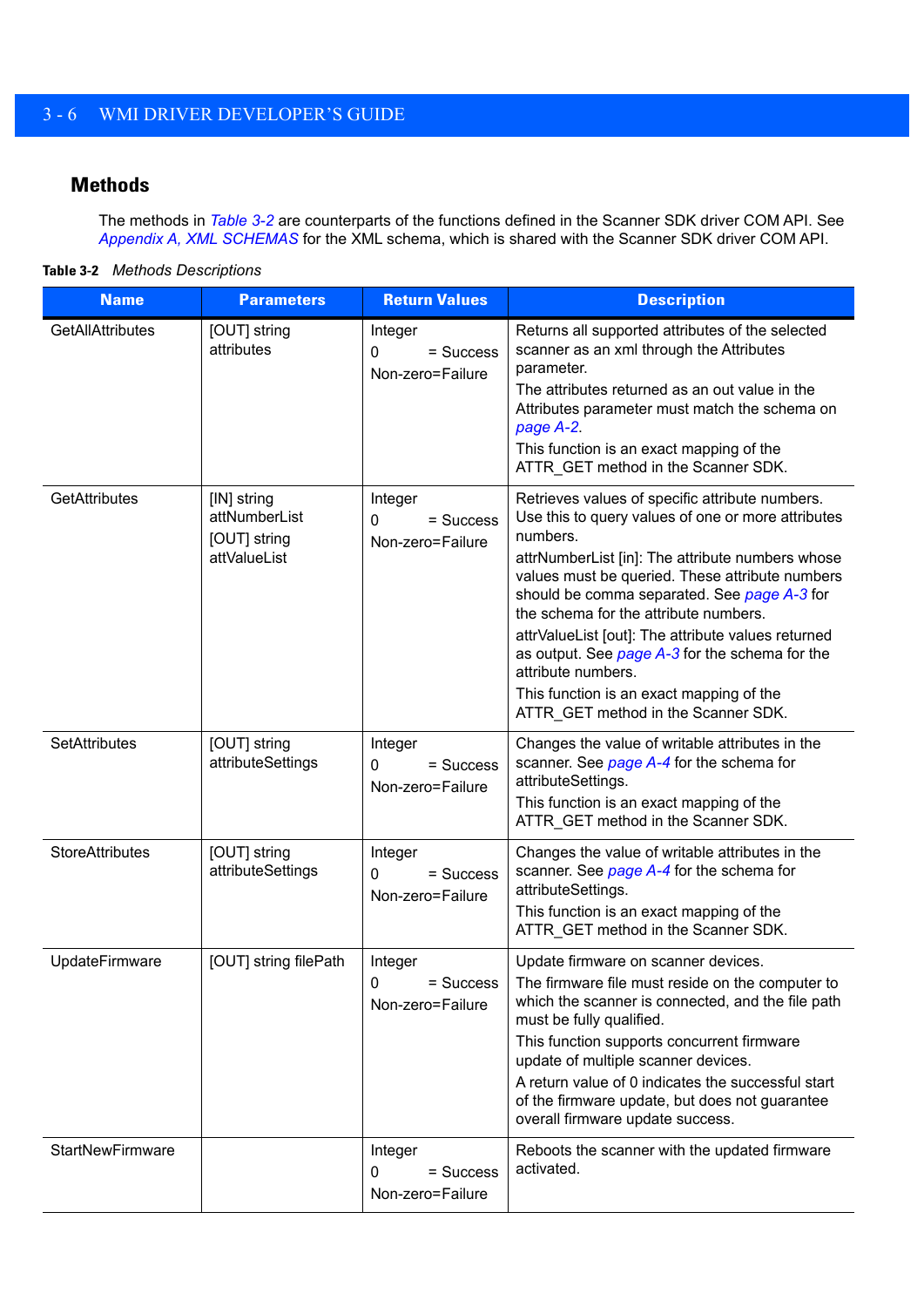**Table 3-2** *Methods Descriptions (Continued)*

<span id="page-24-2"></span><span id="page-24-0"></span>

| <b>Name</b>          | <b>Parameters</b>     | <b>Return Values</b>                            | <b>Description</b>                                                                                                         |
|----------------------|-----------------------|-------------------------------------------------|----------------------------------------------------------------------------------------------------------------------------|
| UpdateAttribMetaFile | [OUT] string filePath | Integer<br>$=$ Success<br>0<br>Non-zero=Failure | Updates the metafile that defines the names of<br>the attributes.<br>File path: Fully qualified path to the new meta-file. |
| <b>ScanDisable</b>   |                       | Integer<br>$=$ Success<br>0<br>Non-zero=Failure | Disables the scanner.                                                                                                      |
| ScanEnable           |                       | Integer<br>$=$ Success<br>0<br>Non-zero=Failure | Enables the scanner.                                                                                                       |

<span id="page-24-3"></span><span id="page-24-1"></span>

| <b>Return Value</b> | <b>Description</b>                                             |  |
|---------------------|----------------------------------------------------------------|--|
| 0                   | Method succeeded.                                              |  |
| 104                 | Connection already opened                                      |  |
| 106                 | File path invalid (file not found).                            |  |
| 108                 | Firmware update failure.                                       |  |
| 109                 | Invalid DAT file.                                              |  |
| 110                 | Resident firmware.                                             |  |
| 112                 | Invalid scanner.                                               |  |
| 114                 | Input parameter invalid.                                       |  |
| 118                 | Another firmware update already in progress on the<br>scanner. |  |
| 122                 | Driver response empty.                                         |  |
| 123                 | Request failed in the driver.                                  |  |
| 124                 | Request failed in the scanner.                                 |  |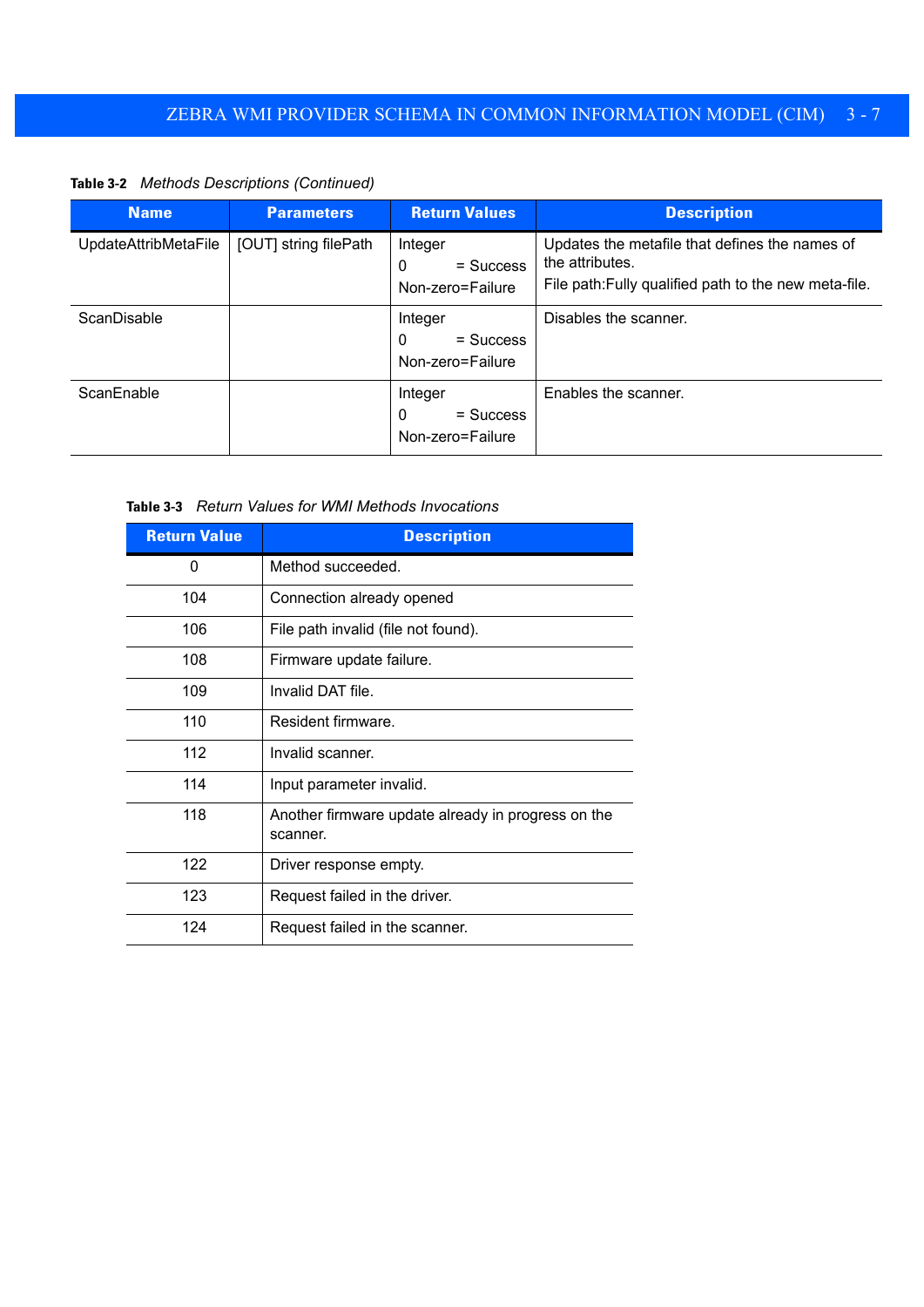#### <span id="page-25-0"></span>**Events**

<span id="page-25-6"></span>The Zebra scanner WMI provider implements the events in *[Table 3-4](#page-25-2)*. The events are defined in the scanner MOF file.

#### <span id="page-25-2"></span>**Table 3-4** *Events Descriptions*

<span id="page-25-4"></span>

| <b>Name</b>                 | <b>Description</b>                                                                                                                                                                                                                                 |
|-----------------------------|----------------------------------------------------------------------------------------------------------------------------------------------------------------------------------------------------------------------------------------------------|
| SymbScnrFirmwareUpdateEvent | Occurs at different stages of firmware update activity. The following values define<br>the Type of event.<br>- Session start<br>- Download start<br>2<br>3<br>- Download progress<br>11<br>- Session end<br>- Download end<br>12<br>100<br>- Error |
| SymbScnrDiscoveryEvent      | Occurs when a scanner is connected or disconnected from the host and are<br>indicated using the following Status values in the event.<br>- Device lost<br>0<br>- Device found                                                                      |

#### <span id="page-25-3"></span><span id="page-25-1"></span>**Zebra Driver WMI MOF File**

The Zebra Driver WMI schema is defined using Managed Object Format (MOF) in the file *RSMDriverProvider.mof* located in the directory *\Zebra Technologies\Barcode Scanners\Common*. The *RSMDriverProvider.mof* describes and lists the properties, methods, and events exposed by the instance/method provider. If a specific device or class of device does not support a property, its property value is defined as null.

#### *Properties Exposed by the Instance/Method Provider*

**Table 3-5** *Properties Exposed by the Instance/Method Provider*

<span id="page-25-5"></span>

| <b>Name</b>              | Type:          | <b>Acces</b><br><b>S</b><br><b>Allow</b><br>ed | <b>Description</b>                                                                                                                  | <b>Valid Values</b> |
|--------------------------|----------------|------------------------------------------------|-------------------------------------------------------------------------------------------------------------------------------------|---------------------|
| HostAutoSwitchingEnabled | <b>Boolean</b> | R/W                                            | If enabled, driver temporarily switches<br>Non-RSM mode scanners to RSM mode,<br>every time the scanner is attached or<br>re-booted | TRUE, FALSE         |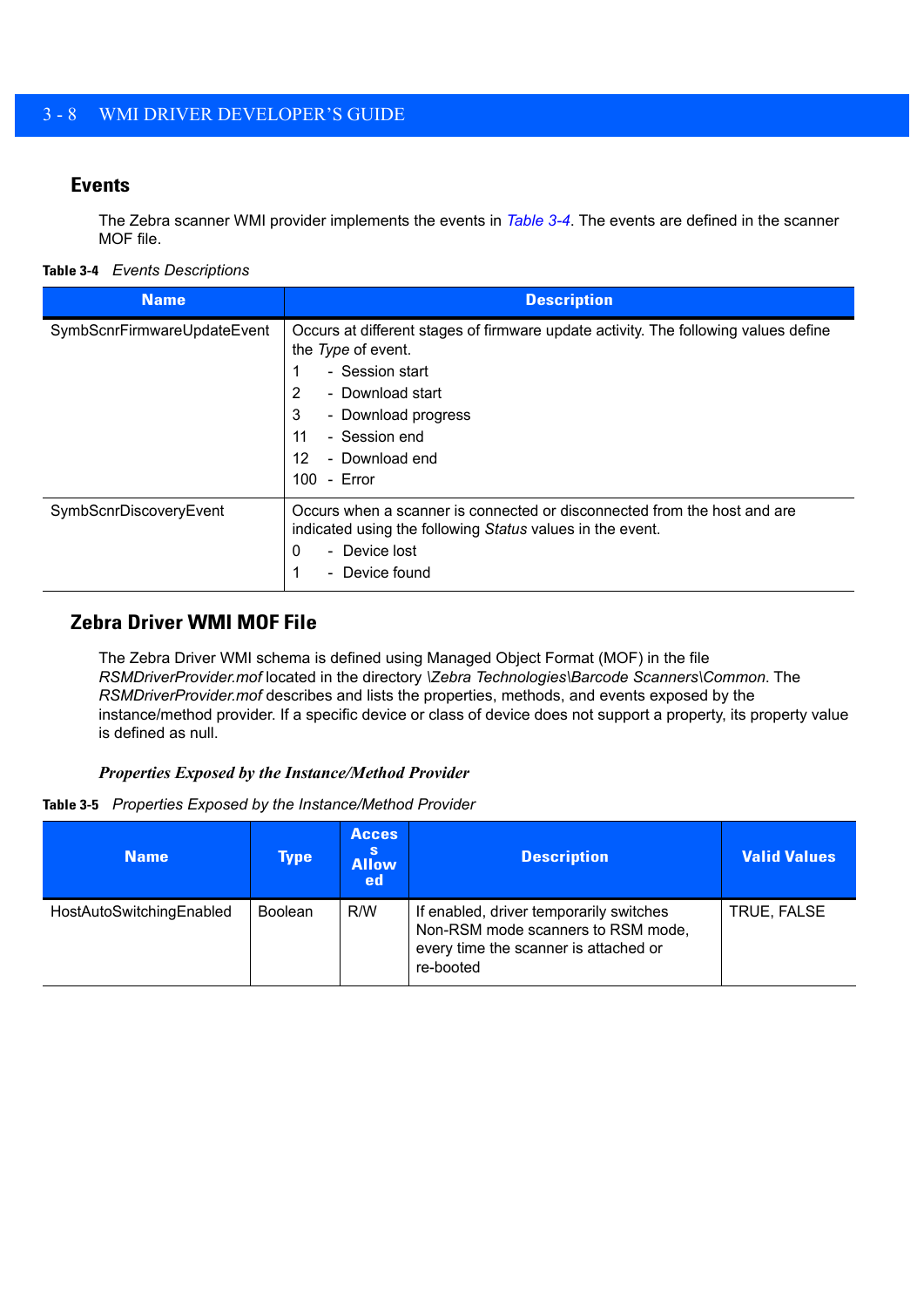#### *Methods Exposed by the Instance/Method Provider*

#### **Table 3-6** *Methods Exposed by the Instance/Method Provider*

<span id="page-26-3"></span><span id="page-26-1"></span>

| <b>Name</b>              | <b>Parameters</b>                                                                                                                                | <b>Return Values</b>                                    | <b>Description</b>                   |
|--------------------------|--------------------------------------------------------------------------------------------------------------------------------------------------|---------------------------------------------------------|--------------------------------------|
| <b>GetDeviceTopology</b> | [OUT] string<br><b>DeviceTopology</b>                                                                                                            | Integer<br>$\Omega$<br>$=$ Success<br>Non-zero= Failure | Get the Device Topology.             |
| SwitchHostMode           | [IN] string<br>ScannerIdentity,<br>[IN] string<br>TargetHostMode,<br>[IN] boolean<br>IsSilentSwitch,<br>[IN] boolean<br><b>IsPermanentChange</b> | Integer<br>$\Omega$<br>$=$ Success<br>Non-zero= Failure | Switch the Host Mode of the scanner. |
| RebootScanner            | [IN] string<br>ScannerIdentity                                                                                                                   | Integer<br>$=$ Success<br>$\Omega$<br>Non-zero=Failure  | Reboot the given scanner.            |
| UpdateAttributeMetaFile  | [IN] string<br><b>AttributeMetaFilePath</b>                                                                                                      | Integer<br>$=$ Success<br>$\Omega$<br>Non-zero=Failure  | Update Attribute MetaFile.           |

#### <span id="page-26-4"></span><span id="page-26-2"></span>*Events Exposed by the Instance/Method Provider*

**Table 3-7** *Events Exposed by the Instance/Method Provider*

<span id="page-26-0"></span>

| <b>Name</b>     | <b>Description</b>                                                                                                  |
|-----------------|---------------------------------------------------------------------------------------------------------------------|
| ScannerPNPEvent | This event occurs when a Zebra scanner is attached or<br>detached on the host computer.<br>Attach = $0$<br>Detach=1 |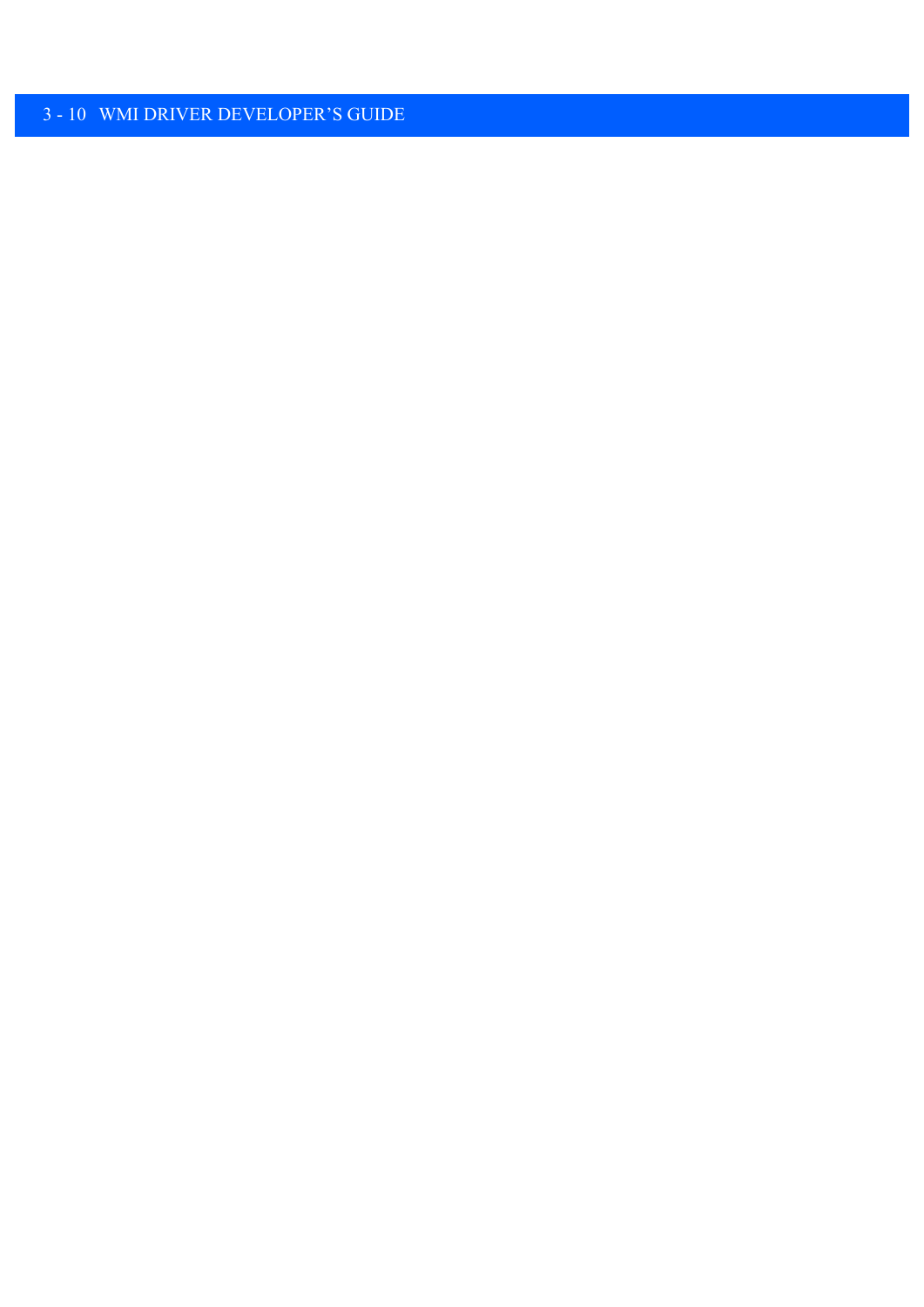## <span id="page-28-2"></span><span id="page-28-0"></span>**CHAPTER 4 TEST UTILITIES AND SOURCE CODE**

## <span id="page-28-1"></span>**Overview**

The Zebra WMI provider includes C# sample applications that perform queries of the scanner properties and invoke methods. These sample applications, which include source code, demonstrate subscription for scanner discovery events and firmware update events.

The Driver WMI Sample Application demonstrates an application communicating with the Zebra Scanner WMI Driver. The Scanner WMI Sample Application enables you to display management data received from the scanner through the Zebra Scanner SDK Driver.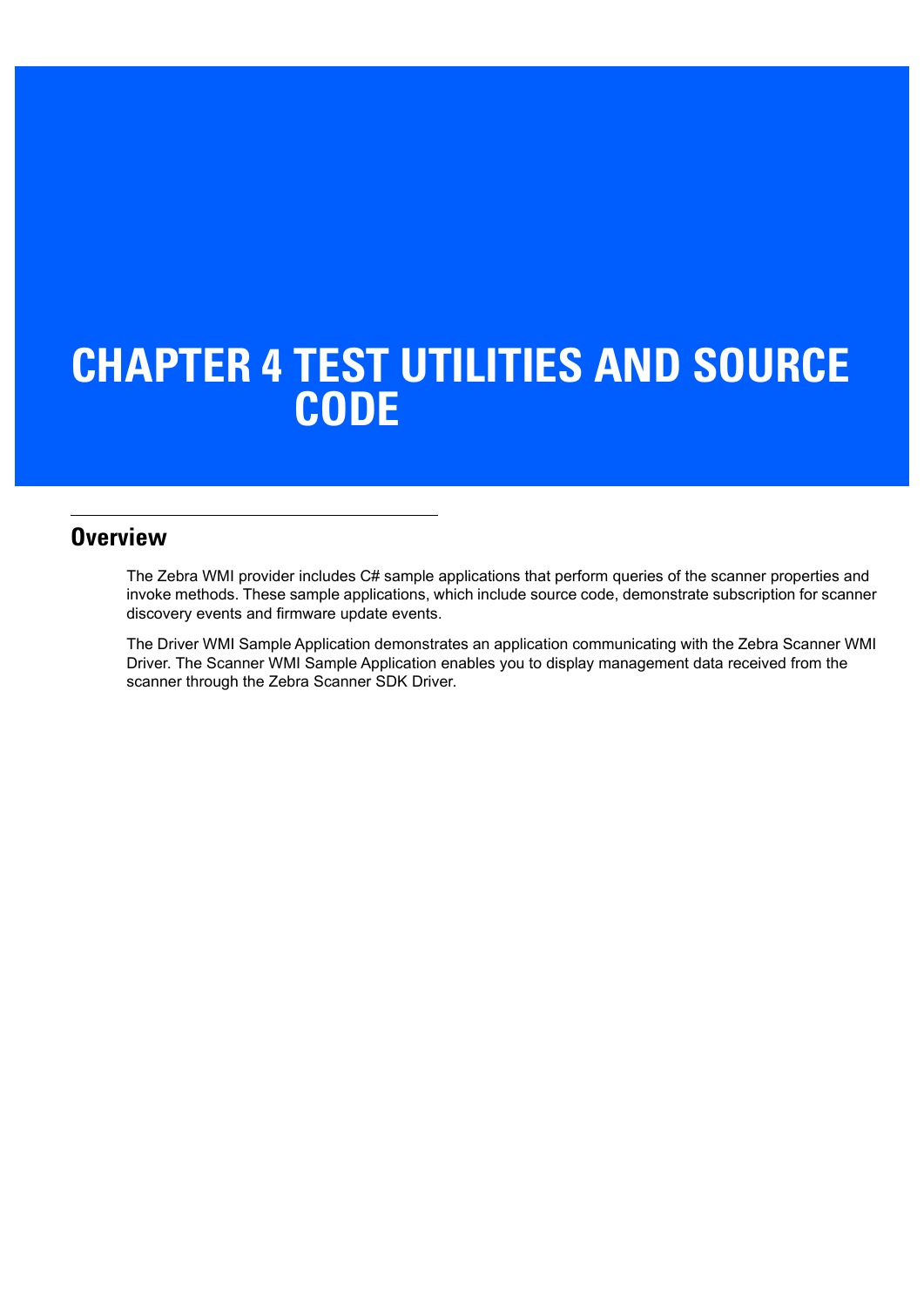## <span id="page-29-0"></span>**Test Utilities Provided in the SDK**

The Zebra WMI provider includes the following test utilities:

- <span id="page-29-2"></span>**•** Scanner WMI C# Sample Application
- **•** Driver WMI C# Sample Application.

Each test utility demonstrates the main functionalities of the Zebra WMI provider. You can gain an understanding of the Zebra WMI provider using these test utilities. This chapter also describes how to use the test utilities' functionality.



*NOTE* Microsoft®.Net Framework v2.0 or later may need to be installed to execute C#.Net sample applications. If so, Microsoft detects and informs the user of this requirement.

#### <span id="page-29-1"></span>**Scanner WMI C# Sample Application**

The Zebra Scanner WMI C#.Net sample application enables you to simulate an application which communicates with the Zebra Scanner WMI provider. The utility demonstrates the functionality of the Scanner WMI provider. It includes C#.Net source code and its solution, and project files for further reference.

The Scanner WMI C# Sample Application is included with the standard installation of the Scanner SDK, or when the Scanner WMI Provider Sample Application option of the custom Scanner SDK installation is selected.

To access this window, go to the *Programs* menu under *Zebra Scanner* > *WMI* > *Remote Mgmt - WMI - Scanner Provide Sample App*.

| Target Computer                |                            |                      | Output From Scanner                                                                                                                                                                                                                                  |          |
|--------------------------------|----------------------------|----------------------|------------------------------------------------------------------------------------------------------------------------------------------------------------------------------------------------------------------------------------------------------|----------|
| Name or IP Address   localhost |                            | Connect              | Management Data                                                                                                                                                                                                                                      |          |
|                                |                            |                      |                                                                                                                                                                                                                                                      |          |
|                                |                            | Connected            | <attribute name="">720</attribute><br><attribute name="">721</attribute>                                                                                                                                                                             |          |
|                                |                            |                      | <attribute "="" name="'&gt;722&lt;/attribute&gt;&lt;/td&gt;&lt;td&gt;&lt;/td&gt;&lt;/tr&gt;&lt;tr&gt;&lt;td&gt;Scanner Asset Tracking Information&lt;/td&gt;&lt;td&gt;&lt;/td&gt;&lt;td&gt;&lt;/td&gt;&lt;td&gt;&lt;attribute name=">723</attribute> |          |
|                                |                            |                      | <attribute name="">724</attribute>                                                                                                                                                                                                                   |          |
| Model Number                   | <b>DS4208</b>              | Discover<br>٠        | <attribute ignoreibmdirectives"="" name="'&gt;728&lt;/attribute&gt;&lt;br&gt;&lt;attribute name=">5000</attribute>                                                                                                                                   |          |
| Serial Number                  | MXA5FE83                   |                      | <attribute name="">5001</attribute>                                                                                                                                                                                                                  |          |
|                                |                            |                      | <attribute name="">730</attribute>                                                                                                                                                                                                                   |          |
| Firmware Version               | PAAA0S00-003-N02           |                      | <attribute name="">750</attribute>                                                                                                                                                                                                                   |          |
| Manufacture Date               | 02DEC10                    | 1 Scanner Found      | <attribute name="IgnoreIBMDirectives">5000</attribute><br><attribute name="">5001</attribute>                                                                                                                                                        |          |
|                                |                            |                      | <attribute name="">730</attribute>                                                                                                                                                                                                                   |          |
|                                |                            |                      | <attribute name="">750</attribute>                                                                                                                                                                                                                   |          |
| Execute Methods                |                            |                      | <attribute name="">751</attribute>                                                                                                                                                                                                                   |          |
| Method                         | GetAllAttributes           | $\blacktriangledown$ | <attribute name="">804</attribute><br><attribute name="">807</attribute>                                                                                                                                                                             |          |
|                                |                            |                      | <attribute "="" name="'&gt;808&lt;/attribute&gt;&lt;/td&gt;&lt;td&gt;&lt;/td&gt;&lt;/tr&gt;&lt;tr&gt;&lt;td&gt;IN Param Name&lt;/td&gt;&lt;td&gt;&lt;/td&gt;&lt;td&gt;&lt;/td&gt;&lt;td&gt;&lt;attribute name=">809</attribute>                      |          |
|                                |                            |                      | <attribute name="">810</attribute>                                                                                                                                                                                                                   |          |
| IN Param Value                 |                            |                      | <attribute name="">827</attribute><br><attribute name="">6000</attribute><br>×                                                                                                                                                                       |          |
|                                |                            |                      | <attribute name="">6001</attribute>                                                                                                                                                                                                                  |          |
|                                |                            |                      | <attribute name="">6002</attribute>                                                                                                                                                                                                                  |          |
|                                |                            |                      | <attribute name="">6003</attribute>                                                                                                                                                                                                                  |          |
| Succeeded                      |                            |                      | <attribute name="">6004</attribute><br><attribute name="ScannerFirmwareVersion">20004</attribute>                                                                                                                                                    |          |
|                                |                            |                      | <attribute name="">20005</attribute>                                                                                                                                                                                                                 |          |
|                                |                            |                      | <attribute name="HardwareVersion">20006</attribute>                                                                                                                                                                                                  |          |
| Execute                        | €                          |                      | <attribute name="DeviceClass">20007</attribute>                                                                                                                                                                                                      |          |
|                                |                            |                      | <attribute name="Scankit Version">20008</attribute>                                                                                                                                                                                                  |          |
| <b>Query Properties</b>        | Properties                 |                      | <attribute name="">20009</attribute><br><attribute name="">20010</attribute>                                                                                                                                                                         |          |
|                                |                            |                      | <attribute name="">20011</attribute>                                                                                                                                                                                                                 |          |
|                                | BeeperFreq<br>BeeperVolume |                      | $\hat{\phantom{a}}$<br><attribute name="">20012</attribute>                                                                                                                                                                                          |          |
|                                | Caption                    |                      |                                                                                                                                                                                                                                                      |          |
|                                | Code11                     |                      |                                                                                                                                                                                                                                                      |          |
|                                | Code11Length1              |                      |                                                                                                                                                                                                                                                      |          |
|                                | Code11Length2<br>Code128   |                      | $\langle$                                                                                                                                                                                                                                            | $\infty$ |
|                                | Code39                     |                      |                                                                                                                                                                                                                                                      |          |
|                                | Code39Lenath1              |                      | $\checkmark$                                                                                                                                                                                                                                         |          |
| Get                            |                            |                      | Firmware Update Status                                                                                                                                                                                                                               | Clear    |
|                                |                            |                      |                                                                                                                                                                                                                                                      |          |
| <b>Scanner Cloning</b>         |                            |                      | Quick Set Parameter                                                                                                                                                                                                                                  |          |
| Retrieve from                  | Retrieve from              | Push<br>Save to File | Parameter<br>Set Parameter<br>Retrieve                                                                                                                                                                                                               |          |
| <b>Scanner</b>                 | File                       |                      |                                                                                                                                                                                                                                                      |          |
|                                |                            |                      | Value                                                                                                                                                                                                                                                |          |

**Figure 4-1** *Scanner WMI Test Window*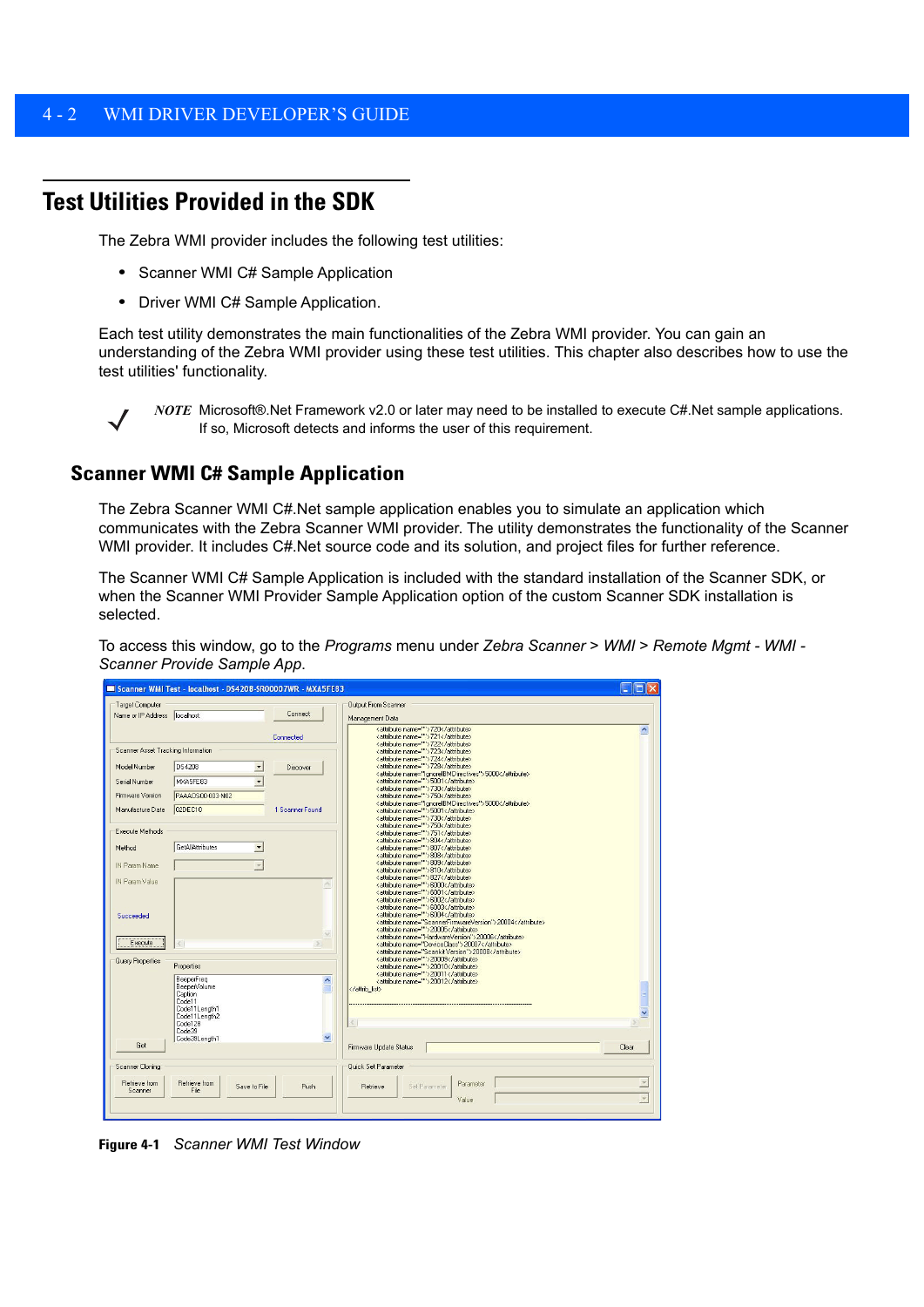| <b>Button or Field</b>    | <b>Description</b>                                                                                                                                                                       |  |  |
|---------------------------|------------------------------------------------------------------------------------------------------------------------------------------------------------------------------------------|--|--|
| (Host) Name or IP Address | Specifies the name or IP address of the computer to connect. The default is localhost.                                                                                                   |  |  |
| <b>Connect</b>            | Connects to the host specified in the Name or IP Address field, populates Method and<br>Property lists, and registers to receive scanner discovery events and firmware update<br>events. |  |  |
| <b>Discover</b>           | Discovers scanners connected to the host device.                                                                                                                                         |  |  |
| <b>Model Number</b>       | Extracted from the part number of all discovered scanners.                                                                                                                               |  |  |
| Serial Number             | The serial numbers of the scanners under the model selected from the Model Number<br>drop-down list.                                                                                     |  |  |
| <b>Firmware Version</b>   | The firmware version of the selected scanner.                                                                                                                                            |  |  |
| <b>Manufacture Date</b>   | The manufacture date of the selected scanner.                                                                                                                                            |  |  |
| Method                    | Drop-down list containing the following items:                                                                                                                                           |  |  |
|                           | GetAllAttributes: Gets all attribute identities in an XML string and displays them<br>in the output box.                                                                                 |  |  |
|                           | GetAttributes: Gets detailed attribute information of attribute numbers specified<br>in the parameter input box, and displays them in the output box.                                    |  |  |
|                           | ScanDisable: Disables scanner.                                                                                                                                                           |  |  |
|                           | ScanEnable: Enables scanner.                                                                                                                                                             |  |  |
|                           | SetAttributes: Sets the list of attribute values specified in the parameter input<br>box. These values are volatile, and are discarded after a device reboot.                            |  |  |
|                           | StartNewFirmware: Starts the scanner with newly downloaded firmware.                                                                                                                     |  |  |
|                           | StoreAttributes: Stores the list of attribute values specified in the parameter<br>input box. These values are non-volatile, and persist after a device reboot.                          |  |  |
|                           | UpdateAttribMetaFile: Updates attribute meta data with contents of the file<br>specified in the parameter input box.                                                                     |  |  |
|                           | UpdateFirmware: Displays an Open window for selecting the firmware file.                                                                                                                 |  |  |
| <b>IN Param Name</b>      | Name of the input parameter of the item selected in the Method drop-down list, if<br>applicable.                                                                                         |  |  |
| <b>IN Param Value</b>     | Text field to enter the value of the input parameter required for the selected method, if<br>applicable.                                                                                 |  |  |
| <b>Execute</b>            | Invokes the method selected in the Method drop-down list. If the method requires an<br>input parameter value, enter it in the text box.                                                  |  |  |
| <b>Query Properties</b>   | List of properties that can be queried. This list is not comprehensive. Use the<br>GetAttributes method to discover additional scanner attribute values.                                 |  |  |
| Get                       | Queries one or more properties selected in the list box and display results in the output<br>text area. You can select multiple items in the list box at a time.                         |  |  |
| <b>Management Data</b>    | Displays the results of a method execution or property query.                                                                                                                            |  |  |

*Firmware Update Status* Displays the firmware update status received from *Firmware Update Events*.

**Table 4-1** *Scanner WMI Test Utility - Button/Field Functionality*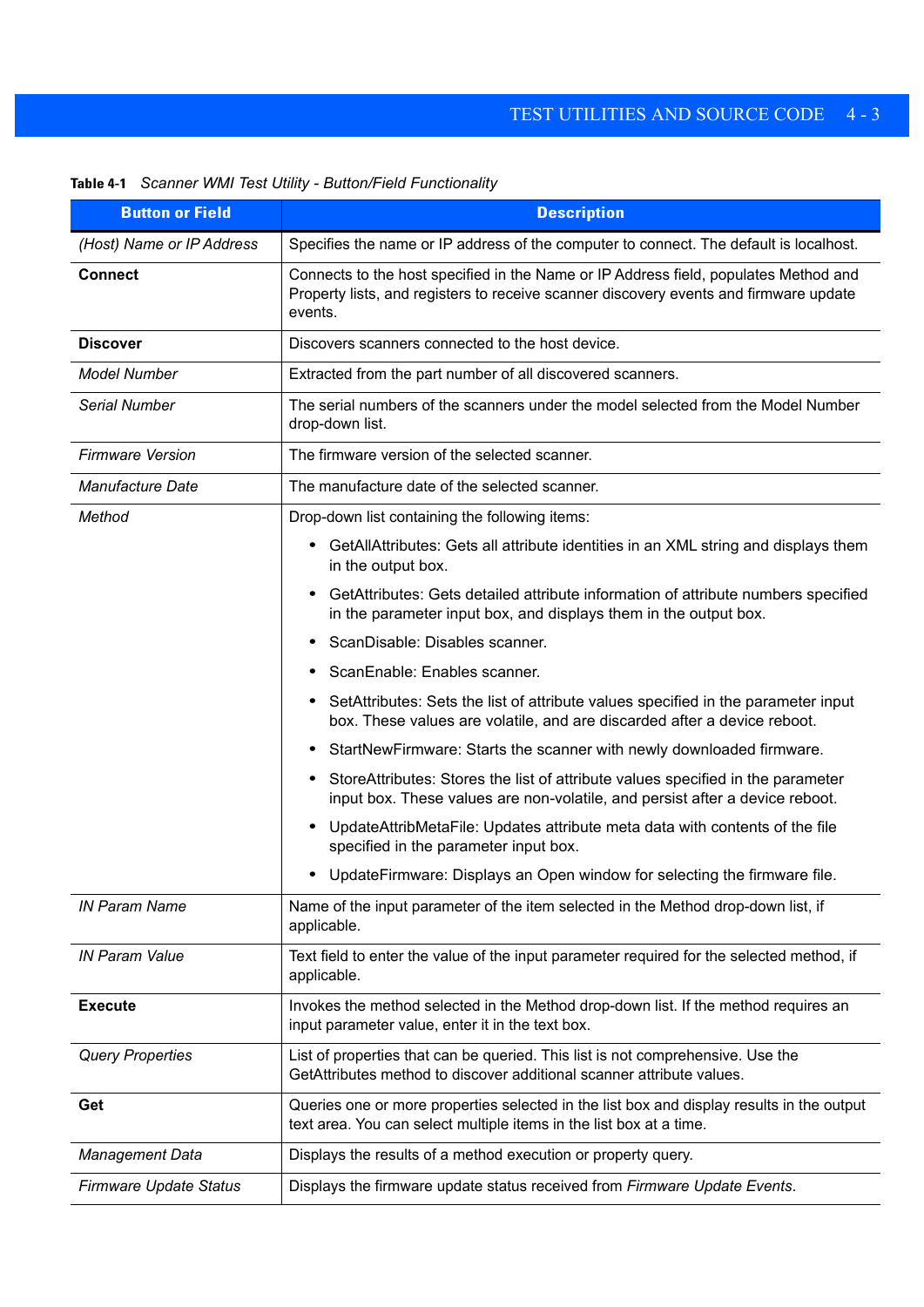| <b>Button or Field</b>       | <b>Description</b>                                                                                                                                                                                                                                                                                       |
|------------------------------|----------------------------------------------------------------------------------------------------------------------------------------------------------------------------------------------------------------------------------------------------------------------------------------------------------|
| Clear                        | Clears text in the data output areas.                                                                                                                                                                                                                                                                    |
| <b>Retrieve from Scanner</b> | Retrieves all storable attributes from the scanner and stores them in the clipboard.                                                                                                                                                                                                                     |
| <b>Retrieve from File</b>    | Opens a window to read in an .xml file containing attribute settings to the clipboard.                                                                                                                                                                                                                   |
| <b>Save to File</b>          | Save clipboard contents to a file. Provides a Save as window to select the filename.                                                                                                                                                                                                                     |
| Push                         | Opens the Cloning window that you can use to push the clipboard contents to selected<br>scanners.                                                                                                                                                                                                        |
| <b>Retrieve</b>              | Retrieves all storable attributes from the scanner and populates the Parameters<br>drop-down list with the attributes. When you select an attribute in the list, the Value<br>drop-down list changes to match its content (True / False or text box). The Value list also<br>displays the current value. |
| <b>Set Parameter</b>         | Stores the current value of the selected attribute.                                                                                                                                                                                                                                                      |

#### **Table 4-1** *Scanner WMI Test Utility - Button/Field Functionality (Continued)*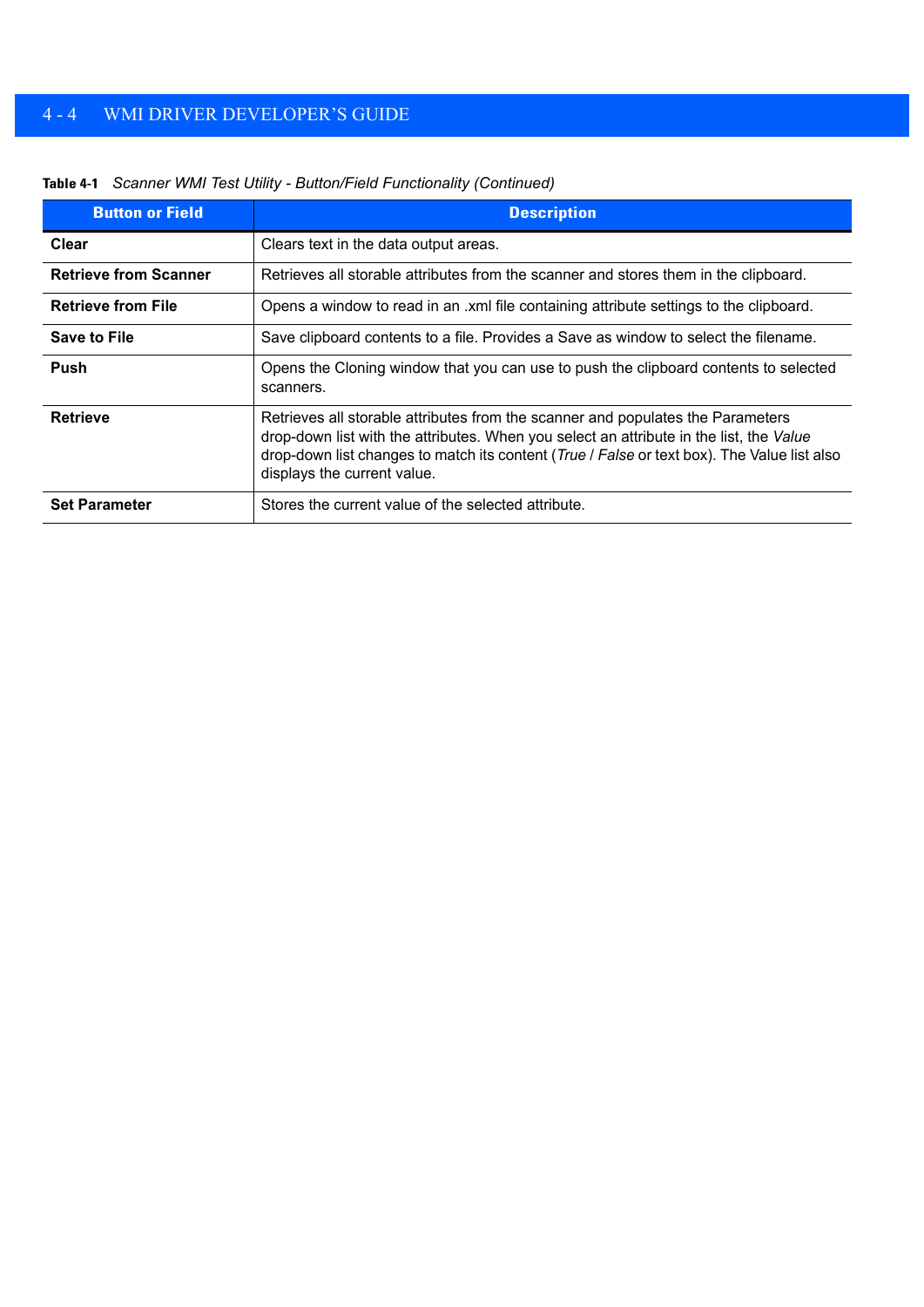#### <span id="page-32-0"></span>**Driver WMI C# Sample Application**

The Zebra Driver WMI C#.Net sample application enables you to simulate an application that communicates with the Zebra Driver WMI provider. The utility demonstrates the functionality of the Driver WMI provider. It includes C#.Net source code and its solution and project files for further reference.

The Driver WMI C# Sample Application is included with the standard installation of the Scanner SDK, or when the Driver WMI Provider Sample Application option of the custom Scanner SDK installation is selected.

To access this window select the *Programs* menu under *Zebra Scanner > WMI > Remote Mgmt - WMI - Driver Provide Sample App.*

| <b>E Driver WMI Test</b>                                                                                                                          |                                                                                                                                                                                                                                                                                                                                                                                                                                                                                                                        | $\overline{\mathbf{x}}$<br>c<br>H |
|---------------------------------------------------------------------------------------------------------------------------------------------------|------------------------------------------------------------------------------------------------------------------------------------------------------------------------------------------------------------------------------------------------------------------------------------------------------------------------------------------------------------------------------------------------------------------------------------------------------------------------------------------------------------------------|-----------------------------------|
| Driver WMI Test                                                                                                                                   |                                                                                                                                                                                                                                                                                                                                                                                                                                                                                                                        |                                   |
| - Target Computer<br>Name or IP Address   localhost<br>Connect<br>Connected                                                                       | <b>Output From Driver</b><br>Management Data<br>----------------------<br>DeviceTopology:                                                                                                                                                                                                                                                                                                                                                                                                                              | $\overline{\phantom{a}}$          |
| Execute Methods<br>$\checkmark$<br>Method<br>RebootScanner<br>@ Individual Scanner<br><b>Input Parameters</b><br>Scanner ID<br>C Group<br>Execute | <b>ARABSAS ANG ANG PANGARANG ANG PANGARA</b><br>ml version="1.0" encoding="utf-16"?><br>cdevice><br><device.model="ds6707-sr20001zzr" serial_num="7135000500188"><br/><host_mode>USBIBMHID</host_mode><br/><scanner(d>1</scanner(d><br/><port></port><br/><br/>baud /&gt;<br/><guid>C44BDA6706630D4C83F69D488615F08D</guid><br/><vid>1504</vid><br><pid>4864</pid><br/><dom>DDMMMYY</dom><br/><firmware>NBRPUAAM</firmware><br/><br/><br/>ReturnMalue:<br/><math>\Omega</math></br></device.model="ds6707-sr20001zzr"> |                                   |
| Query Properties<br>Properties<br>Caption<br>Description                                                                                          | <b>Uisten Scanner PNP Event</b><br>Auto Switch Host Mode                                                                                                                                                                                                                                                                                                                                                                                                                                                               |                                   |
| HostAutoSwitchingEnabled<br>InstallDate<br>Name<br>Status<br>Version                                                                              |                                                                                                                                                                                                                                                                                                                                                                                                                                                                                                                        |                                   |
| Get                                                                                                                                               |                                                                                                                                                                                                                                                                                                                                                                                                                                                                                                                        | Clear                             |

**Figure 4-2** *Driver WMI Test Window*

**Table 4-2** *Driver WMI Test Utility - Button/Field Functionality*

| <b>Button or Field</b>    | <b>Description</b>                                                                                                                                                                                                                                                                                                                                                                                                                                                                                                                          |  |
|---------------------------|---------------------------------------------------------------------------------------------------------------------------------------------------------------------------------------------------------------------------------------------------------------------------------------------------------------------------------------------------------------------------------------------------------------------------------------------------------------------------------------------------------------------------------------------|--|
| (Host) Name or IP Address | Specifies the name or IP address of the computer to connect. The default is localhost.                                                                                                                                                                                                                                                                                                                                                                                                                                                      |  |
| <b>Connect</b>            | Connects to the host specified in the Name or IP Address field, populates Method and<br>Property lists, and registers to receive scanner discovery events and firmware update<br>events.                                                                                                                                                                                                                                                                                                                                                    |  |
| Method                    | Drop-down list containing the following items:<br>GetDeviceTopology: Get the topology that devices are connected to the<br>specified computer.<br>RebootScanner: Reboot a specified scanner or all scanners connected.<br>$\bullet$<br>SwitchHostMode: Switch the USB communication protocol of a specified<br>scanner. Permanent change and silent switch parameters can be set as input<br>parameters.<br>UpdateAttribMetaFile: Updates attribute metadata with contents of the file<br>$\bullet$<br>specified in the File Path text box. |  |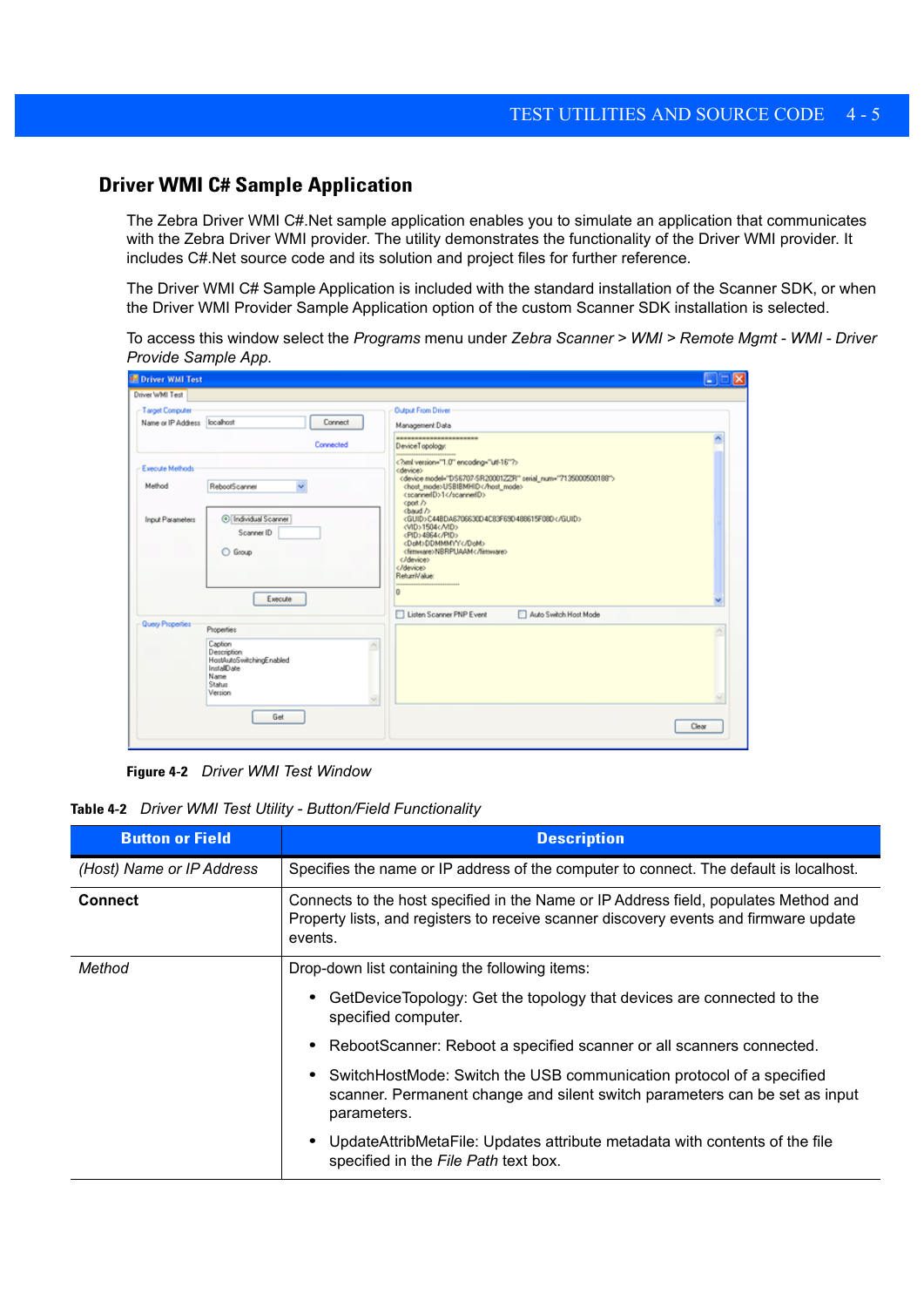| <b>Button or Field</b>   | <b>Description</b>                                                                                                                      |
|--------------------------|-----------------------------------------------------------------------------------------------------------------------------------------|
| <b>Input Parameters</b>  | Name of the input parameter of the item selected in the Method drop-down list, if<br>applicable.                                        |
| <b>Execute</b>           | Invokes the method selected in the Method drop-down list. If the method requires an<br>input parameter value, enter it in the text box. |
| <b>Query Properties</b>  | List of properties that can be queried.                                                                                                 |
| Get                      | Queries a property selected in the list box and display results in the Management Data<br>text area.                                    |
| <b>Management Data</b>   | Displays the results of a method execution or property query.                                                                           |
| Listen Scanner PNP Event | Listen to the scanner attach and detach events and display the results in the text area.                                                |
| Autoswitch Host Mode     | Automatically switch the HID Keyboard scanners to IBM Hand-held scanners.                                                               |
| Clear                    | Clears the output.                                                                                                                      |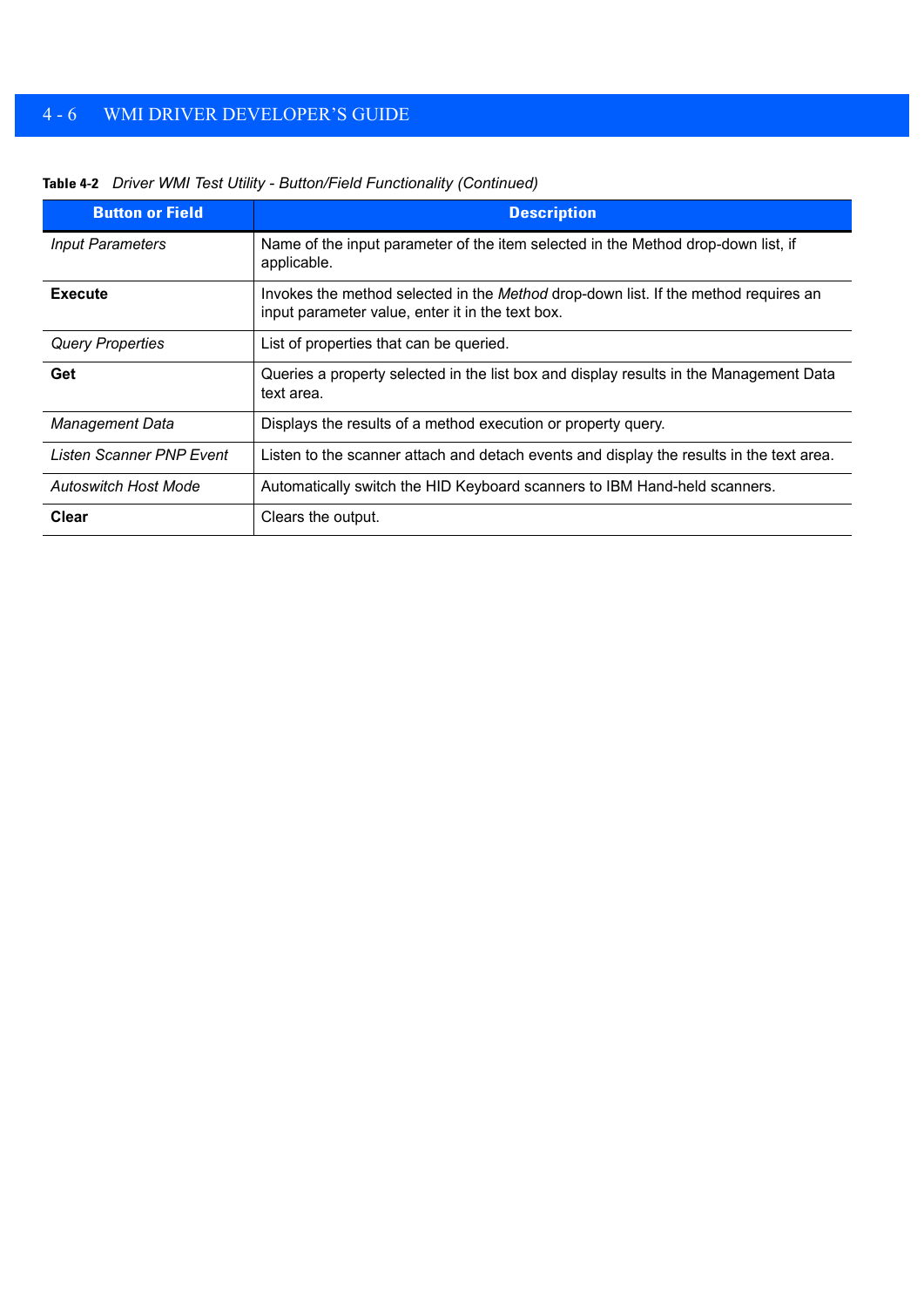# <span id="page-34-2"></span><span id="page-34-0"></span>**APPENDIX A XML SCHEMAS**

## <span id="page-34-1"></span>**Overview**

This appendix provides the XML schemas which Zebra Scanner WMI interfaces use to communicate with an RSM-ready scanner.

| <b>XML Schemas</b><br>Table A-1 |
|---------------------------------|
|---------------------------------|

| <b>Method</b>                         | <b>Page</b> |
|---------------------------------------|-------------|
| <b>GetAllAttributes</b>               | $A - 2$     |
| <b>GetAttributes</b>                  | $A-3$       |
| Schema for AttNumberList<br>$\bullet$ |             |
| Schema for AttValueList<br>$\bullet$  |             |
| SetAttributes and StoreAttributes     | $A-4$       |
| GetDeviceTopology                     | $A-5$       |
| SymbScnrFirmwareUpdateEvent           | $A - 6$     |
| <b>Session Start</b><br>$\bullet$     |             |
| <b>Download Start</b><br>$\bullet$    |             |
| <b>Download Progress</b><br>$\bullet$ |             |
| Session End<br>$\bullet$              |             |
| Download End<br>$\bullet$             |             |
| Error<br>$\bullet$                    |             |
| SymbScnrDiscoveryEvent                | $A-8$       |
| <b>Coded Scanners</b><br>$\bullet$    |             |
| <b>Codeless Scanners</b><br>$\bullet$ |             |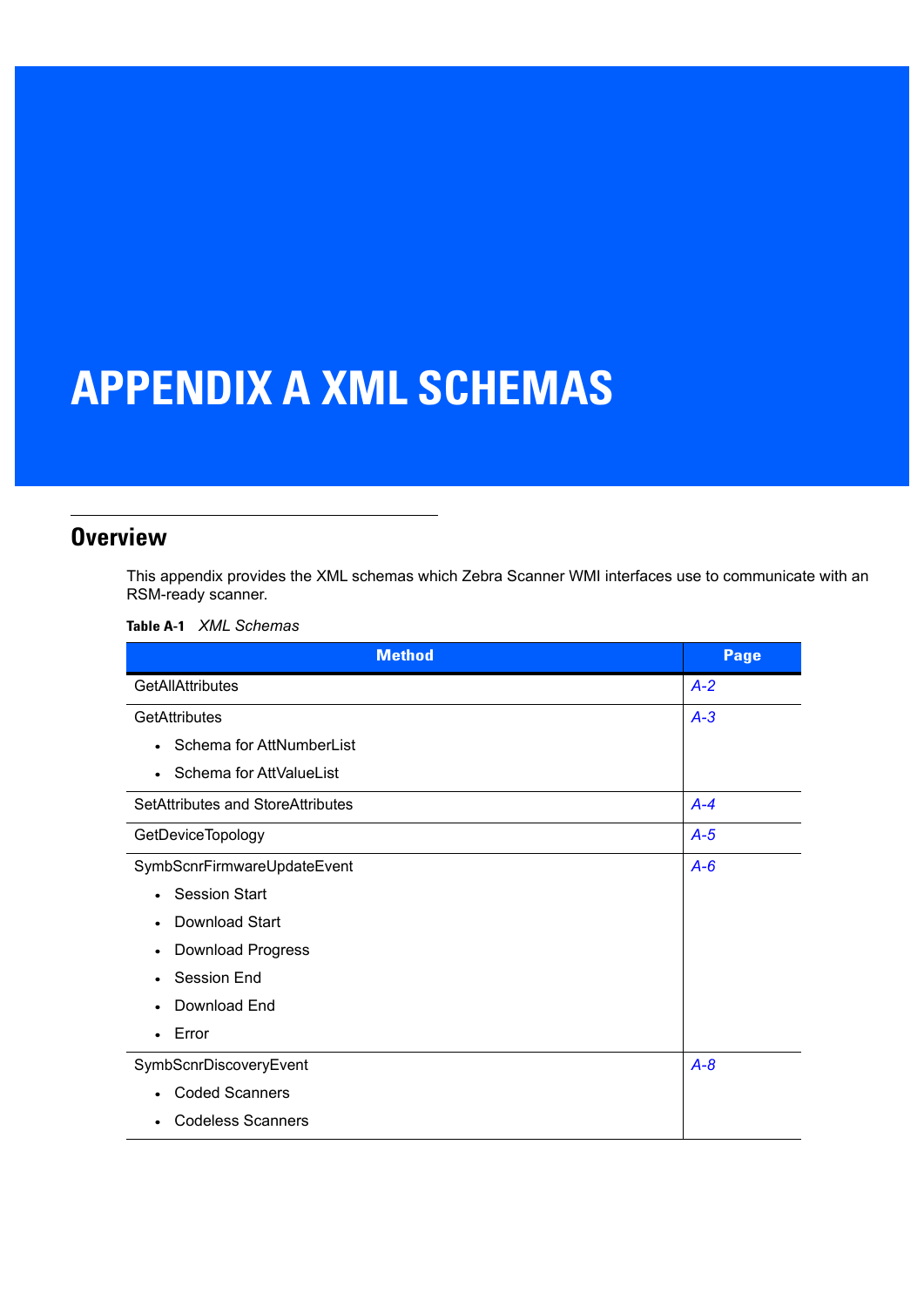## <span id="page-35-1"></span><span id="page-35-0"></span>**GetAllAttributes**

```
<?xml version="1.0" encoding="utf-8"?>
<xs:schema xmlns:xs="http://www.w3.org/2001/XMLSchema">
   <xs:element name="attrib_list">
     <xs:complexType>
       <xs:sequence>
         <xs:element maxOccurs="unbounded" name="attribute">
           <xs:complexType>
             <xs:simpleContent>
               <xs:extension base="xs:unsignedShort">
                 <xs:attribute name="name" type="xs:string" use="required" />
               </xs:extension>
             </xs:simpleContent>
           </xs:complexType>
         </xs:element>
       </xs:sequence>
     </xs:complexType>
   </xs:element>
</xs:schema>
```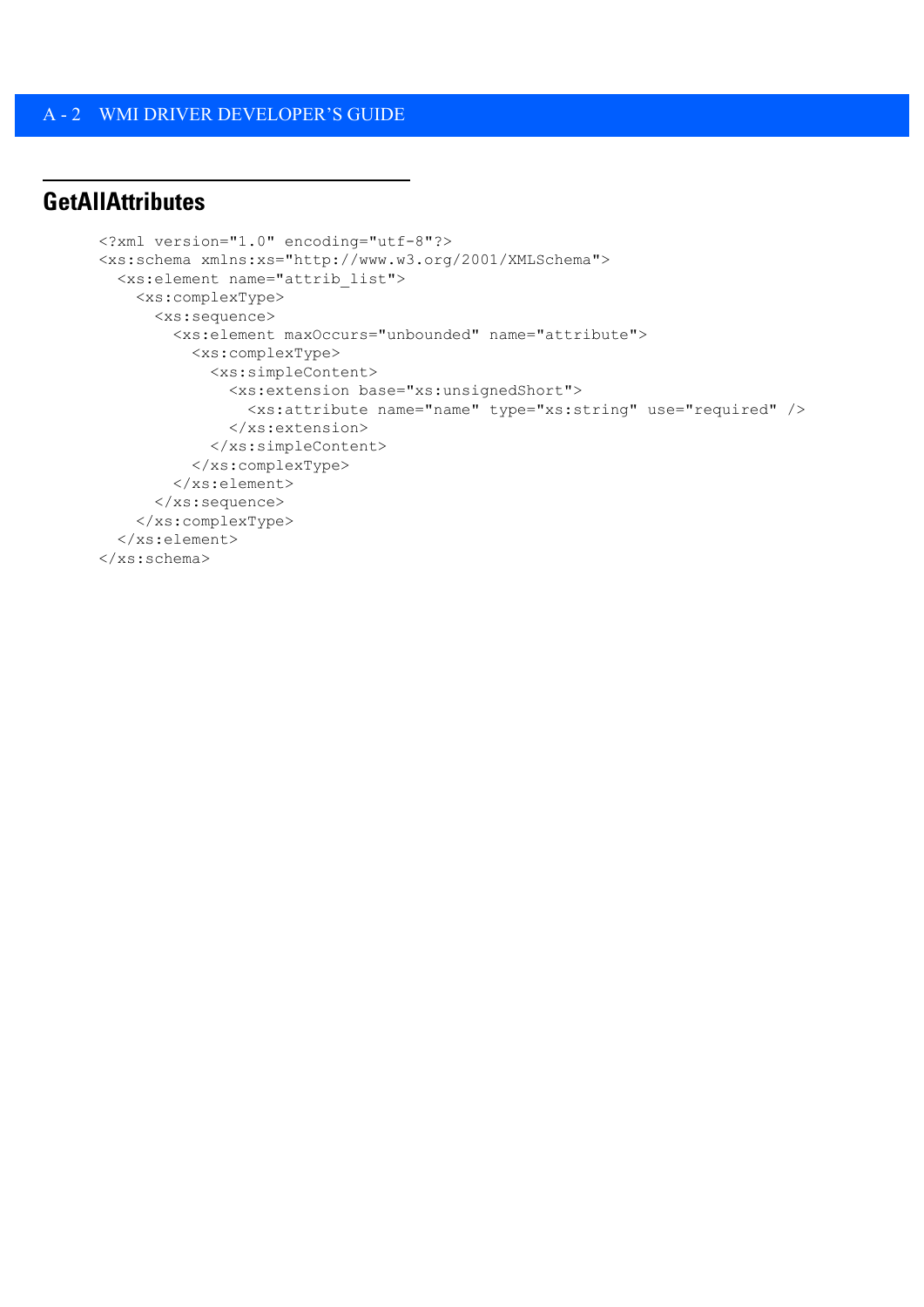## <span id="page-36-3"></span><span id="page-36-0"></span>**GetAttributes**

#### <span id="page-36-1"></span>**Schema for AttNumberList**

```
<?xml version="1.0" encoding="utf-8"?>
<xs:schema xmlns:xs="http://www.w3.org/2001/XMLSchema">
   <xs:element name="attrib_list" type="xs:string" />
</xs:schema>
```
### <span id="page-36-2"></span>**Schema for AttValueList**

```
<?xml version="1.0" encoding="utf-8"?>
<xs:schema xmlns:xs="http://www.w3.org/2001/XMLSchema">
  <xs:element name="attrib_list">
    <xs:complexType>
      <xs:sequence>
         <xs:element maxOccurs="unbounded" name="attribute">
           <xs:complexType>
             <xs:sequence>
               <xs:element name="id" type="xs:unsignedShort" />
               <xs:element name="name" />
               <xs:element name="datatype" type="xs:string" />
               <xs:element name="permission" type="xs:string" />
               <xs:element name="value" type="xs:string" />
             </xs:sequence>
           </xs:complexType>
         </xs:element>
      </xs:sequence>
    </xs:complexType>
  </xs:element>
</xs:schema>
```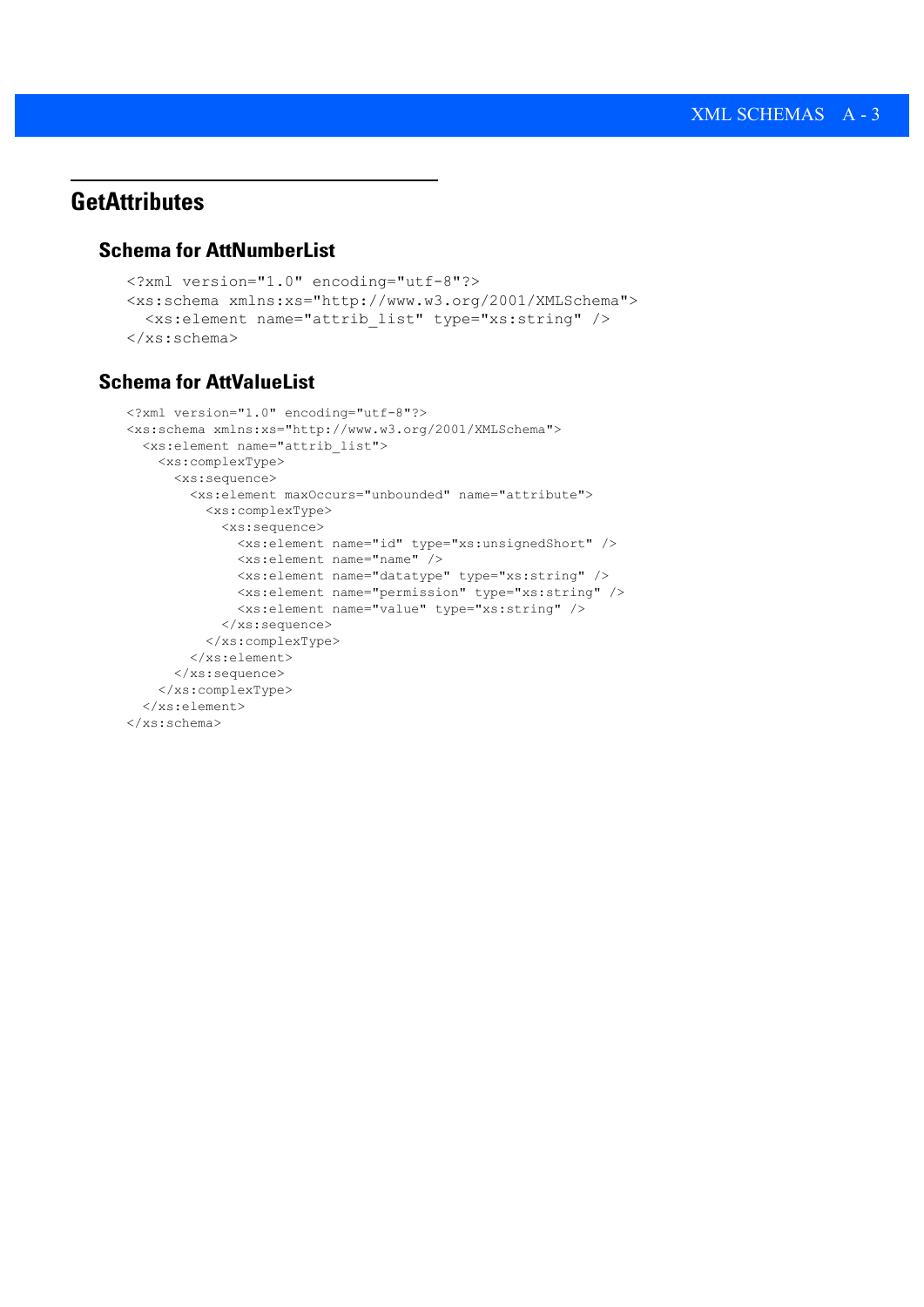## <span id="page-37-1"></span><span id="page-37-0"></span>**SetAttributes and StoreAttributes**

```
<?xml version="1.0" encoding="utf-8"?>
<xs:schema xmlns:xs="http://www.w3.org/2001/XMLSchema">
   <xs:element name="attrib_list">
     <xs:complexType>
       <xs:sequence>
         <xs:element maxOccurs="unbounded" name="attribute">
           <xs:complexType>
             <xs:sequence>
               <xs:element name="id" type="xs:unsignedByte" />
               <xs:element name="datatype" type="xs:string" />
               <xs:element name="value" type="xs:string" />
             </xs:sequence>
           </xs:complexType>
         </xs:element>
       </xs:sequence>
     </xs:complexType>
   </xs:element>
</xs:schema>
```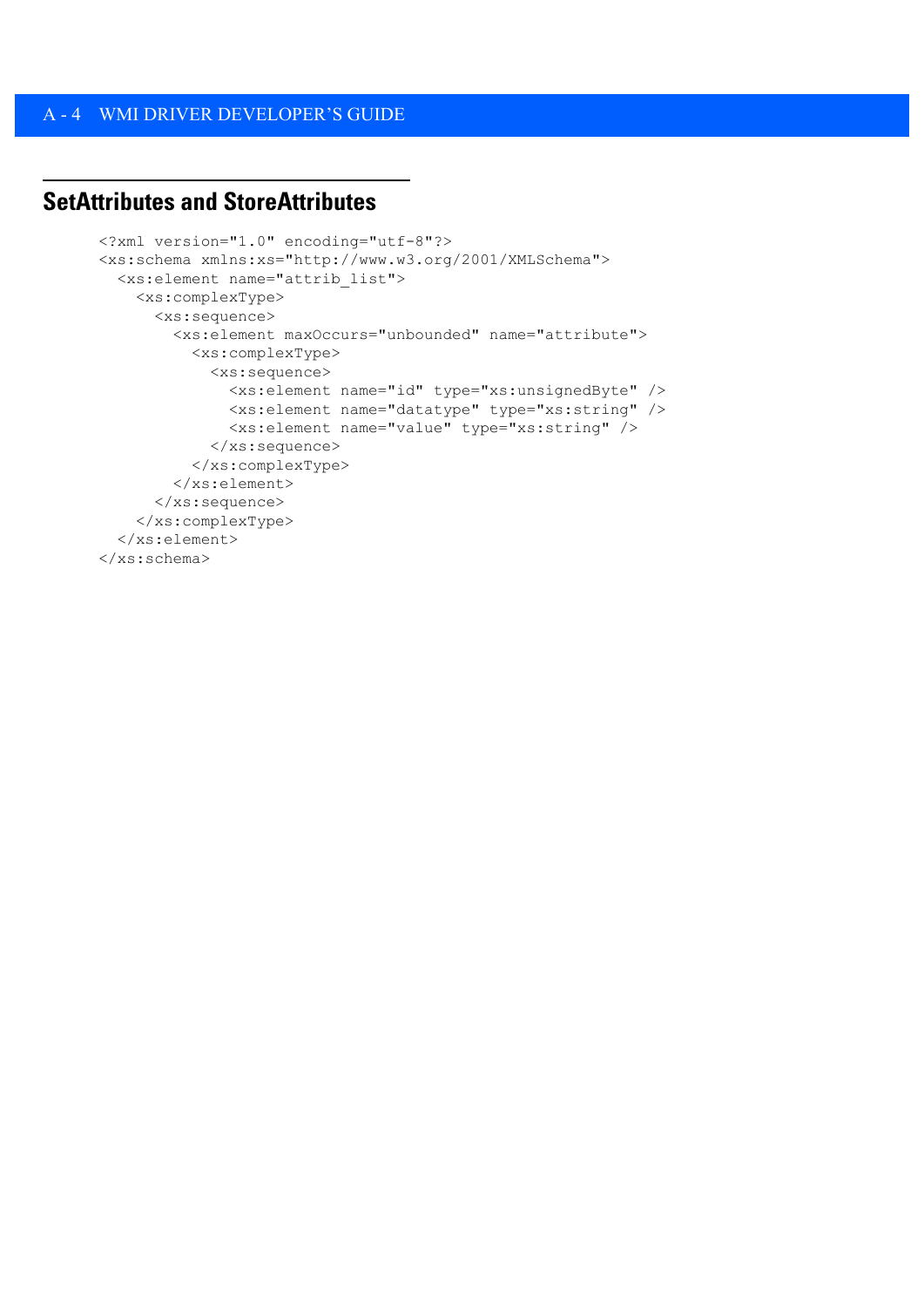## <span id="page-38-0"></span>**GetDeviceTopology**

```
<?xml version="1.0" encoding="utf-16"?>
<xs:schema xmlns:xs="http://www.w3.org/2001/XMLSchema">
   <xs:element name="device">
     <xs:complexType>
       <xs:sequence>
         <xs:element maxOccurs="unbounded" name="device">
           <xs:complexType>
             <xs:sequence>
               <xs:element name="host_mode" type="xs:string" />
               <xs:element name="scannerID" type="xs:positiveInteger" />
               <xs:element name="port" />
               <xs:element name="baud" />
               <xs:element name="GUID" type="xs:string" />
               <xs:element name="VID" type="xs:unsignedShort" />
               <xs:element name="PID" type="xs:unsignedShort" />
               <xs:element name="DoM" type="xs:string" />
               <xs:element name="firmware" type="xs:string" />
               <xs:element minOccurs="0" maxOccurs="unbounded" name="device">
                 <xs:complexType>
                   <xs:sequence>
                     <xs:element name="host_mode" type="xs:string" />
                     <xs:element name="scannerID" type="xs:positiveInteger" />
                     <xs:element name="port" />
                     <xs:element name="baud" />
                     <xs:element name="GUID" />
                     <xs:element name="VID" />
                     <xs:element name="PID" />
                     <xs:element name="DoM" type="xs:string" />
                     <xs:element name="firmware" type="xs:string" />
                   </xs:sequence>
                   <xs:attribute name="model" type="xs:string" use="required" />
                   <xs:attribute name="serial_num" type="xs:string" use="required" />
                 </xs:complexType>
               </xs:element>
            \langle xs:sequence \rangle <xs:attribute name="model" type="xs:string" use="required" />
             <xs:attribute name="serial_num" type="xs:string" use="required" />
           </xs:complexType>
         </xs:element>
       </xs:sequence>
     </xs:complexType>
   </xs:element>
</xs:schema>
```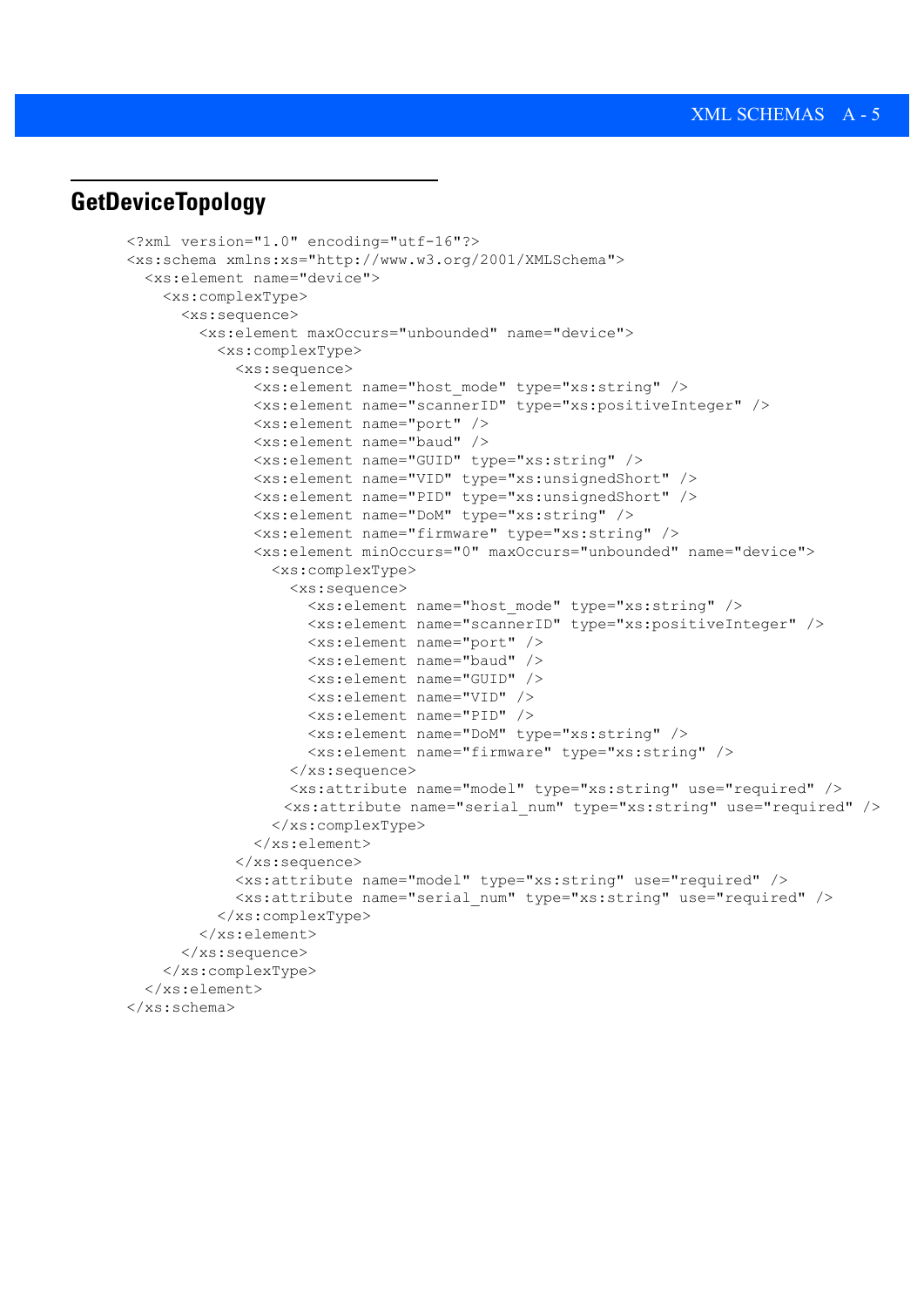## <span id="page-39-0"></span>**SymbScnrFirmwareUpdateEvent**

#### <span id="page-39-1"></span>**Session Start**

```
<?xml version="1.0" encoding="utf-8"?>
<xs:schema xmlns:xs="http://www.w3.org/2001/XMLSchema">
   <xs:element name="sess_start">
     <xs:complexType>
       <xs:sequence>
         <xs:element name="modelnumber" type="xs:string" />
         <xs:element name="serialnumber" type="xs:unsignedLong" />
         <xs:element name="GUID" type="xs:string" />
         <xs:element name="maxcount" type="xs:unsignedShort" />
         <xs:element name="status" type="xs:unsignedByte" />
      \langle xs:sequence \rangle </xs:complexType>
   </xs:element>
</xs:schema>
```
#### <span id="page-39-2"></span>**Download Start**

```
<?xml version="1.0" encoding="utf-8"?>
<xs:schema xmlns:xs="http://www.w3.org/2001/XMLSchema">
  <xs:element name="dl_start">
     <xs:complexType>
       <xs:sequence>
         <xs:element name="modelnumber" type="xs:string" />
         <xs:element name="serialnumber" type="xs:unsignedLong" />
         <xs:element name="GUID" type="xs:string" />
         <xs:element name="software_component" type="xs:unsignedByte" />
        <xs:element name="status" type="xs:unsignedByte" />
       </xs:sequence>
     </xs:complexType>
  </xs:element>
</xs:schema>
```
#### <span id="page-39-3"></span>**Download Progress**

```
<?xml version="1.0" encoding="utf-8"?>
<xs:schema xmlns:xs="http://www.w3.org/2001/XMLSchema">
  <xs:element name="dl_progress">
     <xs:complexType>
       <xs:sequence>
         <xs:element name="modelnumber" type="xs:string" />
         <xs:element name="serialnumber" type="xs:unsignedLong" />
         <xs:element name="GUID" type="xs:string" />
         <xs:element name="software_component" type="xs:unsignedByte" />
         <xs:element name="progress" type="xs:unsignedByte" />
         <xs:element name="status" type="xs:unsignedByte" />
       </xs:sequence>
     </xs:complexType>
  </xs:element>
</xs:schema>
```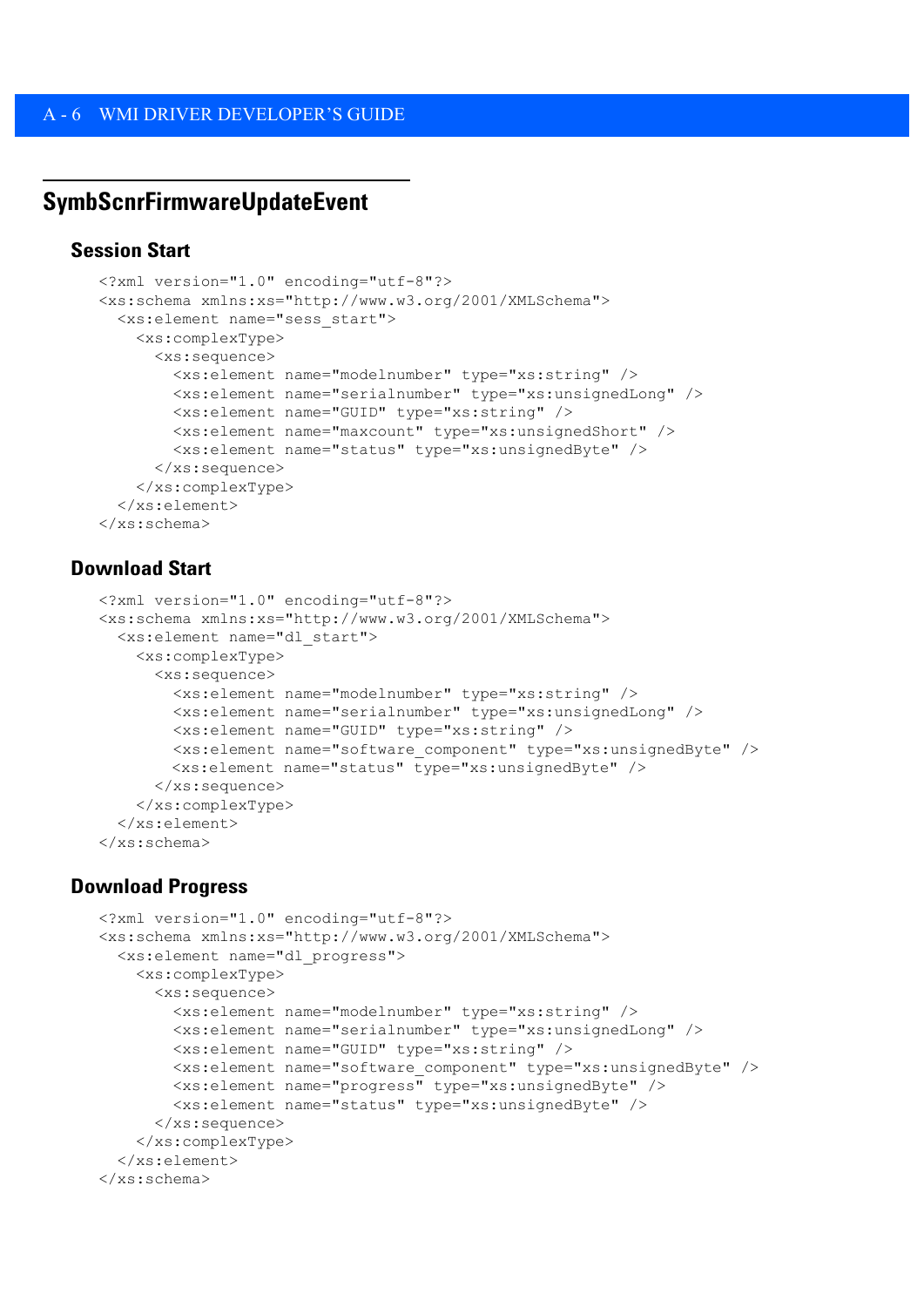#### <span id="page-40-0"></span>**Session End**

```
<?xml version="1.0" encoding="utf-8"?>
<xs:schema xmlns:xs="http://www.w3.org/2001/XMLSchema">
   <xs:element name="sess_end">
     <xs:complexType>
       <xs:sequence>
         <xs:element name="modelnumber" type="xs:string" />
         <xs:element name="serialnumber" type="xs:unsignedLong" />
         <xs:element name="GUID" type="xs:string" />
         <xs:element name="status" type="xs:unsignedByte" />
      \langle xs:sequence \rangle </xs:complexType>
   </xs:element>
</xs:schema>
```
#### <span id="page-40-1"></span>**Download End**

```
<?xml version="1.0" encoding="utf-8"?>
<xs:schema xmlns:xs="http://www.w3.org/2001/XMLSchema">
   <xs:element name="dl_end">
     <xs:complexType>
       <xs:sequence>
         <xs:element name="modelnumber" type="xs:string" />
         <xs:element name="serialnumber" type="xs:unsignedLong" />
         <xs:element name="GUID" type="xs:string" />
         <xs:element name="software_component" type="xs:unsignedByte" />
         <xs:element name="size" type="xs:unsignedByte" />
         <xs:element name="status" type="xs:unsignedByte" />
       </xs:sequence>
     </xs:complexType>
   </xs:element>
</xs:schema>
```
#### <span id="page-40-2"></span>**Error**

```
<?xml version="1.0" encoding="utf-8"?>
<xs:schema xmlns:xs="http://www.w3.org/2001/XMLSchema">
   <xs:element name="sess_info">
     <xs:complexType>
       <xs:sequence>
         <xs:element name="modelnumber" type="xs:string" />
         <xs:element name="serialnumber" type="xs:unsignedLong" />
         <xs:element name="GUID" type="xs:string" />
         <xs:element name="status" type="xs:unsignedShort" />
       </xs:sequence>
     </xs:complexType>
   </xs:element>
</xs:schema>
```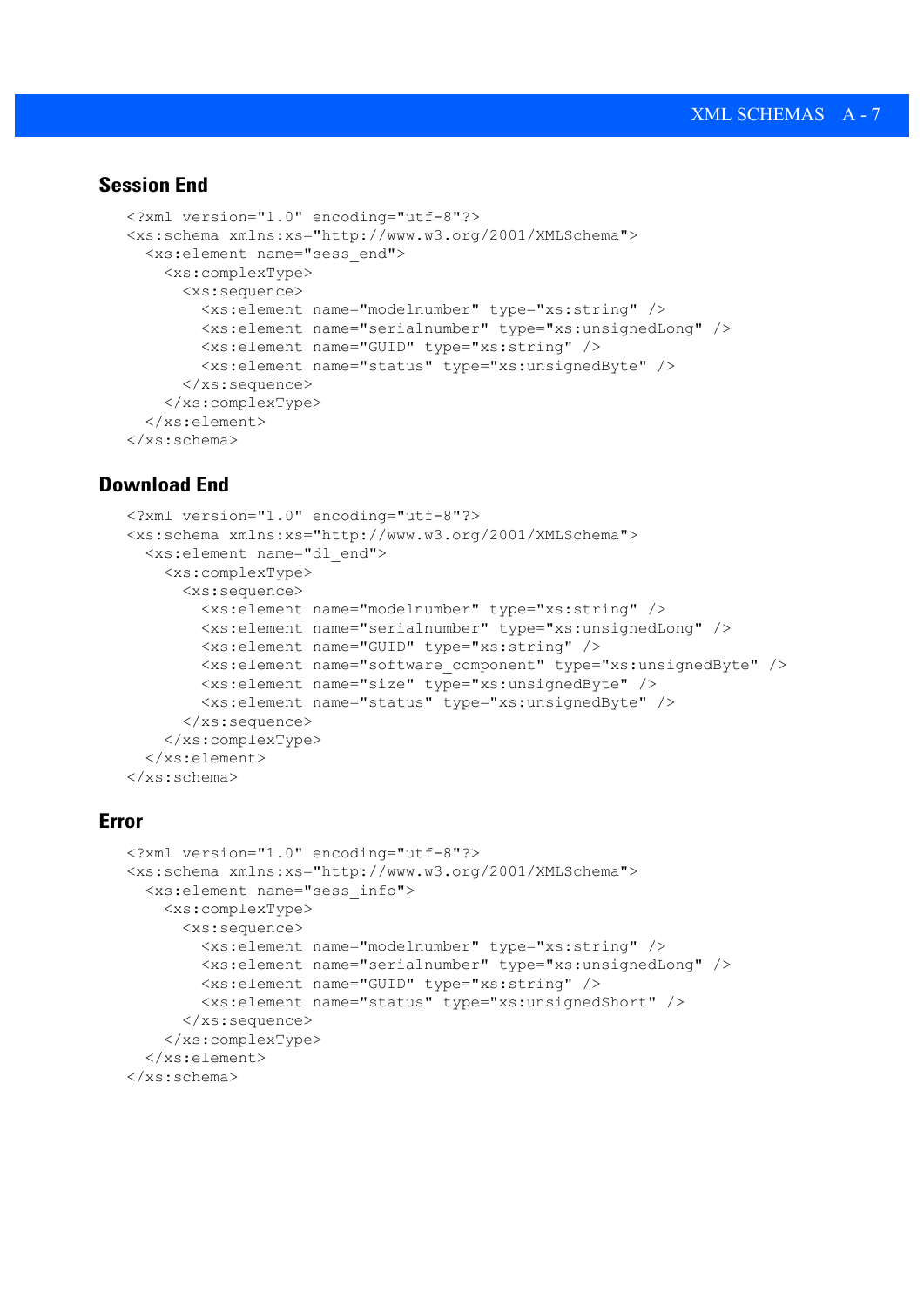## <span id="page-41-0"></span>**SymbScnrDiscoveryEvent**

#### <span id="page-41-1"></span>**Corded Scanner**

```
<?xml version="1.0" encoding="utf-8"?>
<xs:schema xmlns:xs="http://www.w3.org/2001/XMLSchema">
   <xs:element name="scanners">
     <xs:complexType>
       <xs:sequence>
         <xs:element name="scanner">
           <xs:complexType>
             <xs:sequence>
               <xs:element name="scannerID" type="xs:unsignedByte" />
               <xs:element name="modelnumber" type="xs:string" />
               <xs:element name="serialnumber" type="xs:unsignedLong" />
               <xs:element name="GUID" type="xs:string" />
             </xs:sequence>
             <xs:attribute name="type" type="xs:string" use="required" />
           </xs:complexType>
         </xs:element>
       </xs:sequence>
     </xs:complexType>
   </xs:element>
</xs:schema>
```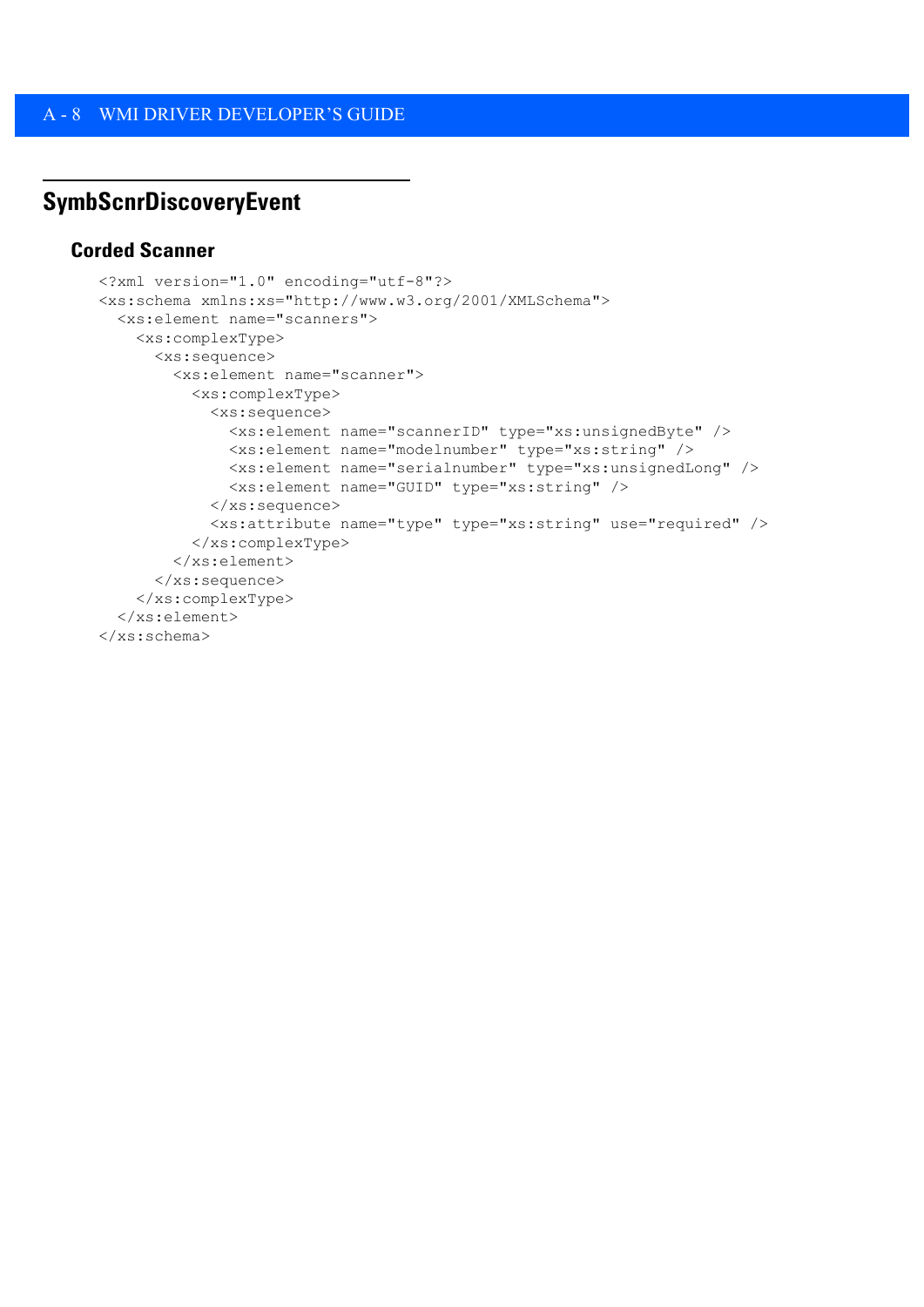#### <span id="page-42-0"></span>**Cordless Scanner**

```
<?xml version="1.0" encoding="utf-8"?>
<xs:schema xmlns:xs="http://www.w3.org/2001/XMLSchema">
   <xs:element name="scanners">
     <xs:complexType>
       <xs:sequence>
         <xs:element name="scanner">
           <xs:complexType>
             <xs:sequence>
               <xs:element name="scannerID" type="xs:unsignedByte" />
               <xs:element name="modelnumber" type="xs:string" />
               <xs:element name="serialnumber" type="xs:string" />
               <xs:element name="GUID" type="xs:string" />
               <xs:element name="pnp" type="xs:unsignedByte" />
               <xs:element name="scanner">
                 <xs:complexType>
                    <xs:sequence>
                      <xs:element name="scannerID" type="xs:unsignedByte" />
                      <xs:element name="modelnumber" type="xs:string" />
                      <xs:element name="serialnumber" type="xs:unsignedLong" />
                      <xs:element name="GUID" />
                      <xs:element name="pnp" type="xs:unsignedByte" />
                   \langle xs:sequence \rangle <xs:attribute name="type" type="xs:string" use="required" />
                 </xs:complexType>
               </xs:element>
             </xs:sequence>
             <xs:attribute name="type" type="xs:string" use="required" />
           </xs:complexType>
         </xs:element>
       </xs:sequence>
     </xs:complexType>
   </xs:element>
\langle x s:schema>
```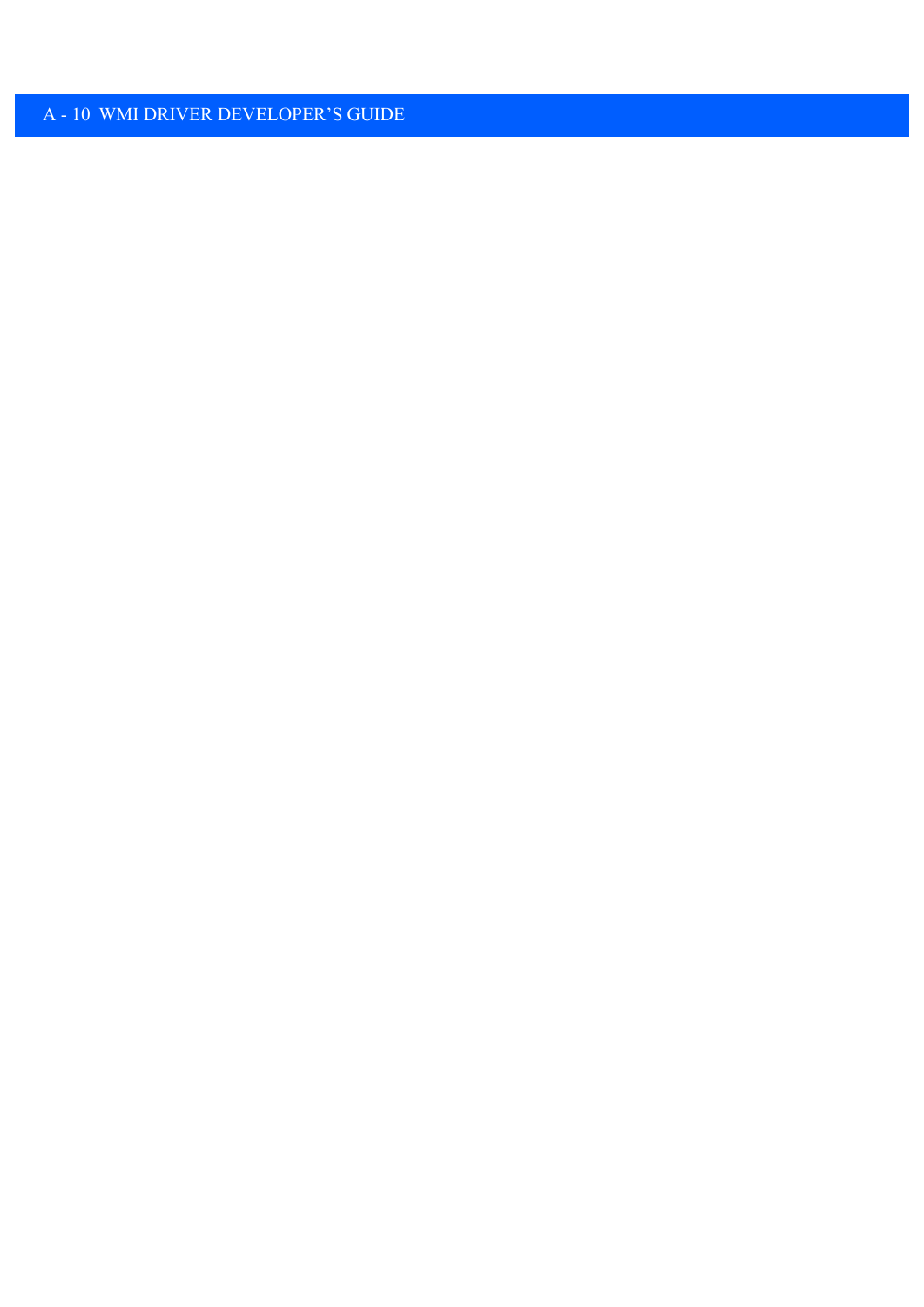# <span id="page-44-0"></span>**INDEX**

## **B**

## **C**

| Code11Length2  3-4   |       |
|----------------------|-------|
|                      |       |
|                      |       |
|                      |       |
|                      |       |
|                      | $3-4$ |
| Code93Length1        |       |
|                      |       |
| conventions          |       |
|                      |       |
| ConvertUPCE1toA  3-3 |       |
| ConvertUPCEtoA  3-3  |       |
|                      |       |

## **D**

## **E**

| events |  |
|--------|--|

| SymbScnrDiscoveryEvent 3-8                 |  |
|--------------------------------------------|--|
| SymbScnrFirmwareUpdateEvent 3-8            |  |
| events Exposed by instance/method provider |  |
|                                            |  |

## **F**

| FirmwareUpdateBlockCount 3-2   |  |
|--------------------------------|--|
| FirmwareUpdateStatus 3-2       |  |
| FirmwareUpdateStatusCode 3-2   |  |
| FirmwareUpdateStatusCodeEx 3-2 |  |
| FirmwareUpdateTotalBlocks 3-2  |  |
| FirmwareVersion 3-2            |  |
|                                |  |

## **G**

| GetAllAttributes 3-6  |  |  |  |  |  |  |  |  |  |  |  |  |  |
|-----------------------|--|--|--|--|--|--|--|--|--|--|--|--|--|
|                       |  |  |  |  |  |  |  |  |  |  |  |  |  |
| GetDeviceTopology 3-9 |  |  |  |  |  |  |  |  |  |  |  |  |  |

## **H**

|  | HostAutoSwitchingEnabled 3-8 |
|--|------------------------------|
|--|------------------------------|

## **I**

## **L**

| LowPowerMode 3-3 |
|------------------|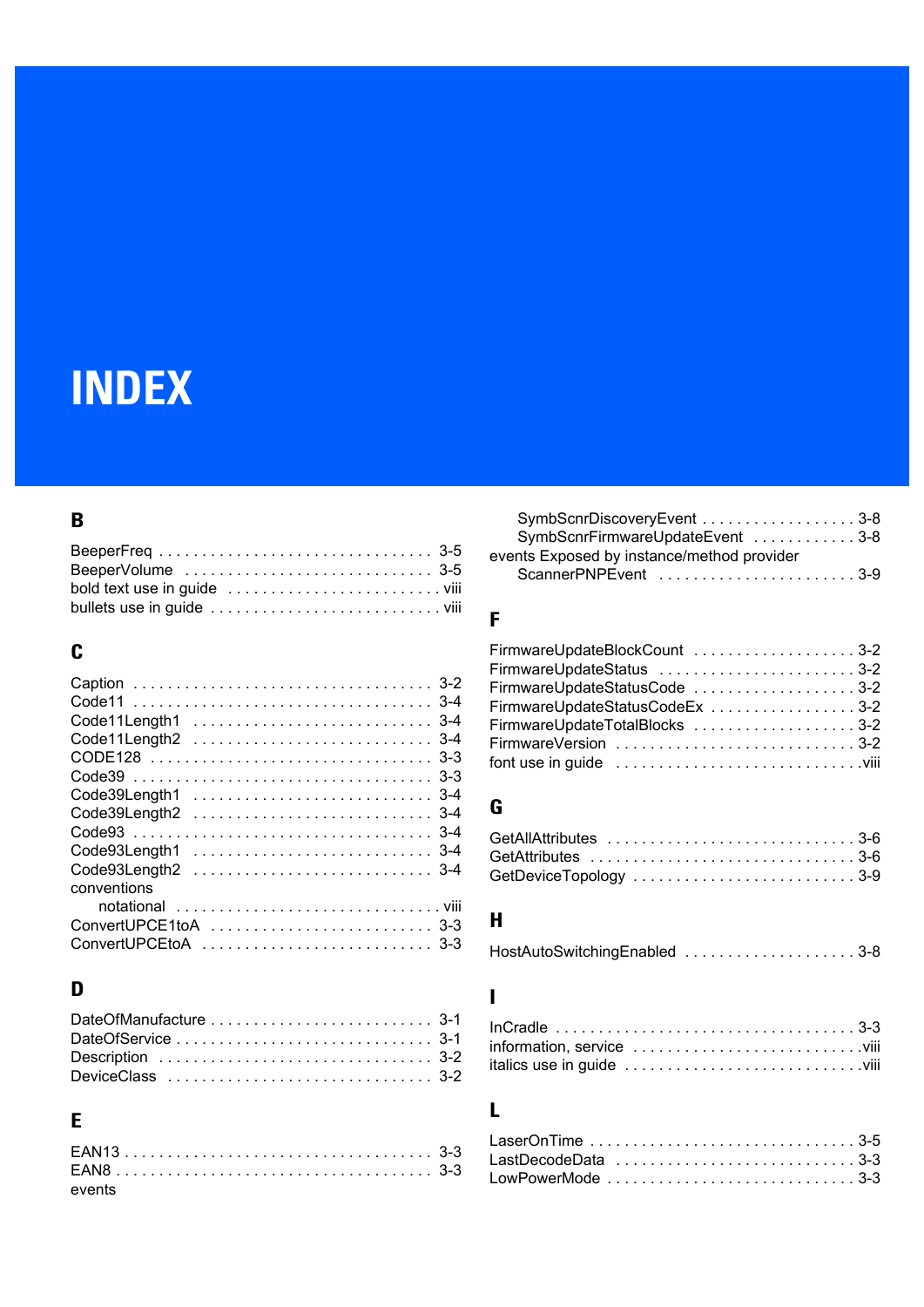### **M**

| methods                                                                            |
|------------------------------------------------------------------------------------|
|                                                                                    |
|                                                                                    |
| ScanDisable $\ldots \ldots \ldots \ldots \ldots \ldots \ldots \ldots \ldots 3-7$   |
| ScanEnable $\ldots \ldots \ldots \ldots \ldots \ldots \ldots \ldots \ldots 3-7$    |
| SetAttributes $\ldots \ldots \ldots \ldots \ldots \ldots \ldots \ldots \ldots 3-6$ |
| StartNewFirmware  3-6                                                              |
| StoreAttributes $\ldots \ldots \ldots \ldots \ldots \ldots \ldots \ldots 3-6$      |
| UpdateAttribMetaFile 3-7                                                           |
| UpdateFirmware  3-6                                                                |
|                                                                                    |
|                                                                                    |
|                                                                                    |

## **N**

## **O**

| OperationMode  3-3 |  |  |  |  |  |  |  |  |  |  |  |  |  |  |  |  |  |  |  |  |  |  |  |  |  |  |  |  |  |  |
|--------------------|--|--|--|--|--|--|--|--|--|--|--|--|--|--|--|--|--|--|--|--|--|--|--|--|--|--|--|--|--|--|
|--------------------|--|--|--|--|--|--|--|--|--|--|--|--|--|--|--|--|--|--|--|--|--|--|--|--|--|--|--|--|--|--|

## **P**

| properties                     |  |
|--------------------------------|--|
|                                |  |
| BeeperVolume  3-5              |  |
|                                |  |
|                                |  |
| Code11Length1  3-4             |  |
| Code11Length2 3-4              |  |
|                                |  |
| Code39  3-3                    |  |
| Code39Length1  3-4             |  |
| Code39Length2 3-4              |  |
|                                |  |
| Code93Length1  3-4             |  |
| Code93Length2 3-4              |  |
| ConvertUPCE1toA 3-3            |  |
| ConvertUPCEtoA 3-3             |  |
| DateOfManufacture 3-1          |  |
|                                |  |
| Description  3-2               |  |
| DeviceClass  3-2               |  |
|                                |  |
|                                |  |
| FirmwareUpdateBlockCount  3-2  |  |
| FirmwareUpdateStatus  3-2      |  |
| FirmwareUpdateStatusCode 3-2   |  |
| FirmwareUpdateStatusCodeEx 3-2 |  |

| FirmwareUpdateTotalBlocks 3-2                  |  |
|------------------------------------------------|--|
|                                                |  |
|                                                |  |
|                                                |  |
| LastDecodeData 3-3                             |  |
|                                                |  |
| MiddlewareDriverVersion 3-2                    |  |
| OperationMode 3-3                              |  |
|                                                |  |
| RasterMode 3-3                                 |  |
| RedundancyLevel 3-4                            |  |
|                                                |  |
|                                                |  |
|                                                |  |
| TotalGoodDecodes 3-3                           |  |
|                                                |  |
| UCCCouponExtendedCode 3-3                      |  |
|                                                |  |
|                                                |  |
|                                                |  |
|                                                |  |
| properties exposed by instance/method provider |  |
| GetDeviceTopology 3-9                          |  |
| HostAutoSwitchingEnabled 3-8                   |  |
| RebootScanner 3-9                              |  |
| SwitchHostMode 3-9                             |  |
| UpdateAttributeMetaFile 3-9                    |  |
|                                                |  |

## **R**

| RasterMode 3-3                             |  |
|--------------------------------------------|--|
| RebootScanner 3-9                          |  |
|                                            |  |
| return values, WMI methods invocations 3-7 |  |
| RSM Driver Provider Service 2-1            |  |

#### **S**

| ScanDisable 3-7<br>ScanEnable 3-7 |
|-----------------------------------|
| Scanner Managed Object Format 1-3 |
|                                   |
|                                   |
|                                   |
|                                   |
|                                   |
| StartNewFirmware 3-6              |
|                                   |
| SwitchHostMode 3-9                |
| Symbol Scanner Management 2-1     |
| SymbScnrDiscoveryEvent 3-8        |
| SymbScnrFirmwareUpdateEvent 3-8   |
|                                   |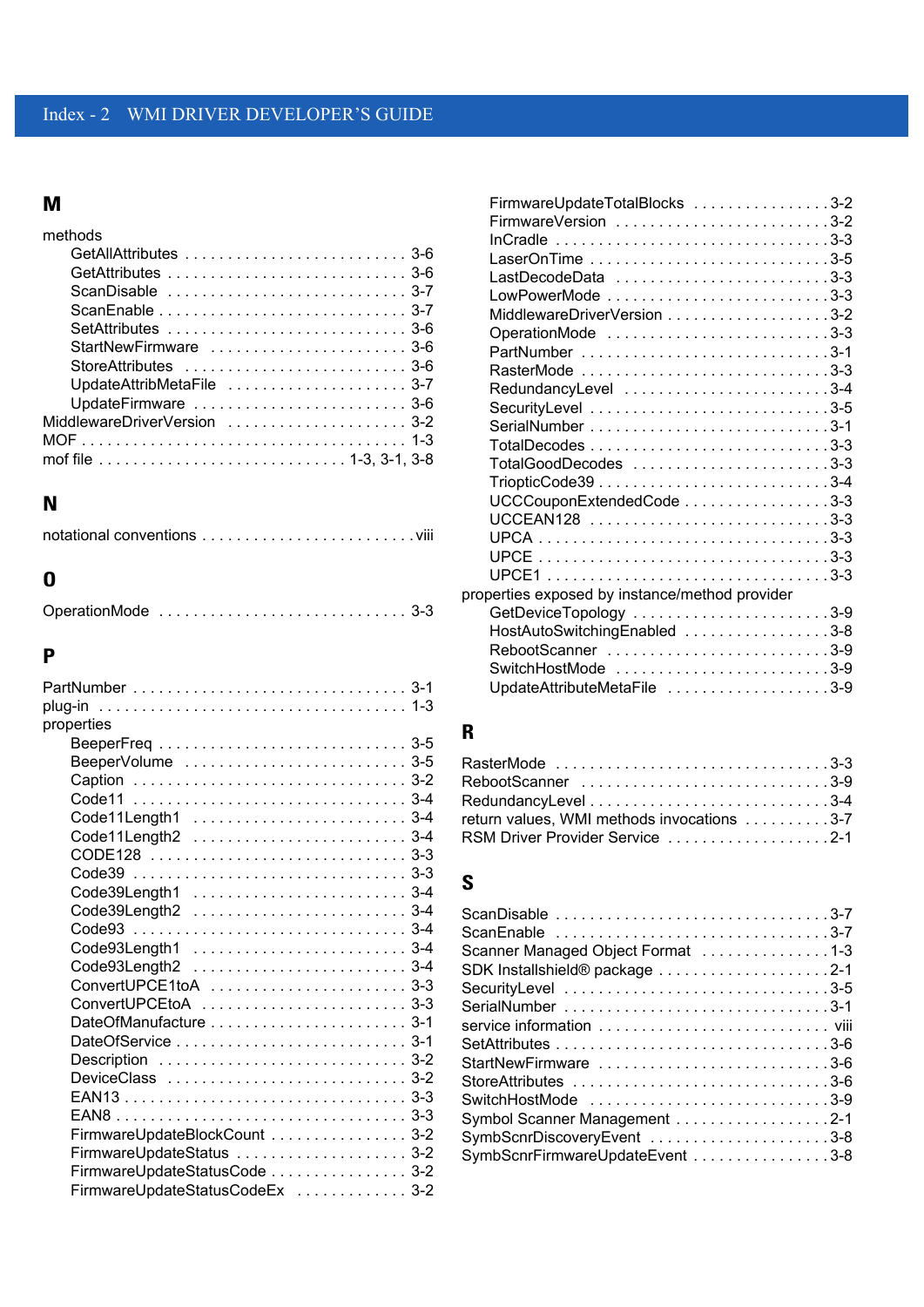## **T**

| TotalGoodDecodes  3-3 |  |
|-----------------------|--|
|                       |  |

## **U**

| UCCCouponExtendedCode  3-3   |  |
|------------------------------|--|
|                              |  |
|                              |  |
|                              |  |
|                              |  |
| UpdateAttribMetaFile  3-7    |  |
| UpdateAttributeMetaFile  3-9 |  |
| UpdateFirmware  3-6          |  |

## **W**

| Windows Management Service  1-3<br>windows services                               |  |
|-----------------------------------------------------------------------------------|--|
| RSM Driver Provider Service  2-1                                                  |  |
|                                                                                   |  |
| Symbol Scanner Management  2-1                                                    |  |
| WMI                                                                               |  |
|                                                                                   |  |
| driver architecture $\ldots \ldots \ldots \ldots \ldots \ldots \ldots \ldots$ 1-2 |  |
|                                                                                   |  |
|                                                                                   |  |
|                                                                                   |  |
| overview  1-1                                                                     |  |
|                                                                                   |  |
|                                                                                   |  |
| -1-3                                                                              |  |
| provider test utilities  4-2                                                      |  |
|                                                                                   |  |
|                                                                                   |  |
| return values, methods invocations  3-7                                           |  |
| Scanner WMI provider  2-1                                                         |  |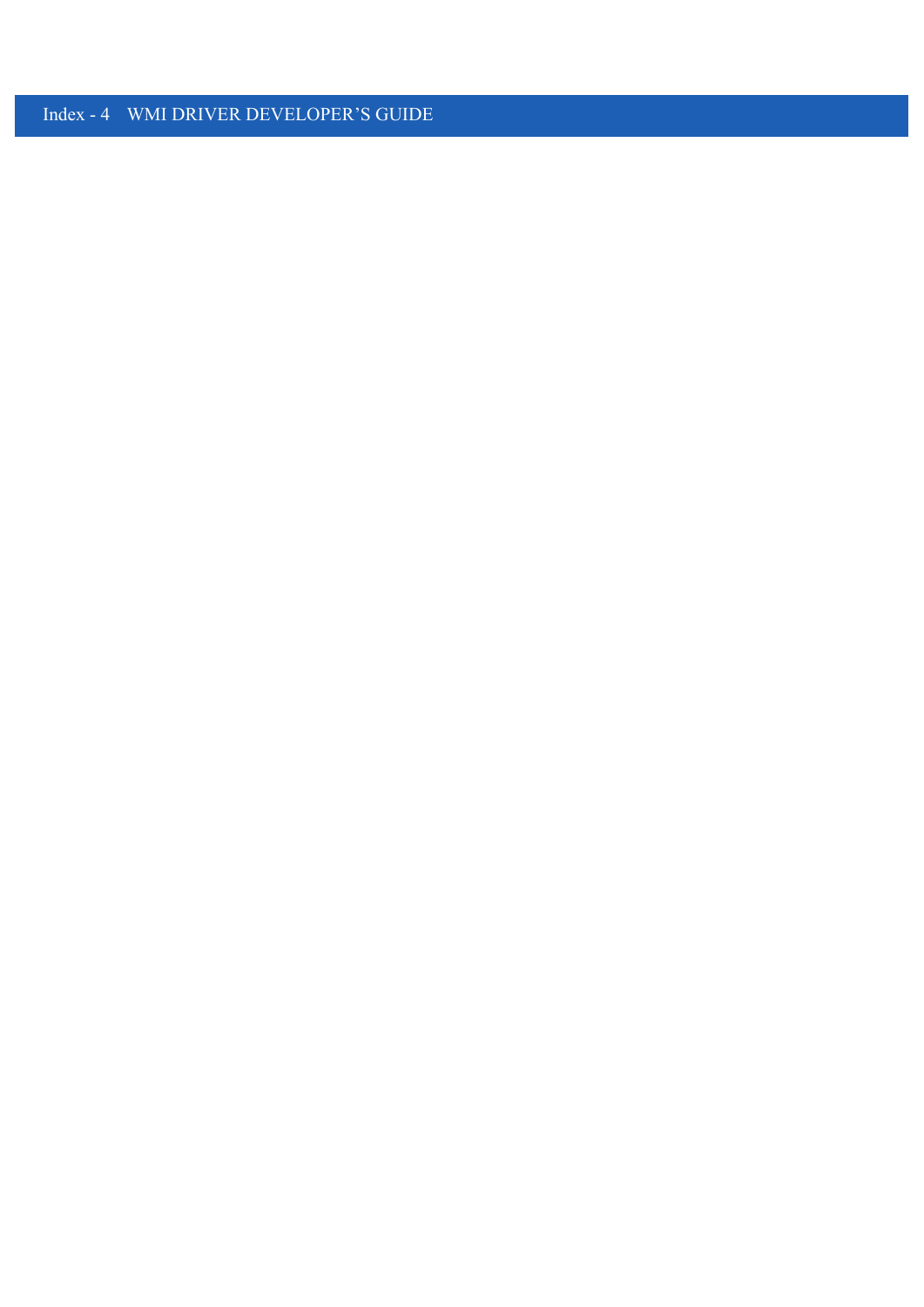# <span id="page-48-0"></span>**GLOSSARY**

## **A**

**API.** An interface by means of which one software component communicates with or controls another. Usually used to refer to services provided by one software component to another, usually via software interrupts or function calls

**Aperture.** The opening in an optical system defined by a lens or baffle that establishes the field of view.

#### **Application Programming Interface.** See **API**.

- **ANSI Terminal.** A display terminal that follows commands in the ANSI standard terminal language. For example, it uses escape sequences to control the cursor, clear the screen and set colors. Communications programs support the ANSI terminal mode and often default to this terminal emulation for dial-up connections to online services.
- **ASCII.** American Standard Code for Information Interchange. A 7 bit-plus-parity code representing 128 letters, numerals, punctuation marks and control characters. It is a standard data transmission code in the U.S.
- **Autodiscrimination.** The ability of an interface controller to determine the code type of a scanned bar code. After this determination is made, the information content is decoded.

#### **B**

**Bar.** The dark element in a printed bar code symbol.

**Bar Code.** A pattern of variable-width bars and spaces which represents numeric or alphanumeric data in machine-readable form. The general format of a bar code symbol consists of a leading margin, start character, data or message character, check character (if any), stop character, and trailing margin. Within this framework, each recognizable symbology uses its own unique format. See **Symbology**.

**Bar Code Density.** The number of characters represented per unit of measurement (e.g., characters per inch).

**Bar Height.** The dimension of a bar measured perpendicular to the bar width.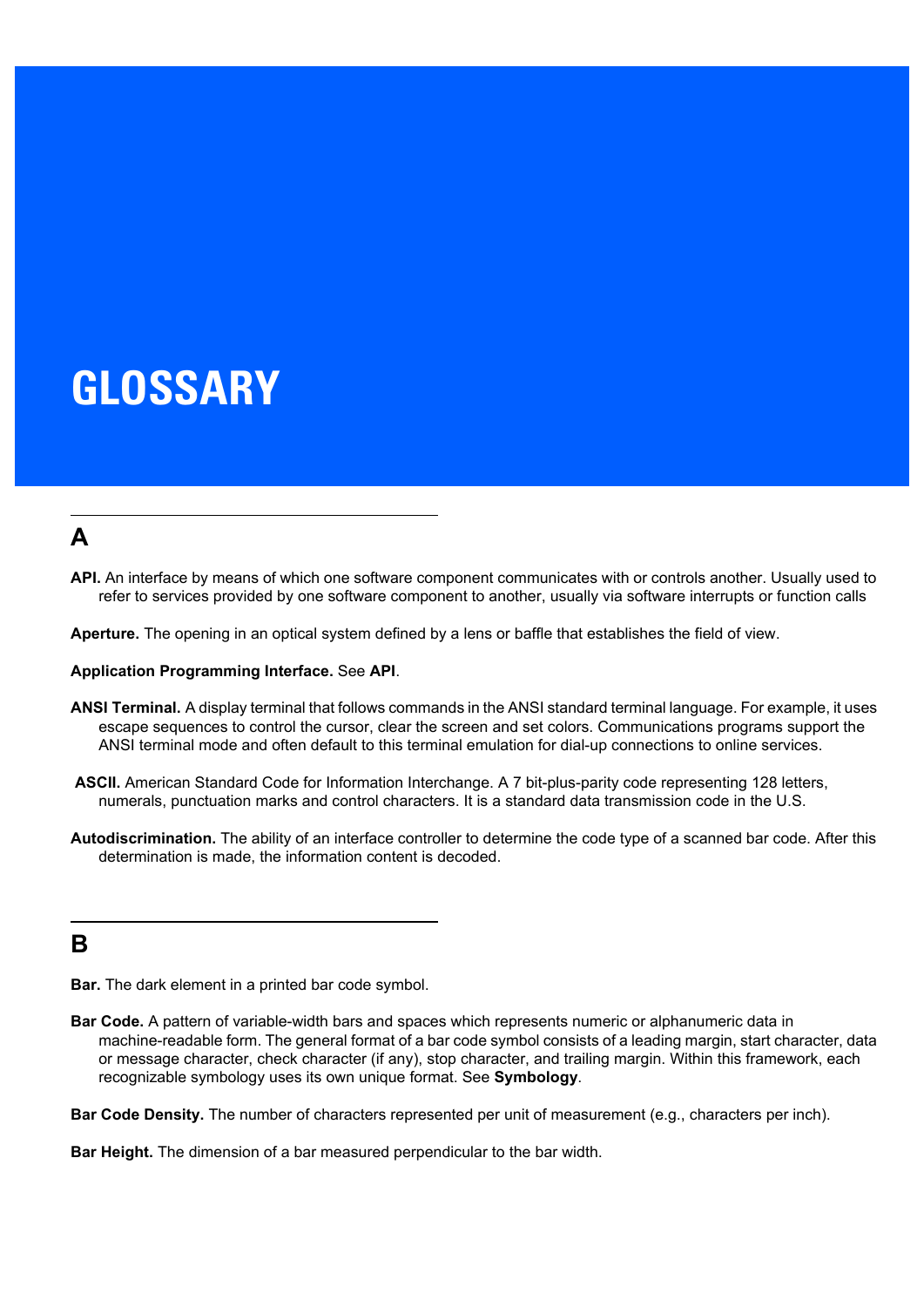#### Glossary - 2 WMI DRIVER DEVELOPER'S GUIDE

- **Bar Width.** Thickness of a bar measured from the edge closest to the symbol start character to the trailing edge of the same bar.
- **BIOS.** Basic Input Output System. A collection of ROM-based code with a standard API used to interface with standard PC hardware.
- **Bit.** Binary digit. One bit is the basic unit of binary information. Generally, eight consecutive bits compose one byte of data. The pattern of 0 and 1 values within the byte determines its meaning.

#### **Bits per Second (bps).** Bits transmitted or received.

**Bit.** Binary digit. One bit is the basic unit of binary information. Generally, eight consecutive bits compose one byte of data. The pattern of 0 and 1 values within the byte determines its meaning.

#### **bps.** See **Bits Per Second**.

- **Byte.** On an addressable boundary, eight adjacent binary digits (0 and 1) combined in a pattern to represent a specific character or numeric value. Bits are numbered from the right, 0 through 7, with bit 0 the low-order bit. One byte in memory is used to store one ASCII character.
- **BOOTP.** A protocol for remote booting of diskless devices. Assigns an IP address to a machine and may specify a boot file. The client sends a bootp request as a broadcast to the bootp server port (67) and the bootp server responds using the bootp client port (68). The bootp server must have a table of all devices, associated MAC addresses and IP addresses.
- **boot or boot-up.** The process a computer goes through when it starts. During boot-up, the computer can run self-diagnostic tests and configure hardware and software.